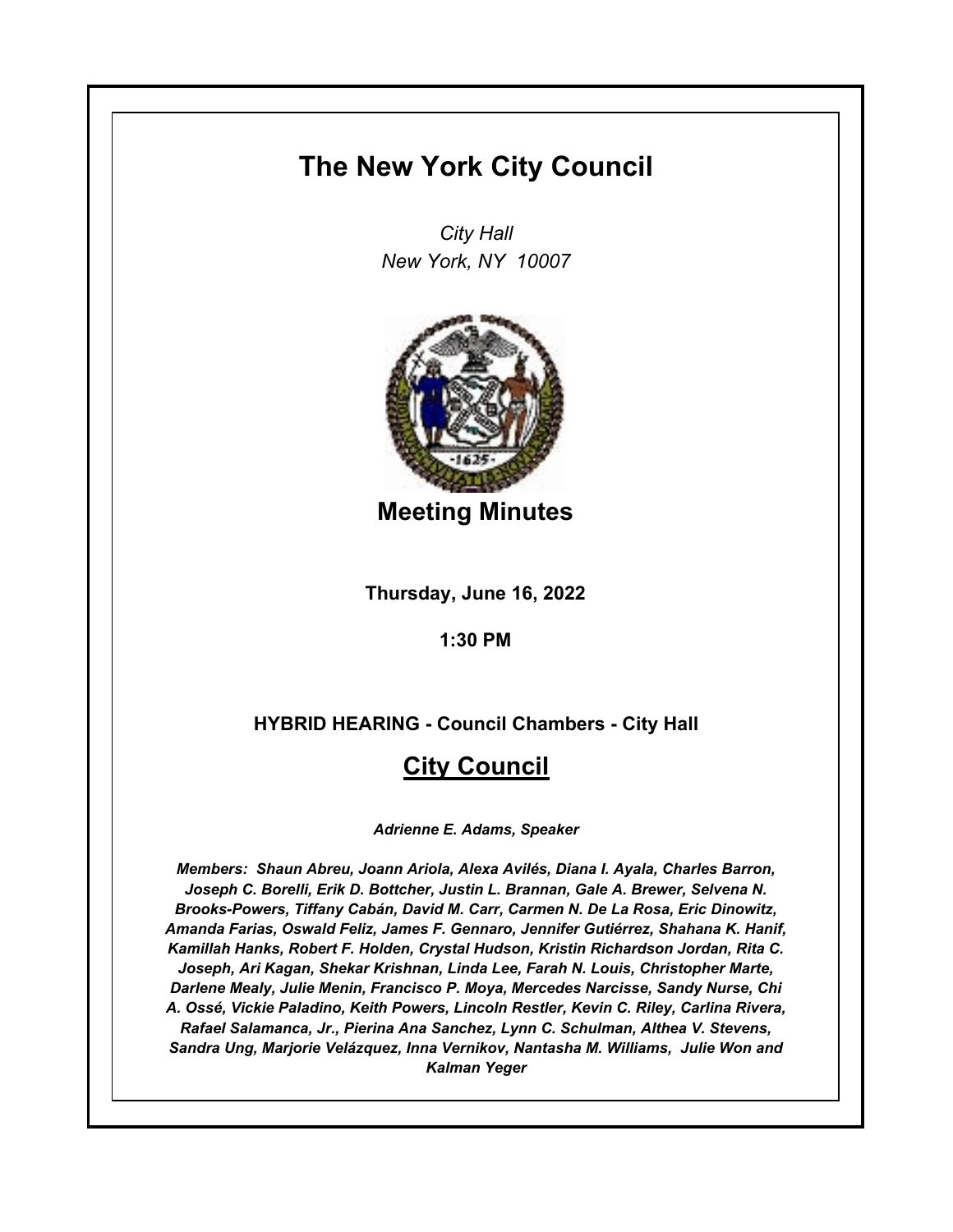#### *The Majority Leader (Council Member Powers) presiding as the President Pro Tempore.*

# 1. Roll Call Present: Speaker Adams, Ayala, Abreu, Ariola, Avilés, Barron, Borelli, Bottcher, Brannan, Brewer, Brooks-Powers, Cabán, Carr, De La Rosa, Dinowitz, Farías, Feliz, Gennaro, Gutiérrez, Hanif, Hanks, Holden, Hudson, Richardson Jordan, Joseph, Kagan, Krishnan, Lee, Louis, Marte, Mealy, Menin, Moya, Narcisse, Nurse, Ossé, Paladino, Powers, Restler, Riley, Rivera, Salamanca Jr., Sanchez, Schulman, Stevens, Ung, Velázquez, Vernikov, Williams, Won and Yeger *The presence of a quorum was announced by the Majority Leader and Acting President Pro Tempore (Council Member Powers). There were 51 Council Members marked present for this Stated Meeting.* 2. Invocation *The Invocation was delivered by:Pator Tiffany Triplett Henkel, Executive Director, Metro Baptist Church/ Rauschenbusch Metro Ministries, located at 410 West 40th Street, New York, N.Y. 11018. Council Member Bottcher moved to spread the Invocation in full upon the Record.* 3. Adoption of Minutes *Council Member Borelli moved that the Minutes of the Stated Meeting of May 19, 2022 be adopted as printed.* 4. Messages & Papers from the Mayor **Communication from the Mayor - Submitting the name of David Gold for appointment as a member of the New York City Planning Commission pursuant to §192 of the New York City Charter. M 0075-2022** *Attachments:* Mayor's Appointment Letter, June 16, 2022 - Stated Meeting Agenda **This Mayor's Message was Referred to Comm by Council to the Committee on Rules, Privileges and Elections Communication from the Mayor - Submitting the name of Rasmia Kirmani-Frye for appointment as a member of the New York City Planning Commission pursuant to §192 of the New York City Charter. M 0076-2022** *Attachments:* Mayor's Appointment Letter, June 16, 2022 - Stated Meeting Agenda **This Mayor's Message was Referred to Comm by Council to the Committee on Rules, Privileges and Elections**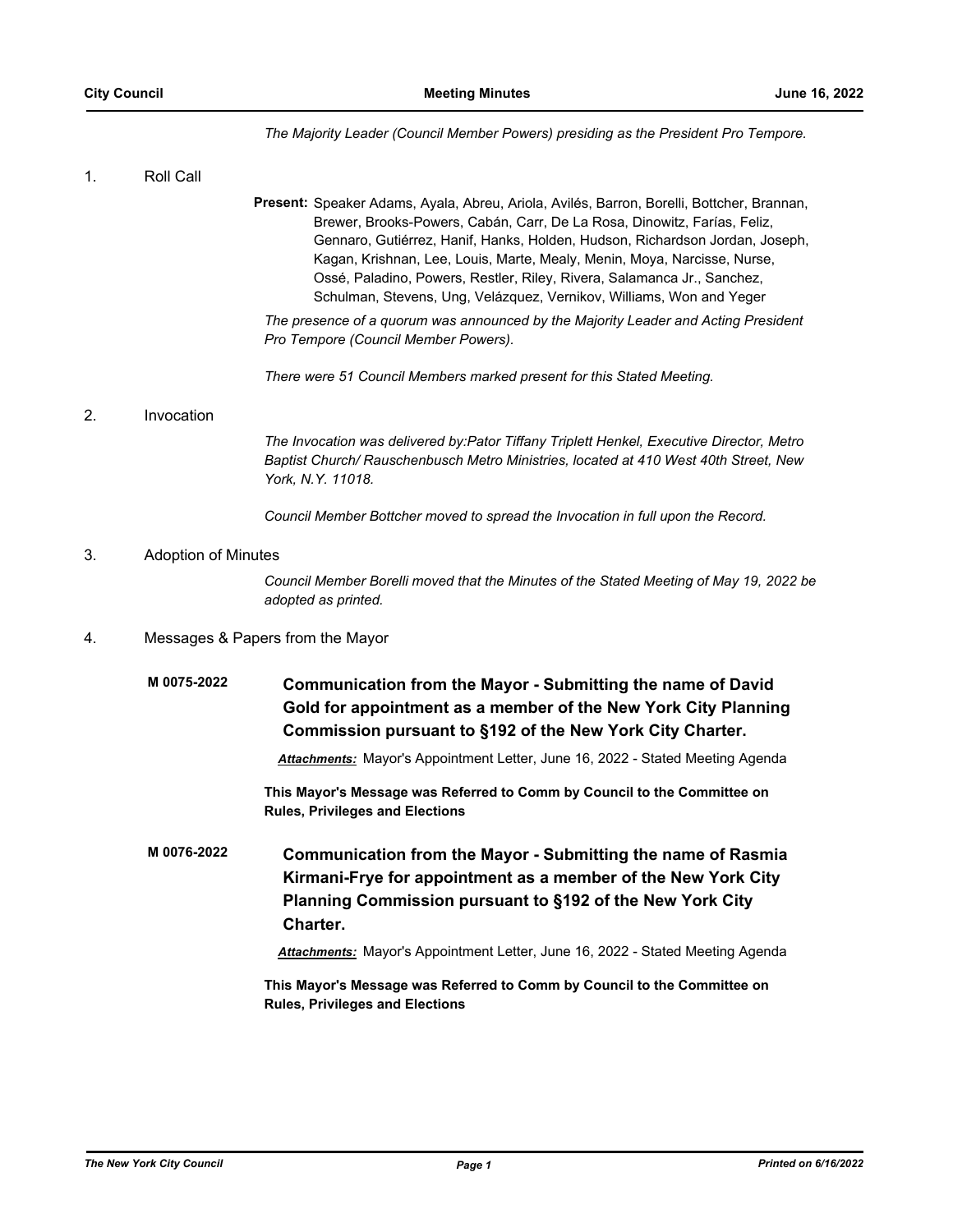# **Communication from the Mayor - Submitting the name of Christine Yoon for appointment as a member of the New York City Board of Standards and Appeals pursuant to §§ 31 and 659 of the New York City Charter. M 0077-2022**

*Attachments:* Mayor's Appointment Letter, June 16, 2022 - Stated Meeting Agenda

**This Mayor's Message was Referred to Comm by Council to the Committee on Rules, Privileges and Elections**

5. Communications from City, County & Borough Offices

*None*

6. Petitions and Communications

*None*

# 7. Land Use Call-Ups

*The Majority Leader and Acting President Pro Tempore (Council Member Powers) put the question whether the Council would agree with and adopt such reports, which were decided in the affirmative by the following vote:*

#### **By The Chair of the Land Use Committee (Council Member Salamanca) M 0078-2022**

**Pursuant to Sections 11.20(b-d) of the Council Rules and Section 197-d(b)(3) of the New York City Charter, the Council hereby resolves that the actions of the City Planning Commission on Application Nos. C 220221(A) ZSM, C 220222 PPM, and C 220223 PQM (The Lirio – 806 9th Avenue) shall be subject to Council review. These items are related to Application Nos. C 220220 ZMM and N 220219 ZRM.**

*Attachments:* June 16, 2022 - Stated Meeting Agenda

**A motion was made that this Land Use Call-Up be Approved, by Council approved by Roll Call.**

Affirmative: 51 - Speaker Adams, Ayala, Abreu, Ariola, Avilés, Barron, Borelli, Bottcher, Brannan, Brewer, Brooks-Powers, Cabán, Carr, De La Rosa, Dinowitz, Farías, Feliz, Gennaro, Gutiérrez, Hanif, Hanks, Holden, Hudson, Richardson Jordan, Joseph, Kagan, Krishnan, Lee, Louis, Marte, Mealy, Menin, Moya, Narcisse, Nurse, Ossé, Paladino, Powers, Restler, Riley, Rivera, Salamanca Jr., Sanchez, Schulman, Stevens, Ung, Velázquez, Vernikov, Williams, Won and Yeger

*At this point, the Majority Leader and Acting President Pro Tempore (Council Member Powers) declared that the aforementioned items were adopted and referred to the Committee on Land Use and to the appropriate Land Use Subcommittee.*

# 8. Communication from the Speaker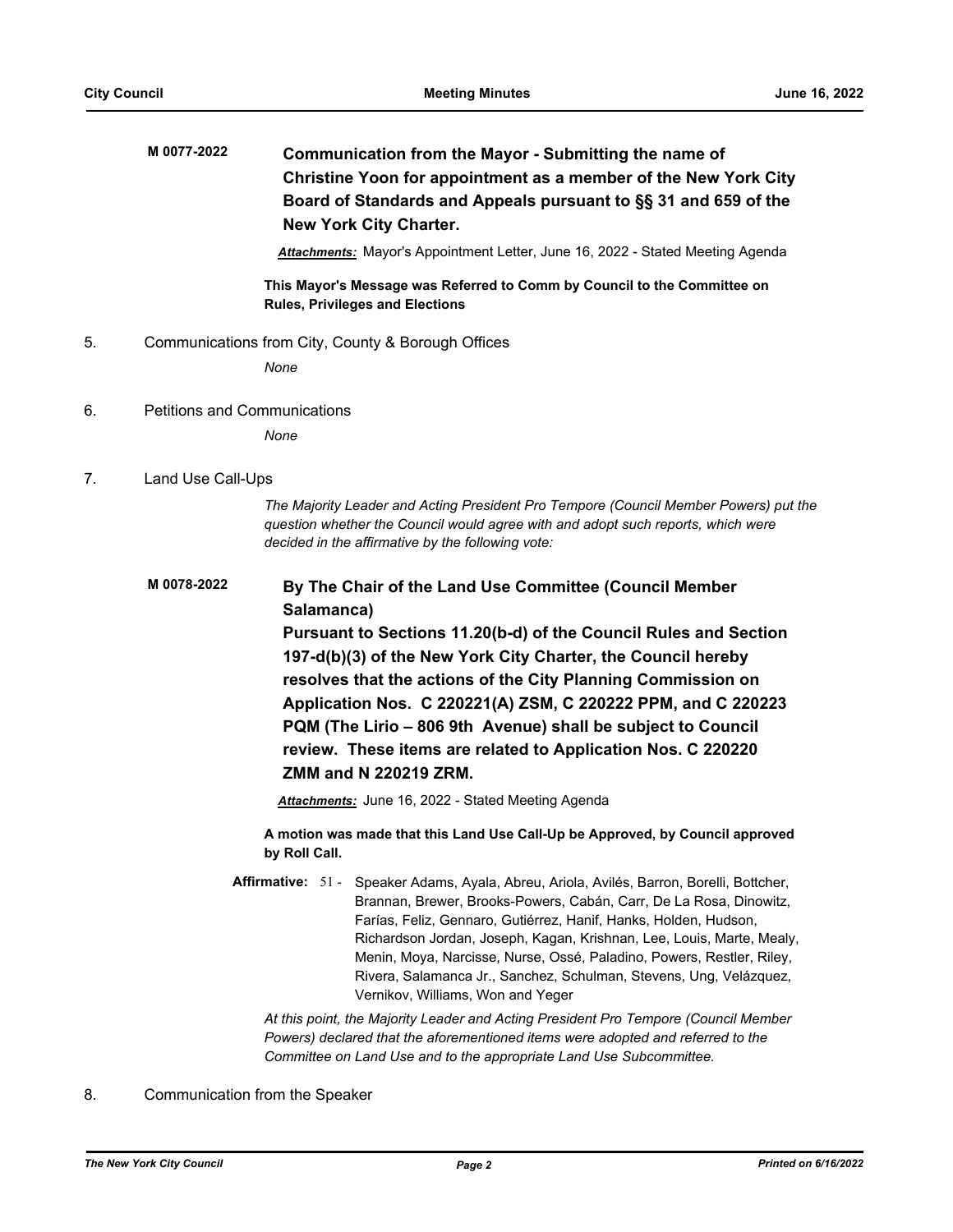- 9. Discussion of General Orders
- 10. Reports of Special Committees *None*
- 11. Reports of Standing Committees

Report of the Committee on Finance

- **Communication from the New York City Banking Commission Transmitting recommendations of the interest rate to be charged for Fiscal Year 2023 for non-payment of taxes on real estate and for the discount rate to be allowed for early payment of real estate taxes for Fiscal Year 2023, pursuant to the City Charter. M 0063-2022**
	- *Attachments:* New York City Banking Commission Letter, FY'23 Interest Rate Recommendations Executive Summary, Graphical Presentation of Interest Rate Recommendations for FY 2023, FY'23 Discount Models Impact Analysis, FY'23 Discount Appendix, FY'23 Late Payments, FY'23 Late Payment Appendices, May 19, 2022 - Stated Meeting Agenda, Memorandum, Committee Report, June 16, 2022 - Stated Meeting Agenda

**A motion was made that this Communication be Approved, by Council approved by Roll Call.**

- Affirmative: 49 Speaker Adams, Ayala, Abreu, Ariola, Avilés, Borelli, Bottcher, Brannan, Brewer, Brooks-Powers, Cabán, Carr, De La Rosa, Dinowitz, Farías, Feliz, Gennaro, Gutiérrez, Hanif, Hanks, Holden, Hudson, Richardson Jordan, Joseph, Kagan, Krishnan, Lee, Louis, Marte, Mealy, Menin, Moya, Narcisse, Nurse, Ossé, Paladino, Powers, Restler, Riley, Rivera, Salamanca Jr., Sanchez, Schulman, Stevens, Ung, Velázquez, Vernikov, Williams and Won
	- **Negative:** 1 Yeger
	- **Abstain:** 1 Barron
- **Resolution to establish that the interest rate be four percent per annum for Fiscal Year 2023 for non-payment of taxes on properties with an assessed value of not more than \$250,000, or not more than \$250,000 per residential unit for cooperative apartments. Res 0192-2022**
	- *Attachments:* Res. No. 192, Committee Report, June 2, 2022 Stated Meeting Agenda, Committee Report 6/9/22, Memorandum, Committee Report 6/16/22, June 16, 2022 - Stated Meeting Agenda

**A motion was made that this Resolution be Approved, by Council approved by Roll Call.**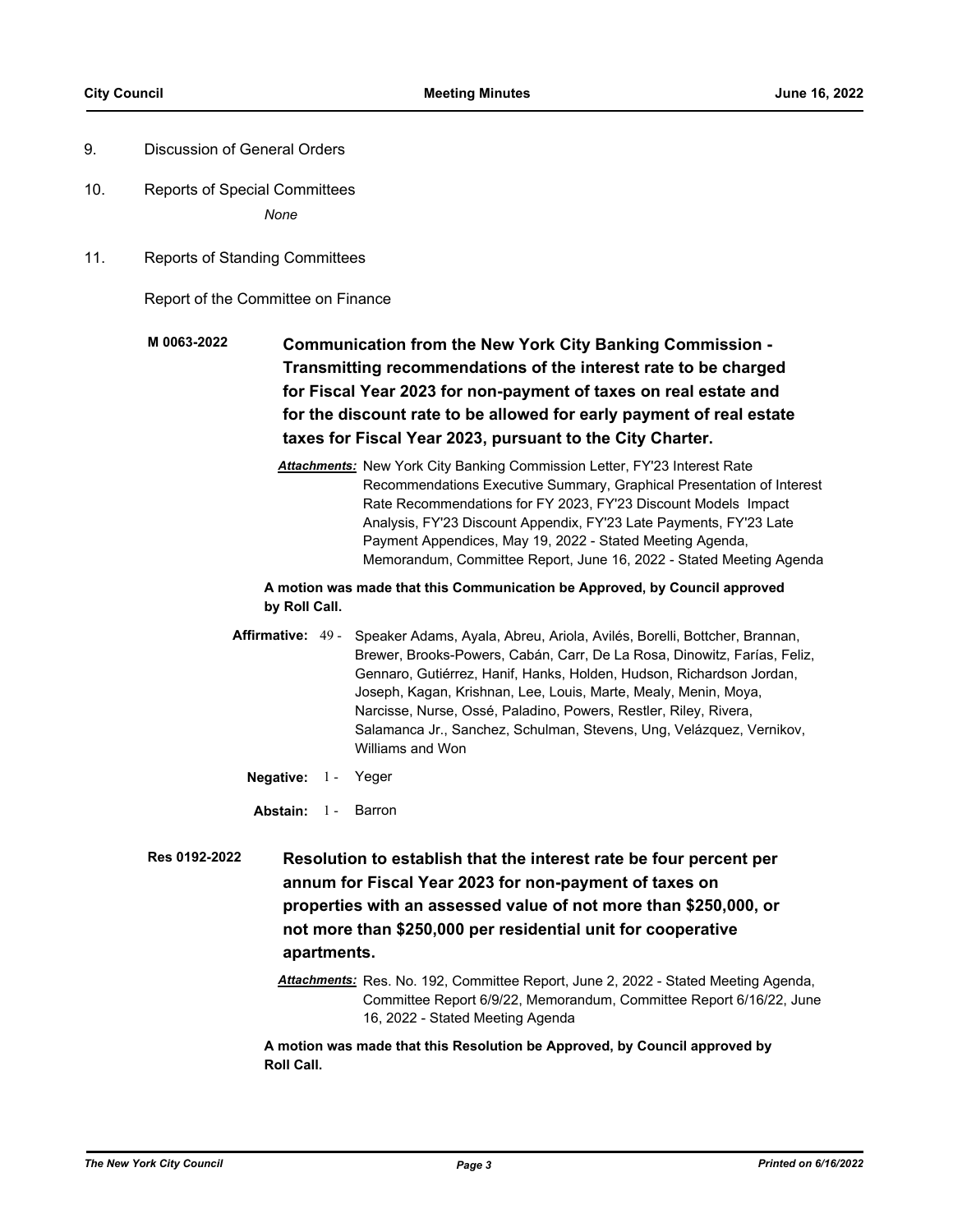|                   |       | Affirmative: 47 - Speaker Adams, Ayala, Abreu, Ariola, Borelli, Bottcher, Brannan, Brewer,<br>Brooks-Powers, Cabán, Carr, De La Rosa, Dinowitz, Farías, Feliz,<br>Gennaro, Gutiérrez, Hanif, Hanks, Holden, Hudson, Joseph, Kagan,<br>Krishnan, Lee, Louis, Marte, Mealy, Menin, Moya, Narcisse, Nurse, Ossé,<br>Paladino, Powers, Restler, Riley, Rivera, Salamanca Jr., Sanchez,<br>Schulman, Stevens, Ung, Velázquez, Vernikov, Williams and Won         |
|-------------------|-------|-------------------------------------------------------------------------------------------------------------------------------------------------------------------------------------------------------------------------------------------------------------------------------------------------------------------------------------------------------------------------------------------------------------------------------------------------------------|
|                   |       | Negative: 4 - Avilés, Barron, Richardson Jordan and Yeger                                                                                                                                                                                                                                                                                                                                                                                                   |
| Res 0193-2022     |       | Resolution to establish that the interest rate be seven percent per<br>annum for Fiscal Year 2023 for non-payment of taxes on                                                                                                                                                                                                                                                                                                                               |
|                   |       | properties with an assessed value of more than \$250,000 but less                                                                                                                                                                                                                                                                                                                                                                                           |
|                   |       | than or equal to \$450,000, or more than \$250,000 but less than or                                                                                                                                                                                                                                                                                                                                                                                         |
|                   |       | equal to \$450,000 per residential unit for cooperative apartments.                                                                                                                                                                                                                                                                                                                                                                                         |
|                   |       | Attachments: Res. No. 193, Committee Report, June 2, 2022 - Stated Meeting Agenda,<br>Committee Report 6/9/22, Memorandum, Committee Report 6/16/22, June<br>16, 2022 - Stated Meeting Agenda                                                                                                                                                                                                                                                               |
| Roll Call.        |       | A motion was made that this Resolution be Approved, by Council approved by                                                                                                                                                                                                                                                                                                                                                                                  |
|                   |       | Affirmative: 48 - Speaker Adams, Ayala, Abreu, Ariola, Avilés, Borelli, Bottcher, Brannan,<br>Brewer, Brooks-Powers, Cabán, Carr, De La Rosa, Dinowitz, Farías, Feliz,<br>Gennaro, Gutiérrez, Hanif, Hanks, Holden, Hudson, Joseph, Kagan,<br>Krishnan, Lee, Louis, Marte, Mealy, Menin, Moya, Narcisse, Nurse, Ossé,<br>Paladino, Powers, Restler, Riley, Rivera, Salamanca Jr., Sanchez,<br>Schulman, Stevens, Ung, Velázquez, Vernikov, Williams and Won |
|                   |       | <b>Negative:</b> 3 - Barron, Richardson Jordan and Yeger                                                                                                                                                                                                                                                                                                                                                                                                    |
| Res 0194-2022     |       | Resolution to establish that the interest rate be 14 percent per<br>annum for Fiscal Year 2023 for non-payment of taxes on<br>properties with an assessed value of more than \$450,000, or more<br>than \$450,000 per residential unit for cooperative apartments.                                                                                                                                                                                          |
|                   |       | Attachments: Res. No. 194, Committee Report, June 2, 2022 - Stated Meeting Agenda,<br>Committee Report 6/9/22, Memorandum, Committee Report 6/16/22, June<br>16, 2022 - Stated Meeting Agenda                                                                                                                                                                                                                                                               |
| Roll Call.        |       | A motion was made that this Resolution be Approved, by Council approved by                                                                                                                                                                                                                                                                                                                                                                                  |
| Affirmative: 48 - |       | Speaker Adams, Ayala, Abreu, Ariola, Avilés, Borelli, Bottcher, Brannan,<br>Brewer, Brooks-Powers, Cabán, Carr, De La Rosa, Dinowitz, Farías, Feliz,<br>Gennaro, Gutiérrez, Hanif, Hanks, Holden, Hudson, Joseph, Kagan,<br>Krishnan, Lee, Louis, Marte, Mealy, Menin, Moya, Narcisse, Nurse, Ossé,<br>Paladino, Powers, Restler, Riley, Rivera, Salamanca Jr., Sanchez,<br>Schulman, Stevens, Ung, Velázquez, Vernikov, Williams and Won                   |
| <b>Negative:</b>  | $3 -$ | Barron, Richardson Jordan and Yeger                                                                                                                                                                                                                                                                                                                                                                                                                         |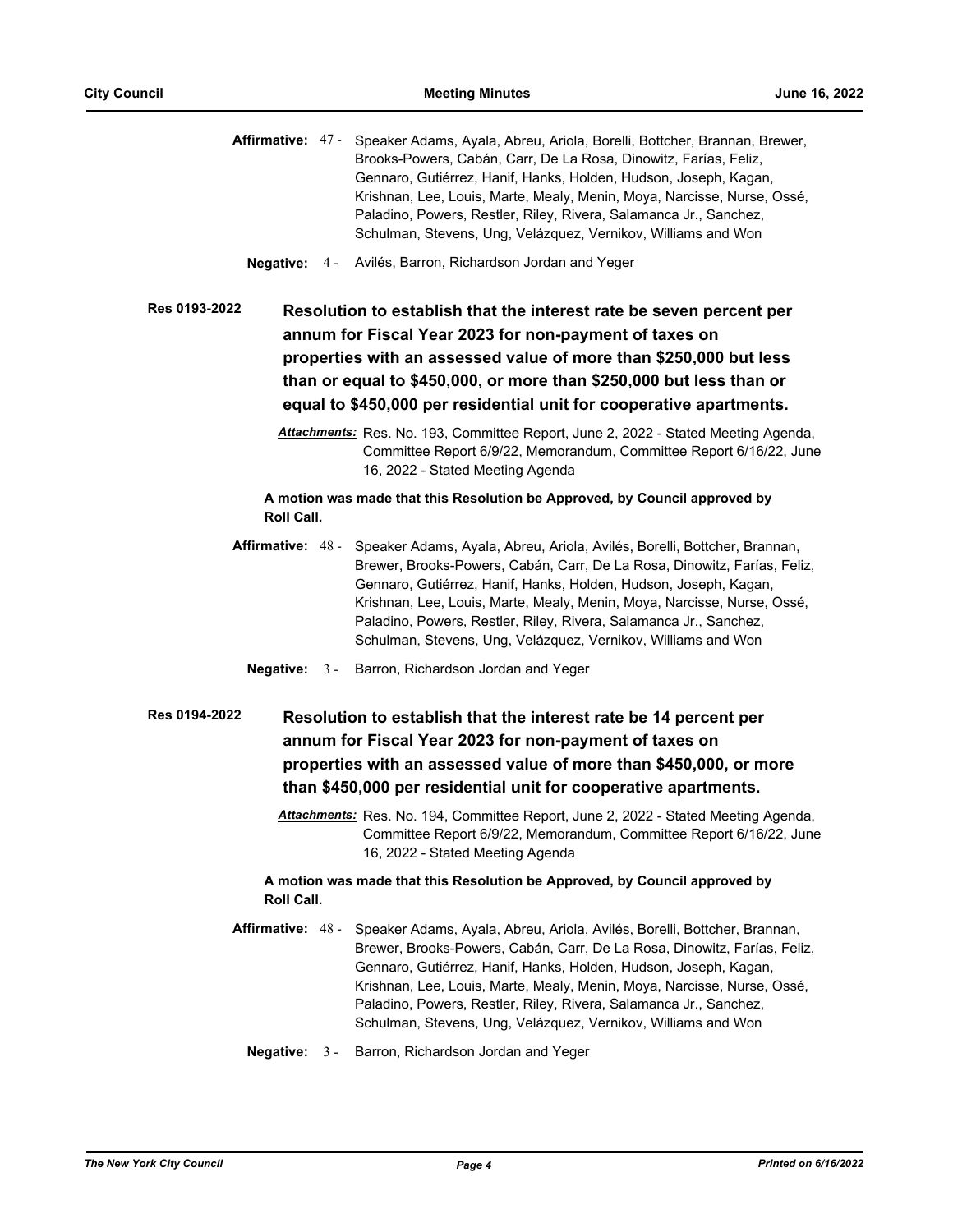#### **SEBCO IV; Block 2697, Lot 18 and 19; and Block 2732, Lot 31, Bronx, Council District No. 17. LU 0072-2022**

*Attachments:* Housing Preservation and Development Letter, Res. No. 248, June 16, 2022 - Stated Meeting Agenda

**A motion was made that this Land Use Application be Approved, by Council approved by consent Roll Call.**

**Resolution approving an exemption from real property taxes for property located at (Block 2697, Lot 18 and 19; and Block 2732, Lot 31) Bronx, pursuant to Section 577 of the Private Housing Finance Law (Preconsidered L.U. No. 72) Res 0248-2022**

> *Attachments:* Housing Preservation and Development Letter, Res. No. 248, June 16, 2022 - Stated Meeting Agenda

**A motion was made that this Resolution be Approved, by Council approved by consent Roll Call.**

Report of the Committee on General Welfare

- **A Local Law to amend the administrative code of the city of New York, in relation to requiring the department of homeless services and the human resources administration to track and report certain data regarding rental assistance programs Int 0303-2022-A**
	- *Attachments:* Summary of Int. No. 303-A, Summary of Int. No. 303, Int. No. 303, Committee Report 5/3/22, Hearing Testimony 5/3/22, May 5, 2022 - Stated Meeting Agenda, Proposed Int. No. 303-A - 6/9/22, Committee Report 6/15/22, Committee Report - Stated Meeting, Fiscal Impact Statement, June 16, 2022 - Stated Meeting Agenda

**A motion was made that this Introduction be Approved by Council approved by consent Roll Call.**

Report of the Committee on Housing and Buildings

#### **A Local Law to amend the administrative code of the city of New York, in relation to extending the rent stabilization laws Int 0558-2022-A**

*Attachments:* Summary of Int. No. 558-A, Summary of Int. No. 558, Int. No. 558, Committee Report 6/7/22, Hearing Testimony 6/7/22, Proposed Int. No. 558-A, Committee Report 6/15/22, Committee Report - Stated Meeting, Fiscal Impact Statement, June 16, 2022 - Stated Meeting Agenda

**A motion was made that this Introduction be Approved by Council approved by Roll Call.**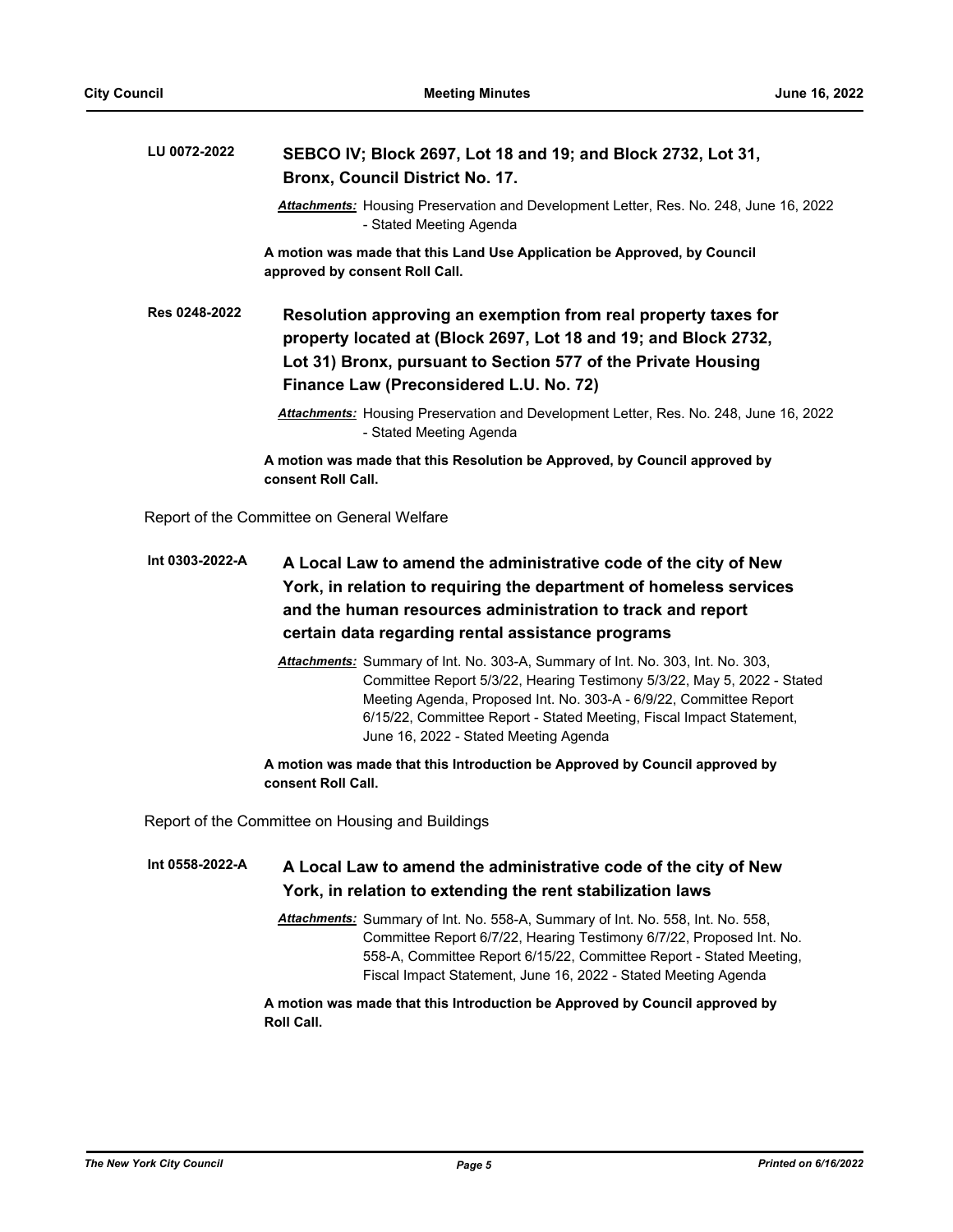Affirmative: 48 - Speaker Adams, Ayala, Abreu, Ariola, Avilés, Barron, Bottcher, Brannan, Brewer, Brooks-Powers, Cabán, De La Rosa, Dinowitz, Farías, Feliz, Gennaro, Gutiérrez, Hanif, Hanks, Holden, Hudson, Richardson Jordan, Joseph, Kagan, Krishnan, Lee, Louis, Marte, Mealy, Menin, Moya, Narcisse, Nurse, Ossé, Powers, Restler, Riley, Rivera, Salamanca Jr., Sanchez, Schulman, Stevens, Ung, Velázquez, Vernikov, Williams, Won and Yeger

**Negative:** 3 - Borelli, Carr and Paladino

Report of the Committee on Land Use

**Application number C 220159 HAK (Sutter Place NCP) submitted by the Department of Housing Preservation and Development (HPD), pursuant to Article 16 of the General Municipal Law of New York State for the designation of an Urban Development Action Area and an Urban Development Action Area Project for such area, and pursuant to Section 197-c of the New York City Charter for the disposition of such property to a developer to be selected by HPD, to facilitate the development of four buildings containing an approximate total of 46 affordable housing units and a commercial space on property located at 492-496 Glenmore Avenue (Block 3725, Lots 12 and 13), 2358-2363 Pitkin Avenue (Block 4015, Lots 22, 23, and 24), 943 Dumont Avenue (Block 4063, Lot 52), and 743 Blake Avenue (Block 3775, Lot 150), Borough of Brooklyn, Community District 5, Council Districts 37 and 42. LU 0052-2022**

> *Attachments:* May 5, 2022 - Stated Meeting Agenda, Calendar of the Subcommittee Meetings and Land Use Meeting - May 10 - May 12, 2022, Calendar of the Landmarks, Public Sitings and Dispositions Subcommittee - June 7, 2022, Calendar of the Subcommittee Meetings and Land Use Meeting - June 14, 2022, Res. No. 249, Committee Report, June 16, 2022 - Stated Meeting Agenda

**A motion was made that this Land Use Application be Approved, by Council approved by consent Roll Call.**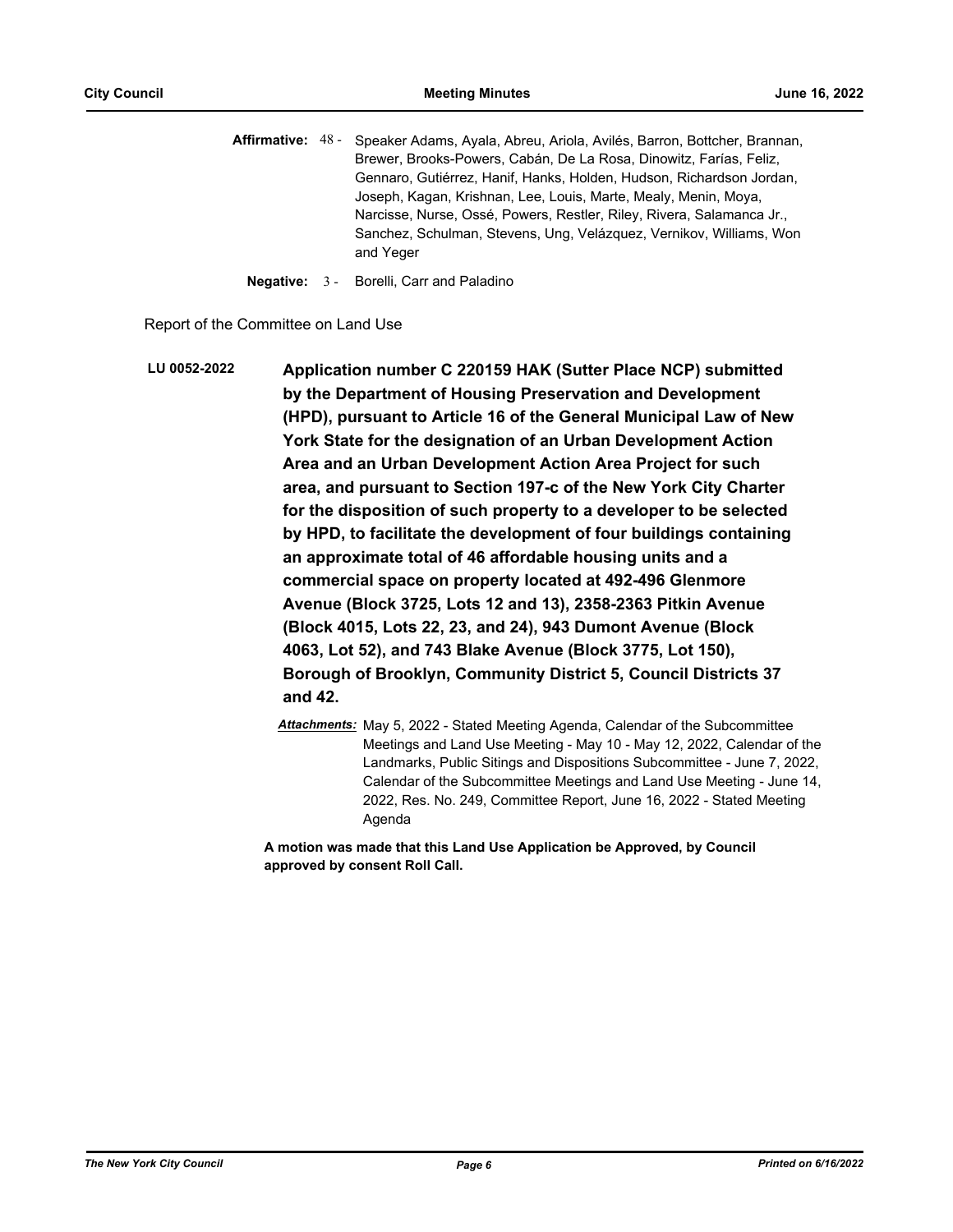| Res 0249-2022 | Resolution approving the application submitted by the New York    |
|---------------|-------------------------------------------------------------------|
|               | <b>City Department of Housing Preservation and Development</b>    |
|               | ("HPD") and the decision of the City Planning Commission,         |
|               | ULURP No. C 220159 HAK, approving the designation of an           |
|               | Urban Development Action Area, an Urban Development Action        |
|               | Area Project, and the disposition of city-owned property located  |
|               | at 492-496 Glenmore Avenue (Block 3725, Lots 12 and 13),          |
|               | 2358-2362 Pitkin Avenue (Block 4015, Lots 22, 23, and 24), 943    |
|               | Dumont Avenue (Block 4063, Lot 52), and 743 Blake Avenue          |
|               | (Block 3775, Lot 150), Borough of Brooklyn, Community District 5, |
|               | to a developer selected by HPD (L.U. No. 52; C 220159 HAK).       |
|               |                                                                   |

*Attachments:* May 5, 2022 - Stated Meeting Agenda, Calendar of the Subcommittee Meetings and Land Use Meeting - May 10 - May 12, 2022, Calendar of the Landmarks, Public Sitings and Dispositions Subcommittee - June 7, 2022, Calendar of the Subcommittee Meetings and Land Use Meeting - June 14, 2022, Res. No. 249, Committee Report, June 16, 2022 - Stated Meeting Agenda

**A motion was made that this Resolution be Approved, by Council approved by consent Roll Call.**

**Application number C 210293 PSX (EMS Station 17 New Facility) submitted by the New York City Fire Department (NYFD) and the Department of Citywide Administrative Services (DCAS), pursuant to Section 197-c of the New York City Charter, for the site selection of property located at 1257 Morris Avenue (Block 2450, Lot 42) for use as an ambulance station EMS facility, Borough of the Bronx, Community District 4, Council District 16. LU 0061-2022**

> *Attachments:* May 19, 2022 - Stated Meeting Agenda, Calendar of the Landmarks, Public Sitings and Dispositions Subcommittee - June 7, 2022, Calendar of the Subcommittee Meetings and Land Use Meeting - June 14, 2022, Res. No. 250, Committee Report, June 16, 2022 - Stated Meeting Agenda

**A motion was made that this Land Use Application be Approved, by Council approved by consent Roll Call.**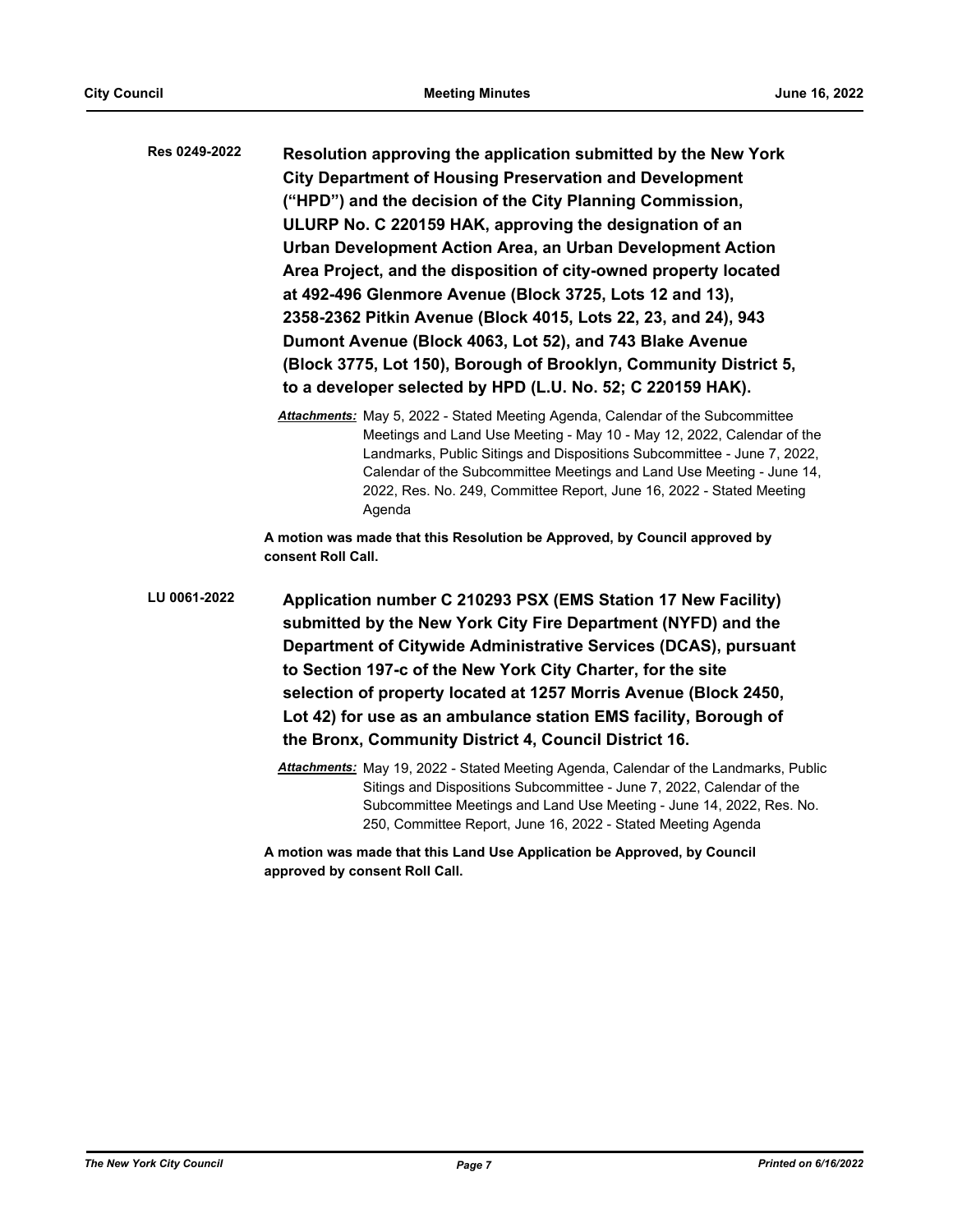| Res 0250-2022 | Resolution approving the decision of the City Planning<br>Commission on ULURP No. C 210293 PSX (L.U. No. 61), for the<br>site selection of property located at 1257 Morris Avenue (Block<br>2450, Lot 42) for use as an ambulance station EMS facility,<br>Borough of the Bronx, Community District 4.                                                                                                                                                                                                                                                                                                                                                                                                                                                                                                                                                                                                                                                                                                  |
|---------------|---------------------------------------------------------------------------------------------------------------------------------------------------------------------------------------------------------------------------------------------------------------------------------------------------------------------------------------------------------------------------------------------------------------------------------------------------------------------------------------------------------------------------------------------------------------------------------------------------------------------------------------------------------------------------------------------------------------------------------------------------------------------------------------------------------------------------------------------------------------------------------------------------------------------------------------------------------------------------------------------------------|
|               | Attachments: May 19, 2022 - Stated Meeting Agenda, Calendar of the Landmarks, Public<br>Sitings and Dispositions Subcommittee - June 7, 2022, Calendar of the<br>Subcommittee Meetings and Land Use Meeting - June 14, 2022, Res. No.<br>250, Committee Report, June 16, 2022 - Stated Meeting Agenda                                                                                                                                                                                                                                                                                                                                                                                                                                                                                                                                                                                                                                                                                                   |
|               | A motion was made that this Resolution be Approved, by Council approved by<br>consent Roll Call.                                                                                                                                                                                                                                                                                                                                                                                                                                                                                                                                                                                                                                                                                                                                                                                                                                                                                                        |
| LU 0062-2022  | Application number C 210294 ZSX (EMS Station 17 New Facility)<br>submitted by the New York City Fire Department (FDNY) and the<br>Department of Citywide Administrative Services (DCAS), pursuant<br>to Sections 197-c and 201 of the New York City Charter for the<br>grant of a special permit pursuant to Section 74-67 of the Zoning<br><b>Resolution to allow a FDNY Emergency Medical Service (EMS)</b><br>Station use to be located in a residence district, in connection<br>with a proposed 2-story EMS station building, on property located<br>at 1257 Morris Avenue (Block 2450, Lot 42), in an R7-1 District,<br>Borough of the Bronx, Community District 4, Council District 16.<br>Attachments: May 19, 2022 - Stated Meeting Agenda, Calendar of the Landmarks, Public<br>Sitings and Dispositions Subcommittee - June 7, 2022, Calendar of the<br>Subcommittee Meetings and Land Use Meeting - June 14, 2022, Res. No.<br>251, Committee Report, June 16, 2022 - Stated Meeting Agenda |
|               | A motion was made that this Land Use Application be Approved, by Council<br>approved by consent Roll Call.                                                                                                                                                                                                                                                                                                                                                                                                                                                                                                                                                                                                                                                                                                                                                                                                                                                                                              |
| Res 0251-2022 | <b>Resolution approving the decision of the City Planning</b><br>Commission on ULURP No. C 210294 ZSX, for the grant of a<br>special permit (L.U. No. 62).                                                                                                                                                                                                                                                                                                                                                                                                                                                                                                                                                                                                                                                                                                                                                                                                                                              |
|               | Attachments: May 19, 2022 - Stated Meeting Agenda, Calendar of the Landmarks, Public<br>Sitings and Dispositions Subcommittee - June 7, 2022, Calendar of the<br>Subcommittee Meetings and Land Use Meeting - June 14, 2022, Res. No.<br>251, Committee Report, June 16, 2022 - Stated Meeting Agenda                                                                                                                                                                                                                                                                                                                                                                                                                                                                                                                                                                                                                                                                                                   |
|               | A motion was made that this Resolution be Approved, by Council approved by<br>consent Roll Call.                                                                                                                                                                                                                                                                                                                                                                                                                                                                                                                                                                                                                                                                                                                                                                                                                                                                                                        |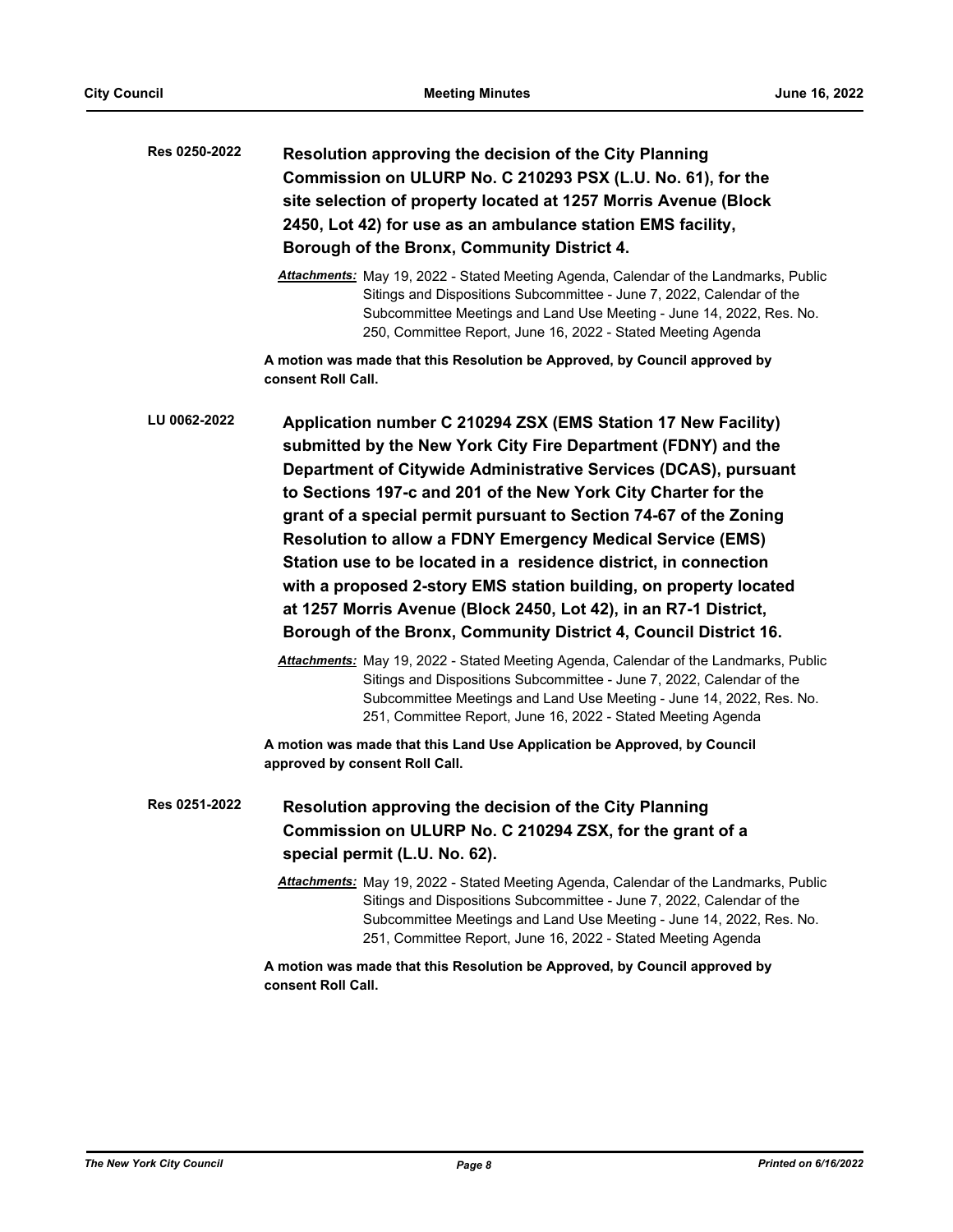- **Application number C 200228 ZMX (4541 Furman Avenue Rezoning) submitted by Markland 4551, LLC, pursuant to Sections 197-c and 201 of the New York City Charter for an amendment of the Zoning Map, Section No. 2a, changing from an M1-1 District to an R7D District and establishing within the proposed R7D District a C2-4 District, Borough of the Bronx, Community District 12, Council District 11. LU 0063-2022**
	- *Attachments:* May 19, 2022 Stated Meeting Agenda, Calendar of the Zoning Subcommittee and Land Use Meetings - May 31, 2022 and June 1, 2022, Calendar of the Subcommittee Meetings and Land Use Meeting - June 14, 2022, Res. No., Committee Report, June 16, 2022 - Stated Meeting Agenda

**This Land Use Application was Approved with Modifications and Referred to the City Planning Commission pursuant to Section 197-(d) of the New York City Charter.**

- **Application number N 200229 ZRX (4541 Furman Avenue Rezoning) submitted by Markland 4551, LLC, pursuant to Section 201 of the New York City Charter, for an amendment of the Zoning Resolution of the City of New York, modifying Appendix F for the purpose of establishing a Mandatory Inclusionary Housing area and Appendix I for the purpose of modifying the existing Transit Zone, Borough of the Bronx, Community District 12, Council District 11. LU 0064-2022**
	- *Attachments:* May 19, 2022 Stated Meeting Agenda, Calendar of the Zoning Subcommittee and Land Use Meetings - May 31, 2022 and June 1, 2022, Calendar of the Subcommittee Meetings and Land Use Meeting - June 14, 2022, Res. No., Committee Report, June 16, 2022 - Stated Meeting Agenda

**This Land Use Application was Approved with Modifications and Referred to the City Planning Commission pursuant to Section 197-(d) of the New York City Charter.**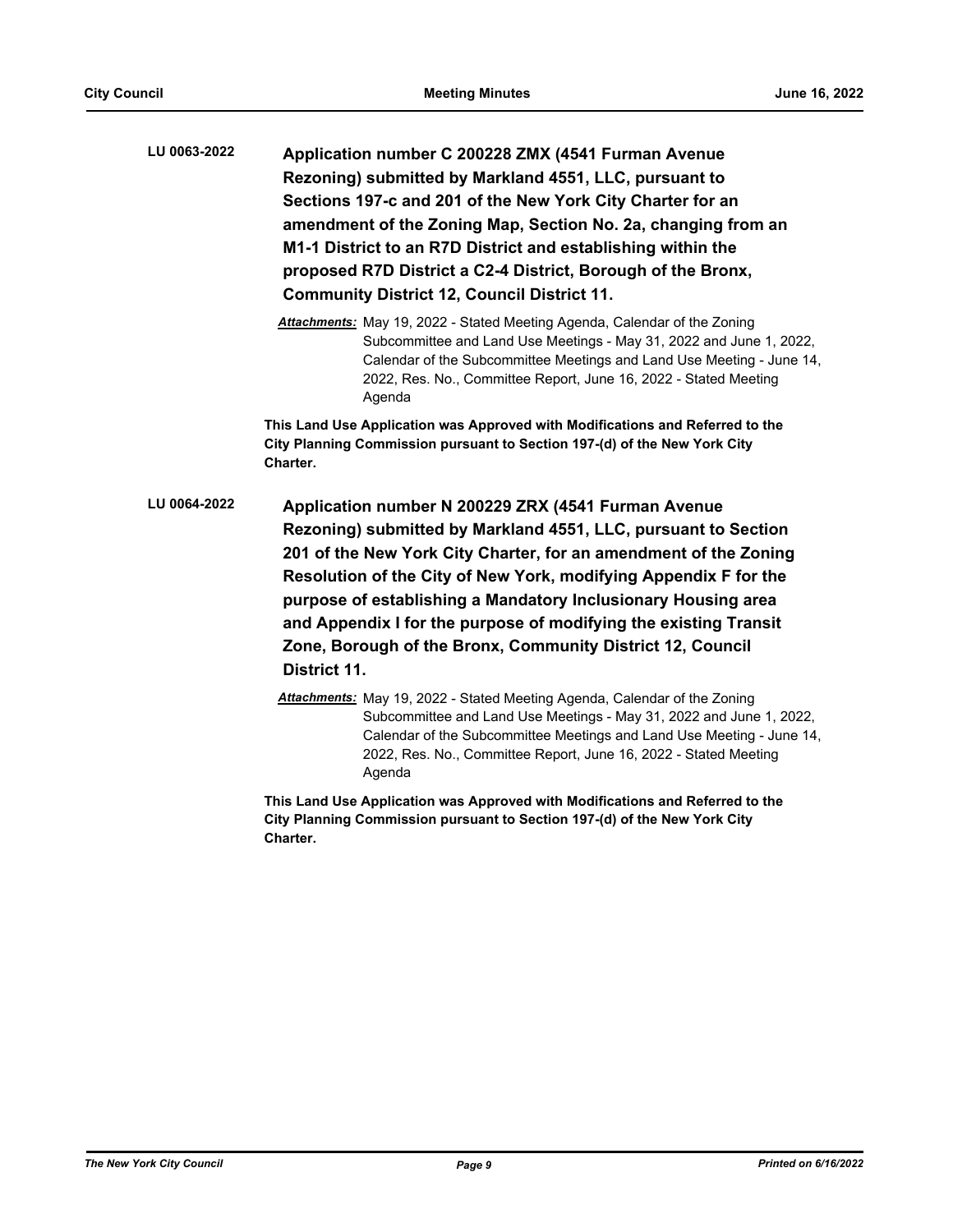**Application number C 200335 ZMK (98 Third Avenue) submitted by 98 Third Avenue Realty, LLC, pursuant to Sections 197-c and 201 of the New York City Charter for an amendment of the Zoning Map, Section No. 16c, changing from an M1-2 District to an R6B District, changing from an M1-2 District to an R7D District, and establishing within the proposed R7D District a C2-4 District, Borough of Brooklyn, Community District 2, Council District 33. LU 0065-2022**

> *Attachments:* May 19, 2022 - Stated Meeting Agenda, Calendar of the Zoning Subcommittee and Land Use Meetings - May 31, 2022 and June 1, 2022, Calendar of the Subcommittee Meetings and Land Use Meeting - June 14, 2022, Res. No., Committee Report, June 16, 2022 - Stated Meeting Agenda

# **A motion was made that this Land Use Application be Approved, by Council approved by Roll Call.**

Affirmative: 50 - Speaker Adams, Ayala, Abreu, Ariola, Avilés, Borelli, Bottcher, Brannan, Brewer, Brooks-Powers, Cabán, Carr, De La Rosa, Dinowitz, Farías, Feliz, Gennaro, Gutiérrez, Hanif, Hanks, Holden, Hudson, Richardson Jordan, Joseph, Kagan, Krishnan, Lee, Louis, Marte, Mealy, Menin, Moya, Narcisse, Nurse, Ossé, Paladino, Powers, Restler, Riley, Rivera, Salamanca Jr., Sanchez, Schulman, Stevens, Ung, Velázquez, Vernikov, Williams, Won and Yeger

### **Negative:** 1 - Barron

#### **Resolution approving the decision of the City Planning Commission on ULURP No. C 200335 ZMK, a Zoning Map amendment (L.U. No. 65). Res 0252-2022**

*Attachments:* May 19, 2022 - Stated Meeting Agenda, Calendar of the Zoning Subcommittee and Land Use Meetings - May 31, 2022 and June 1, 2022, Calendar of the Subcommittee Meetings and Land Use Meeting - June 14, 2022, Res. No. 252, Committee Report, June 16, 2022 - Stated Meeting Agenda

## **A motion was made that this Resolution be Approved, by Council approved by Roll Call.**

- Affirmative: 50 Speaker Adams, Ayala, Abreu, Ariola, Avilés, Borelli, Bottcher, Brannan, Brewer, Brooks-Powers, Cabán, Carr, De La Rosa, Dinowitz, Farías, Feliz, Gennaro, Gutiérrez, Hanif, Hanks, Holden, Hudson, Richardson Jordan, Joseph, Kagan, Krishnan, Lee, Louis, Marte, Mealy, Menin, Moya, Narcisse, Nurse, Ossé, Paladino, Powers, Restler, Riley, Rivera, Salamanca Jr., Sanchez, Schulman, Stevens, Ung, Velázquez, Vernikov, Williams, Won and Yeger
	- **Negative:** 1 Barron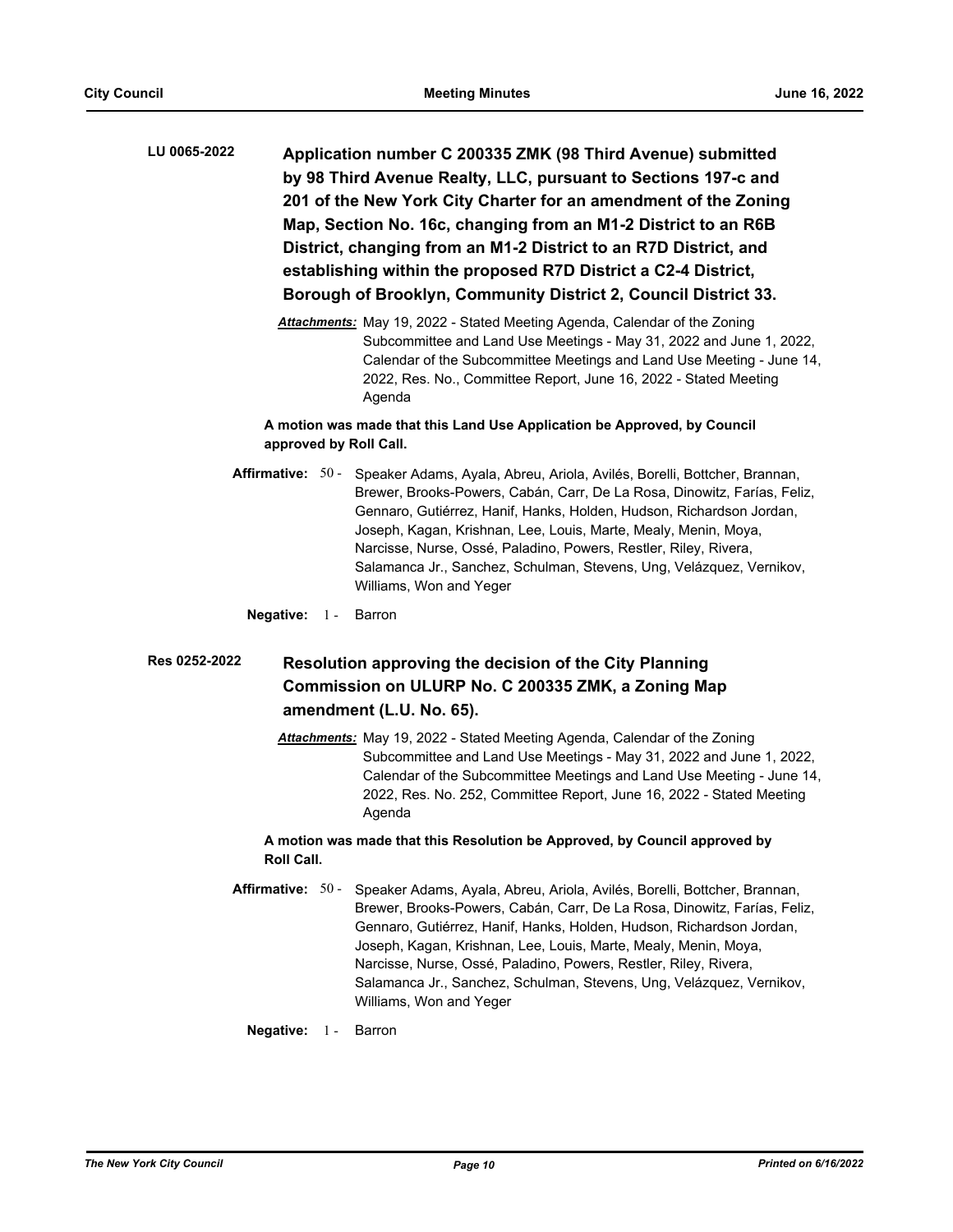**Application number N 200336 ZRK (98 Third Avenue) submitted by 98 Third Avenue Realty, LLC, pursuant to Section 201 of the New York City Charter, for an amendment of the Zoning Resolution of the City of New York, modifying APPENDIX F for the purpose of establishing a Mandatory Inclusionary Housing area, Borough of Brooklyn, Community District 2, Council District 33. LU 0066-2022**

> *Attachments:* May 19, 2022 - Stated Meeting Agenda, Calendar of the Zoning Subcommittee and Land Use Meetings - May 31, 2022 and June 1, 2022, Calendar of the Subcommittee Meetings and Land Use Meeting - June 14, 2022, Res. No. 253, Committee Report, June 16, 2022 - Stated Meeting Agenda

# **A motion was made that this Land Use Application be Approved, by Council approved by Roll Call.**

Affirmative: 50 - Speaker Adams, Ayala, Abreu, Ariola, Avilés, Borelli, Bottcher, Brannan, Brewer, Brooks-Powers, Cabán, Carr, De La Rosa, Dinowitz, Farías, Feliz, Gennaro, Gutiérrez, Hanif, Hanks, Holden, Hudson, Richardson Jordan, Joseph, Kagan, Krishnan, Lee, Louis, Marte, Mealy, Menin, Moya, Narcisse, Nurse, Ossé, Paladino, Powers, Restler, Riley, Rivera, Salamanca Jr., Sanchez, Schulman, Stevens, Ung, Velázquez, Vernikov, Williams, Won and Yeger

**Negative:** 1 - Barron

#### **Resolution approving the decision of the City Planning Commission on Application No. N 200336 ZRK, for an amendment of the text of the Zoning Resolution (L.U. No. 66). Res 0253-2022**

*Attachments:* May 19, 2022 - Stated Meeting Agenda, Calendar of the Zoning Subcommittee and Land Use Meetings - May 31, 2022 and June 1, 2022, Calendar of the Subcommittee Meetings and Land Use Meeting - June 14, 2022, Res. No. 253, Committee Report, June 16, 2022 - Stated Meeting Agenda

## **A motion was made that this Resolution be Approved, by Council approved by Roll Call.**

Affirmative: 50 - Speaker Adams, Ayala, Abreu, Ariola, Avilés, Borelli, Bottcher, Brannan, Brewer, Brooks-Powers, Cabán, Carr, De La Rosa, Dinowitz, Farías, Feliz, Gennaro, Gutiérrez, Hanif, Hanks, Holden, Hudson, Richardson Jordan, Joseph, Kagan, Krishnan, Lee, Louis, Marte, Mealy, Menin, Moya, Narcisse, Nurse, Ossé, Paladino, Powers, Restler, Riley, Rivera, Salamanca Jr., Sanchez, Schulman, Stevens, Ung, Velázquez, Vernikov, Williams, Won and Yeger

**Negative:** 1 - Barron

Report of the Committee on Rules, Privileges and Elections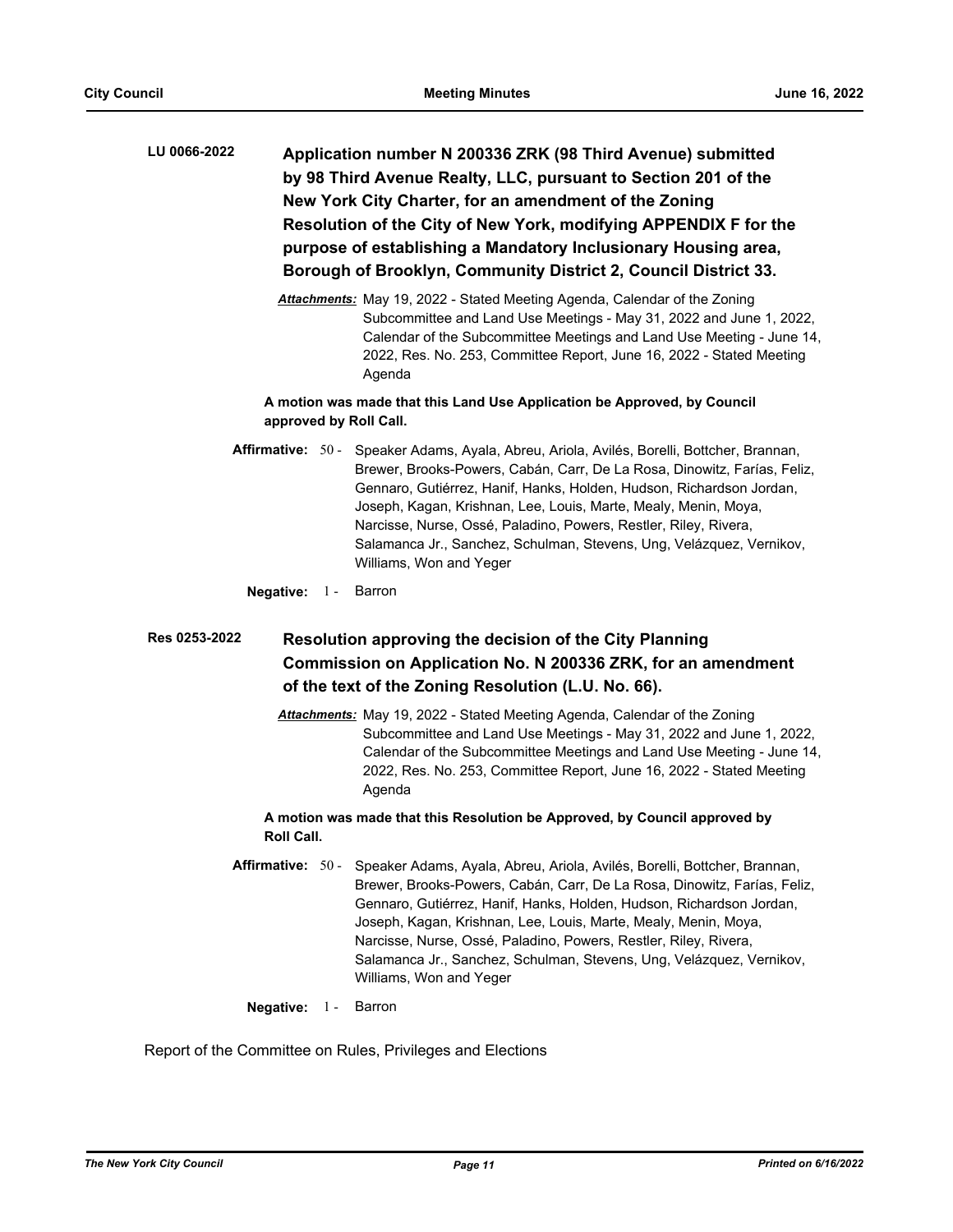- **Communication from the Manhattan Borough President Submitting the name of Ms. Leila Bozorg, to the Council for its advice and consent regarding her appointment to the City Planning Commission, pursuant to Sections 31 and 192 of the City Charter. M 0069-2022**
	- *Attachments:* Appointment Letter, June 2, 2022 Stated Meeting Agenda, Speaker Adams Letter - Open Meetings Law, Committee Report 6/9/22, Committee Report 6/16/22, Res. No. 254, June 16, 2022 - Stated Meeting Agenda

**A motion was made that this Communication be Approved, by Council approved by Roll Call.**

- **Affirmative:** Speaker Adams, Ayala, Abreu, Ariola, Avilés, Borelli, Bottcher, Brannan, Brewer, Brooks-Powers, Cabán, Carr, De La Rosa, Dinowitz, Farías, Feliz, Gennaro, Gutiérrez, Hanif, Hanks, Holden, Hudson, Richardson Jordan, Joseph, Kagan, Krishnan, Lee, Louis, Marte, Mealy, Menin, Moya, Narcisse, Nurse, Ossé, Paladino, Powers, Restler, Riley, Rivera, Salamanca Jr., Sanchez, Schulman, Stevens, Ung, Velázquez, Vernikov, Williams, Won and Yeger Affirmative: 50 -
	- **Abstain:** 1 Barron

#### **RESOLUTION APPROVING THE APPOINTMENT BY THE MANHATTAN BOROUGH PRESIDENT OF LEILA BOZORG AS A MEMBER OF THE NEW YORK CITY PLANNING COMMISSION. Res 0254-2022**

*Attachments:* Appointment Letter, June 2, 2022 - Stated Meeting Agenda, Speaker Adams Letter - Open Meetings Law, Committee Report 6/9/22, Committee Report 6/16/22, Res. No. 254, June 16, 2022 - Stated Meeting Agenda

## **A motion was made that this Resolution be Approved, by Council approved by Roll Call.**

Affirmative: 50 - Speaker Adams, Ayala, Abreu, Ariola, Avilés, Borelli, Bottcher, Brannan, Brewer, Brooks-Powers, Cabán, Carr, De La Rosa, Dinowitz, Farías, Feliz, Gennaro, Gutiérrez, Hanif, Hanks, Holden, Hudson, Richardson Jordan, Joseph, Kagan, Krishnan, Lee, Louis, Marte, Mealy, Menin, Moya, Narcisse, Nurse, Ossé, Paladino, Powers, Restler, Riley, Rivera, Salamanca Jr., Sanchez, Schulman, Stevens, Ung, Velázquez, Vernikov, Williams, Won and Yeger

**Abstain:** 1 - Barron

# 12. General Orders Calendar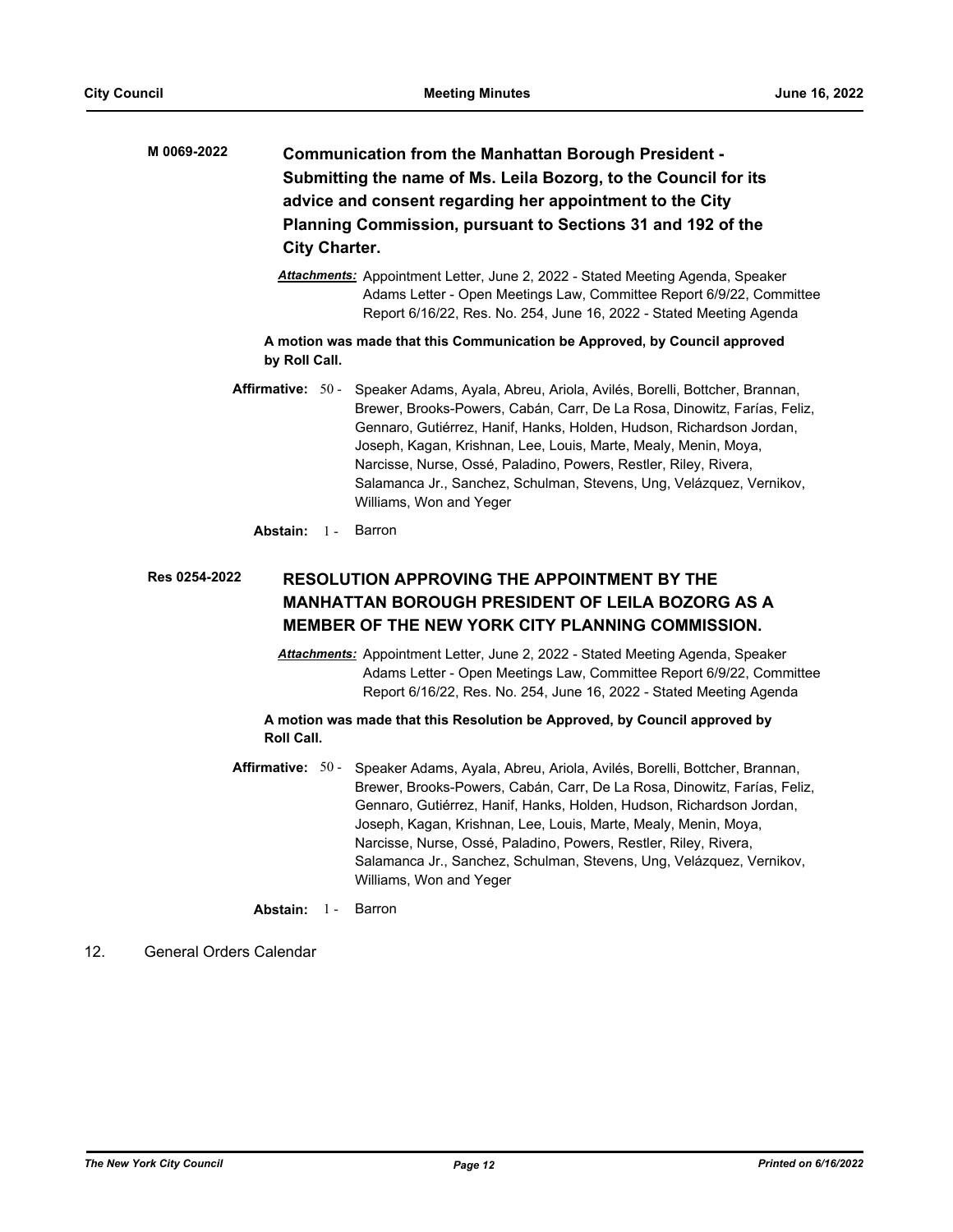#### **A Local Law in relation to a report on the role of women and gender non-binary, non-conforming, and intersex workers in nontraditional careers Int 0179-2022-A**

*Attachments:* Summary of Int. No. 179-A, Summary of Int. No. 179, Int. No. 179, April 14, 2022 - Stated Meeting Agenda, Committee Report 4/19/22, Hearing Testimony 4/19/22, Proposed Int. No. 179-A - 5/13/22, Committee Report 6/1/22, Fiscal Impact Statement, June 2, 2022 - Stated Meeting Agenda, Hearing Transcript - Stated Meeting 4-14-22, June 13, 2022 - Stated Meeting Agenda, Fiscal Impact Statement, June 16, 2022 - Stated Meeting Agenda

**This Introduction was Laid Over by Council**

Coupled on General Orders Calendar

Finance

- **Communication from the New York City Banking Commission Transmitting recommendations of the interest rate to be charged for Fiscal Year 2023 for non-payment of taxes on real estate and for the discount rate to be allowed for early payment of real estate taxes for Fiscal Year 2023, pursuant to the City Charter. M 0063-2022** *Attachments:* New York City Banking Commission Letter, FY'23 Interest Rate Recommendations Executive Summary, Graphical Presentation of Interest Rate Recommendations for FY 2023, FY'23 Discount Models Impact Analysis, FY'23 Discount Appendix, FY'23 Late Payments, FY'23 Late Payment Appendices, May 19, 2022 - Stated Meeting Agenda, Memorandum, Committee Report, June 16, 2022 - Stated Meeting Agenda **Resolution to establish that the interest rate be four percent per Res 0192-2022**
	- **annum for Fiscal Year 2023 for non-payment of taxes on properties with an assessed value of not more than \$250,000, or not more than \$250,000 per residential unit for cooperative apartments.**
		- *Attachments:* Res. No. 192, Committee Report, June 2, 2022 Stated Meeting Agenda, Committee Report 6/9/22, Memorandum, Committee Report 6/16/22, June 16, 2022 - Stated Meeting Agenda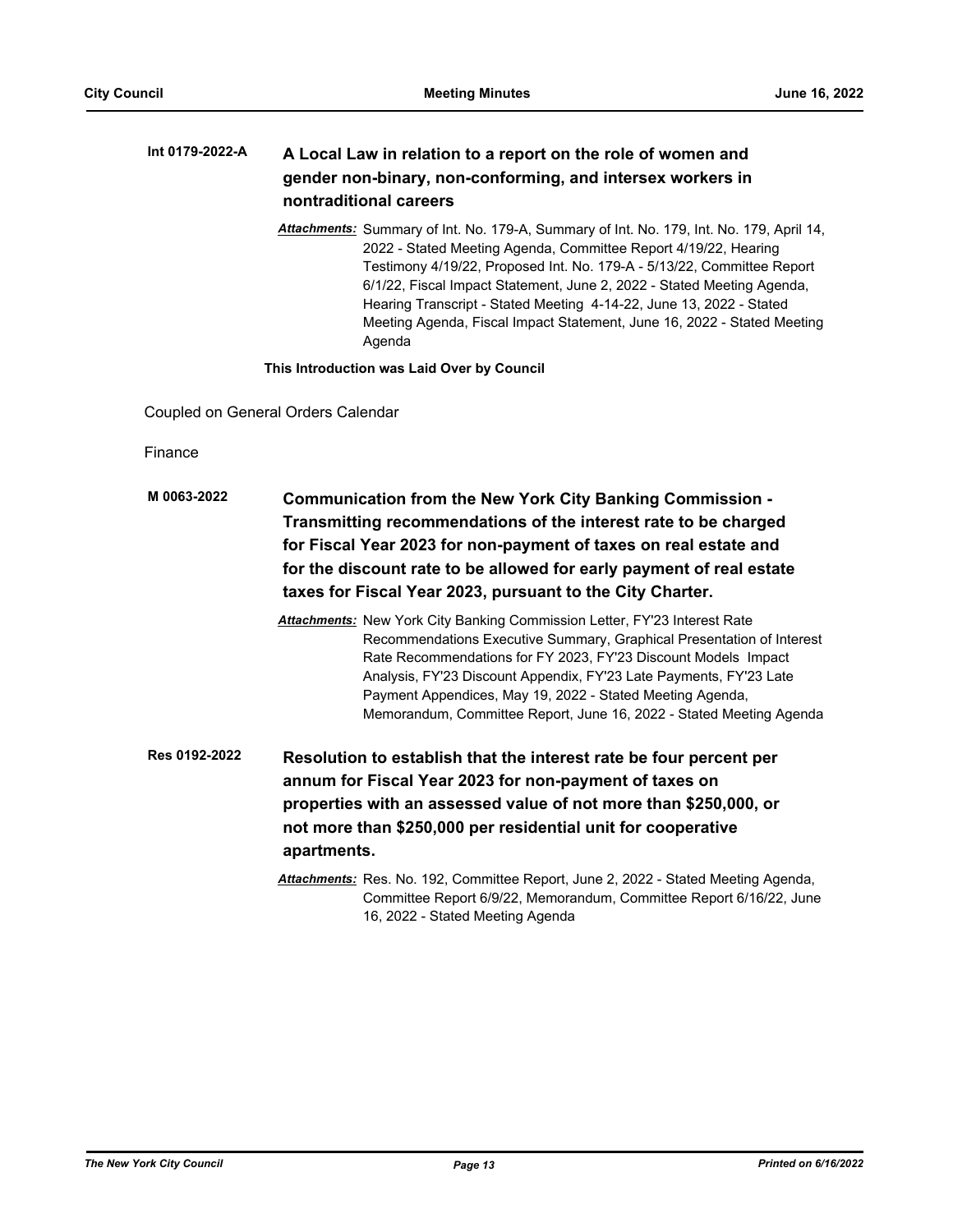| Res 0193-2022                | Resolution to establish that the interest rate be seven percent per<br>annum for Fiscal Year 2023 for non-payment of taxes on<br>properties with an assessed value of more than \$250,000 but less<br>than or equal to \$450,000, or more than \$250,000 but less than or<br>equal to \$450,000 per residential unit for cooperative apartments. |
|------------------------------|--------------------------------------------------------------------------------------------------------------------------------------------------------------------------------------------------------------------------------------------------------------------------------------------------------------------------------------------------|
|                              | Attachments: Res. No. 193, Committee Report, June 2, 2022 - Stated Meeting Agenda,<br>Committee Report 6/9/22, Memorandum, Committee Report 6/16/22, June<br>16, 2022 - Stated Meeting Agenda                                                                                                                                                    |
| Res 0194-2022                | Resolution to establish that the interest rate be 14 percent per<br>annum for Fiscal Year 2023 for non-payment of taxes on                                                                                                                                                                                                                       |
|                              | properties with an assessed value of more than \$450,000, or more<br>than \$450,000 per residential unit for cooperative apartments.                                                                                                                                                                                                             |
|                              | Attachments: Res. No. 194, Committee Report, June 2, 2022 - Stated Meeting Agenda,<br>Committee Report 6/9/22, Memorandum, Committee Report 6/16/22, June<br>16, 2022 - Stated Meeting Agenda                                                                                                                                                    |
| Res 0248-2022                | Resolution approving an exemption from real property taxes for<br>property located at (Block 2697, Lot 18 and 19; and Block 2732,<br>Lot 31) Bronx, pursuant to Section 577 of the Private Housing<br>Finance Law (Preconsidered L.U. No. 72)                                                                                                    |
|                              | Attachments: Housing Preservation and Development Letter, Res. No. 248, June 16, 2022<br>- Stated Meeting Agenda                                                                                                                                                                                                                                 |
| <b>General Welfare</b>       |                                                                                                                                                                                                                                                                                                                                                  |
| Int 0303-2022-A              | A Local Law to amend the administrative code of the city of New<br>York, in relation to requiring the department of homeless services<br>and the human resources administration to track and report<br>certain data regarding rental assistance programs                                                                                         |
|                              | Attachments: Summary of Int. No. 303-A, Summary of Int. No. 303, Int. No. 303,<br>Committee Report 5/3/22, Hearing Testimony 5/3/22, May 5, 2022 - Stated<br>Meeting Agenda, Proposed Int. No. 303-A - 6/9/22, Committee Report<br>6/15/22, Committee Report - Stated Meeting, Fiscal Impact Statement,<br>June 16, 2022 - Stated Meeting Agenda |
| <b>Housing and Buildings</b> |                                                                                                                                                                                                                                                                                                                                                  |
| Int 0558-2022-A              | A Local Law to amend the administrative code of the city of New<br>York, in relation to extending the rent stabilization laws                                                                                                                                                                                                                    |
|                              | Attachments: Summary of Int. No. 558-A, Summary of Int. No. 558, Int. No. 558,<br>Committee Report 6/7/22, Hearing Testimony 6/7/22, Proposed Int. No.<br>558-A, Committee Report 6/15/22, Committee Report - Stated Meeting,<br>Fiscal Impact Statement, June 16, 2022 - Stated Meeting Agenda                                                  |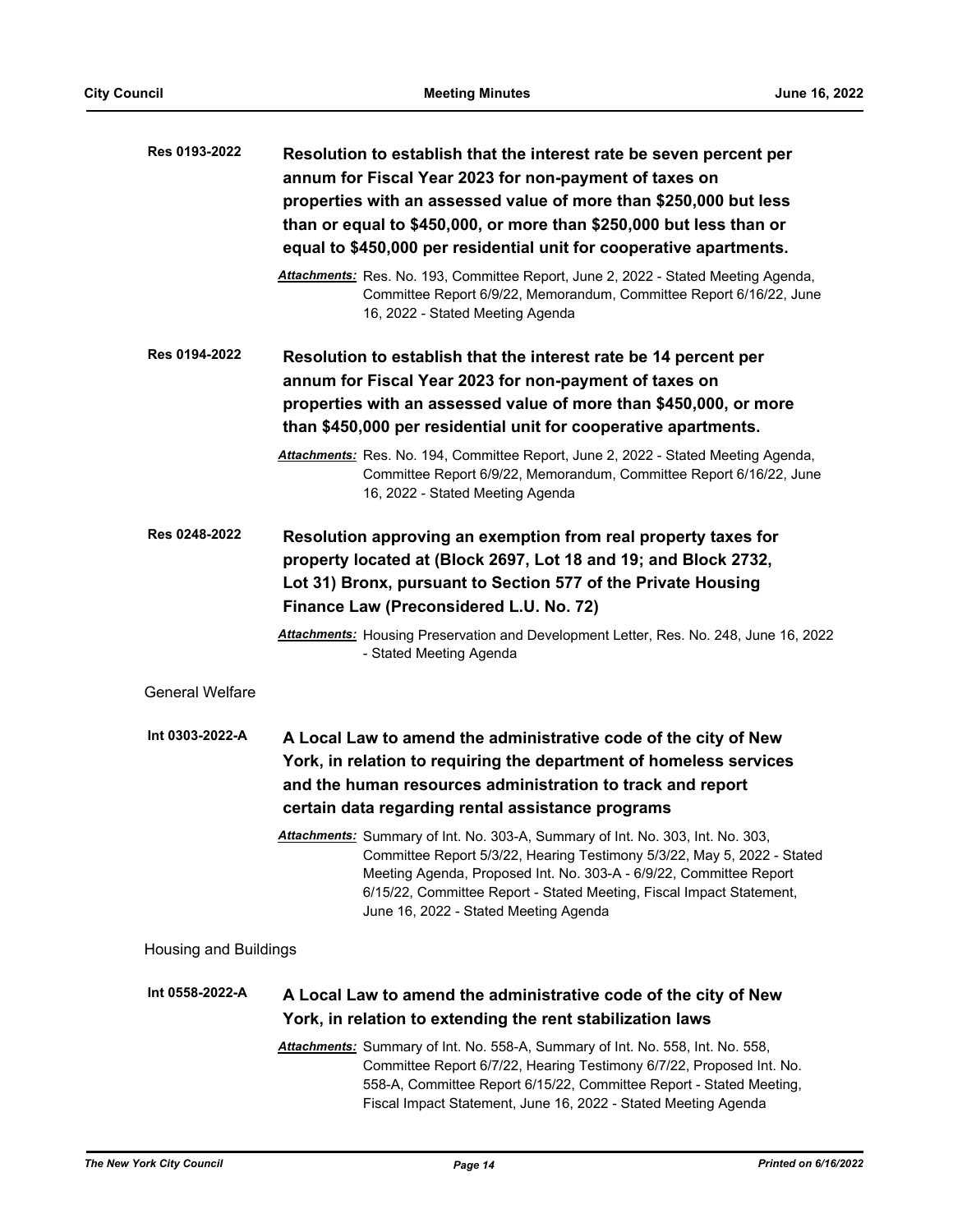| Land Use      |                                                                                                                                                                                                                                                                                                                                                                                                                                                                                                                                                                                                                                                                                                                          |
|---------------|--------------------------------------------------------------------------------------------------------------------------------------------------------------------------------------------------------------------------------------------------------------------------------------------------------------------------------------------------------------------------------------------------------------------------------------------------------------------------------------------------------------------------------------------------------------------------------------------------------------------------------------------------------------------------------------------------------------------------|
| Res 0249-2022 | Resolution approving the application submitted by the New York<br><b>City Department of Housing Preservation and Development</b><br>("HPD") and the decision of the City Planning Commission,<br>ULURP No. C 220159 HAK, approving the designation of an<br>Urban Development Action Area, an Urban Development Action<br>Area Project, and the disposition of city-owned property located<br>at 492-496 Glenmore Avenue (Block 3725, Lots 12 and 13),<br>2358-2362 Pitkin Avenue (Block 4015, Lots 22, 23, and 24), 943<br>Dumont Avenue (Block 4063, Lot 52), and 743 Blake Avenue<br>(Block 3775, Lot 150), Borough of Brooklyn, Community District 5,<br>to a developer selected by HPD (L.U. No. 52; C 220159 HAK). |
|               | <b>Attachments:</b> May 5, 2022 - Stated Meeting Agenda, Calendar of the Subcommittee<br>Meetings and Land Use Meeting - May 10 - May 12, 2022, Calendar of the<br>Landmarks, Public Sitings and Dispositions Subcommittee - June 7, 2022,<br>Calendar of the Subcommittee Meetings and Land Use Meeting - June 14,<br>2022, Res. No. 249, Committee Report, June 16, 2022 - Stated Meeting<br>Agenda                                                                                                                                                                                                                                                                                                                    |
| Res 0250-2022 | Resolution approving the decision of the City Planning<br>Commission on ULURP No. C 210293 PSX (L.U. No. 61), for the<br>site selection of property located at 1257 Morris Avenue (Block<br>2450, Lot 42) for use as an ambulance station EMS facility,<br>Borough of the Bronx, Community District 4.<br>Attachments: May 19, 2022 - Stated Meeting Agenda, Calendar of the Landmarks, Public<br>Sitings and Dispositions Subcommittee - June 7, 2022, Calendar of the<br>Subcommittee Meetings and Land Use Meeting - June 14, 2022, Res. No.<br>250, Committee Report, June 16, 2022 - Stated Meeting Agenda                                                                                                          |
| Res 0251-2022 | Resolution approving the decision of the City Planning<br>Commission on ULURP No. C 210294 ZSX, for the grant of a<br>special permit (L.U. No. 62).<br>Attachments: May 19, 2022 - Stated Meeting Agenda, Calendar of the Landmarks, Public<br>Sitings and Dispositions Subcommittee - June 7, 2022, Calendar of the<br>Subcommittee Meetings and Land Use Meeting - June 14, 2022, Res. No.<br>251, Committee Report, June 16, 2022 - Stated Meeting Agenda                                                                                                                                                                                                                                                             |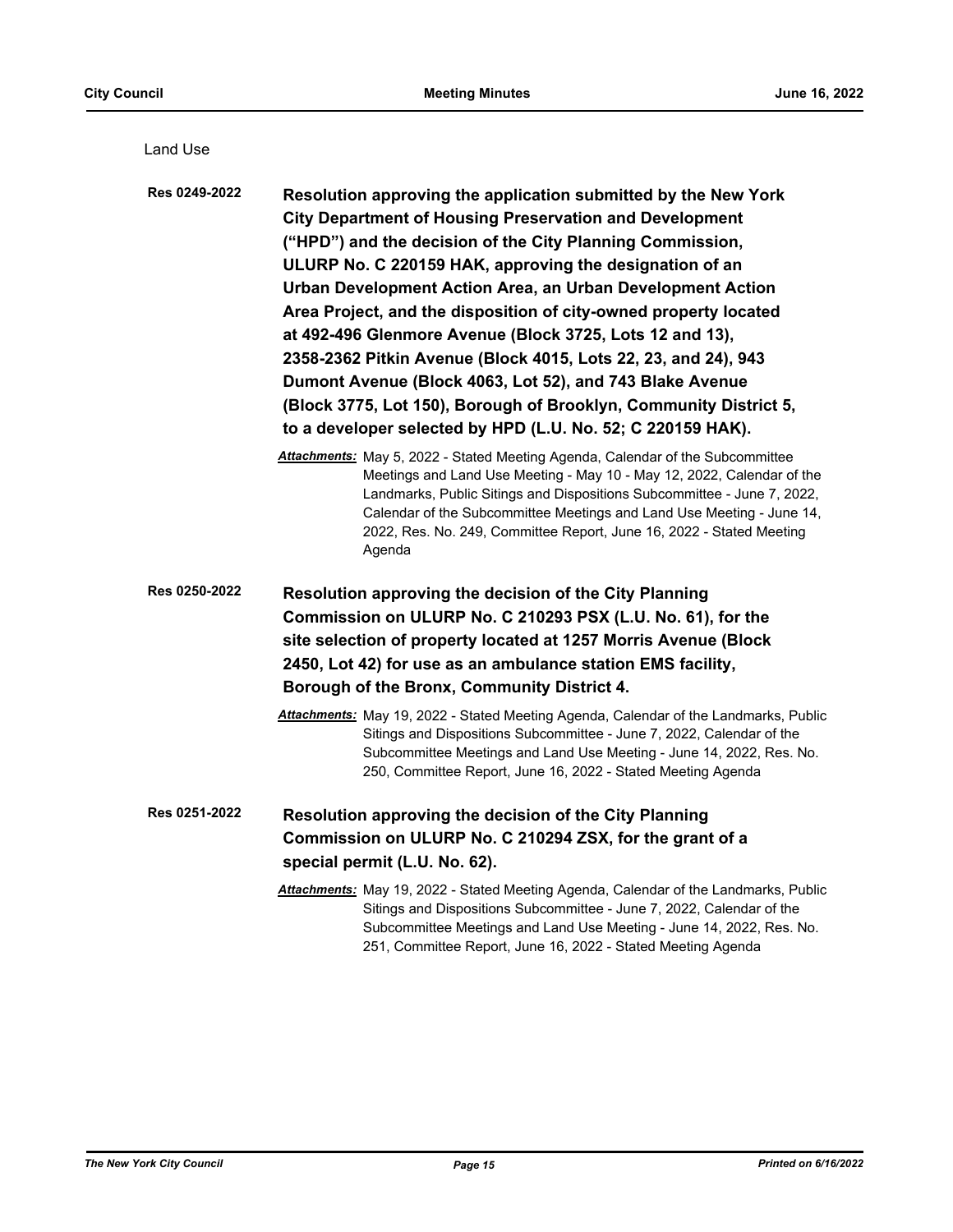| Res 0252-2022 | Resolution approving the decision of the City Planning<br>Commission on ULURP No. C 200335 ZMK, a Zoning Map<br>amendment (L.U. No. 65).                                                                                                                                                                           |  |  |
|---------------|--------------------------------------------------------------------------------------------------------------------------------------------------------------------------------------------------------------------------------------------------------------------------------------------------------------------|--|--|
|               | <b>Attachments:</b> May 19, 2022 - Stated Meeting Agenda, Calendar of the Zoning<br>Subcommittee and Land Use Meetings - May 31, 2022 and June 1, 2022,<br>Calendar of the Subcommittee Meetings and Land Use Meeting - June 14,<br>2022, Res. No. 252, Committee Report, June 16, 2022 - Stated Meeting<br>Agenda |  |  |
| Res 0253-2022 | Resolution approving the decision of the City Planning<br>Commission on Application No. N 200336 ZRK, for an amendment<br>of the text of the Zoning Resolution (L.U. No. 66).                                                                                                                                      |  |  |
|               | <b>Attachments:</b> May 19, 2022 - Stated Meeting Agenda, Calendar of the Zoning<br>Subcommittee and Land Use Meetings - May 31, 2022 and June 1, 2022,<br>Calendar of the Subcommittee Meetings and Land Use Meeting - June 14,<br>2022, Res. No. 253, Committee Report, June 16, 2022 - Stated Meeting<br>Agenda |  |  |

Rules, Privileges, and Elections

### **RESOLUTION APPROVING THE APPOINTMENT BY THE MANHATTAN BOROUGH PRESIDENT OF LEILA BOZORG AS A MEMBER OF THE NEW YORK CITY PLANNING COMMISSION. Res 0254-2022**

*Attachments:* Appointment Letter, June 2, 2022 - Stated Meeting Agenda, Speaker Adams Letter - Open Meetings Law, Committee Report 6/9/22, Committee Report 6/16/22, Res. No. 254, June 16, 2022 - Stated Meeting Agenda

General Orders Calendar

*The Majority Leader and Acting President Pro Tempore (Council Member Powers) put the question whether the Council would agree with and adopt such reports, which were decided in the affirmative by the following vote:*

Passed The Consent Agenda

### **A motion was made that these files be approved by consent vote.**

Affirmative: 51 - Speaker Adams, Ayala, Abreu, Ariola, Avilés, Barron, Borelli, Bottcher, Brannan, Brewer, Brooks-Powers, Cabán, Carr, De La Rosa, Dinowitz, Farías, Feliz, Gennaro, Gutiérrez, Hanif, Hanks, Holden, Hudson, Richardson Jordan, Joseph, Kagan, Krishnan, Lee, Louis, Marte, Mealy, Menin, Moya, Narcisse, Nurse, Ossé, Paladino, Powers, Restler, Riley, Rivera, Salamanca Jr., Sanchez, Schulman, Stevens, Ung, Velázquez, Vernikov, Williams, Won and Yeger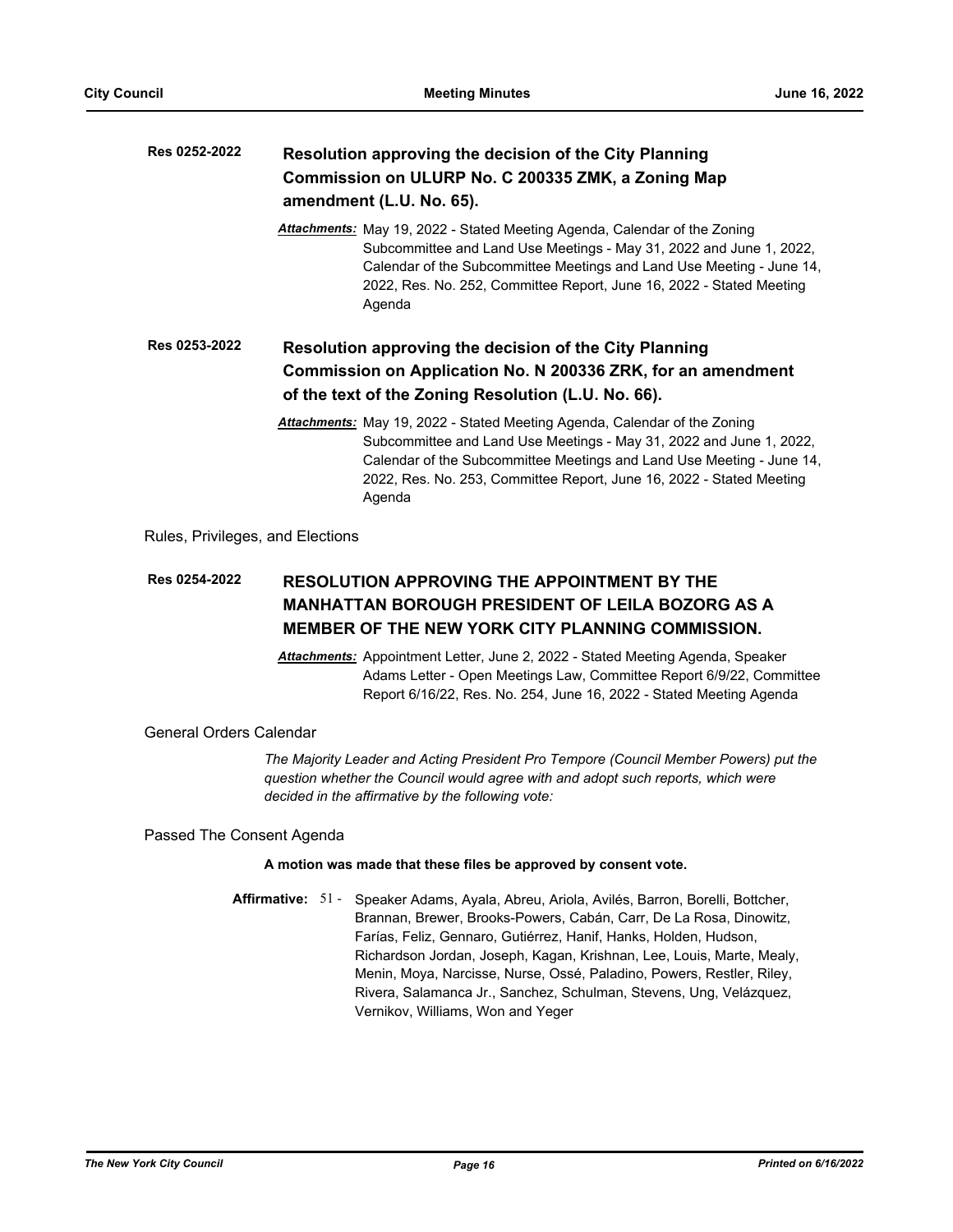*The following files were removed from the General Order Calendar and voted separately:*

*M-63, VOTE: 49-1-1 Negative: CM Yeger. Abstention: CM Barron.*

*M-69 & Res. No. 254, VOTE: 50-0-1 Abstention: CM Barron.*

*Preconsidered Int. No. 558-A, VOTE: 48-3-0 Negative: CMs Carr, Paladino, and the Minority Leader (Council Member Borelli).*

*Res. No. 192, VOTE: 47-4-0 Negative: CMs Aviles, Barron, Richardson Jordan, and Yeger.*

*Res. No. 193, VOTE: 48-3-0 Negative: CMs Barron, Richardson Jordan, and Yeger.*

*Res. No. 194, VOTE: 48-3-0 Negative; CMs Barron, Richardson Jordan, and Yeger.*

*L.U. No. 65 & Res. No. 252, VOTE: 50-1-0 Negative: CM Barron.*

*L.U. No. 66 & Res. No. 253, VOTE: 50-1-0 Negative: CM Barron.*

*See files for individual votes.*

- Introduction & Reading of Bills See Attached 13.
- 14. Discussion of Resolutions
- 15. Resolutions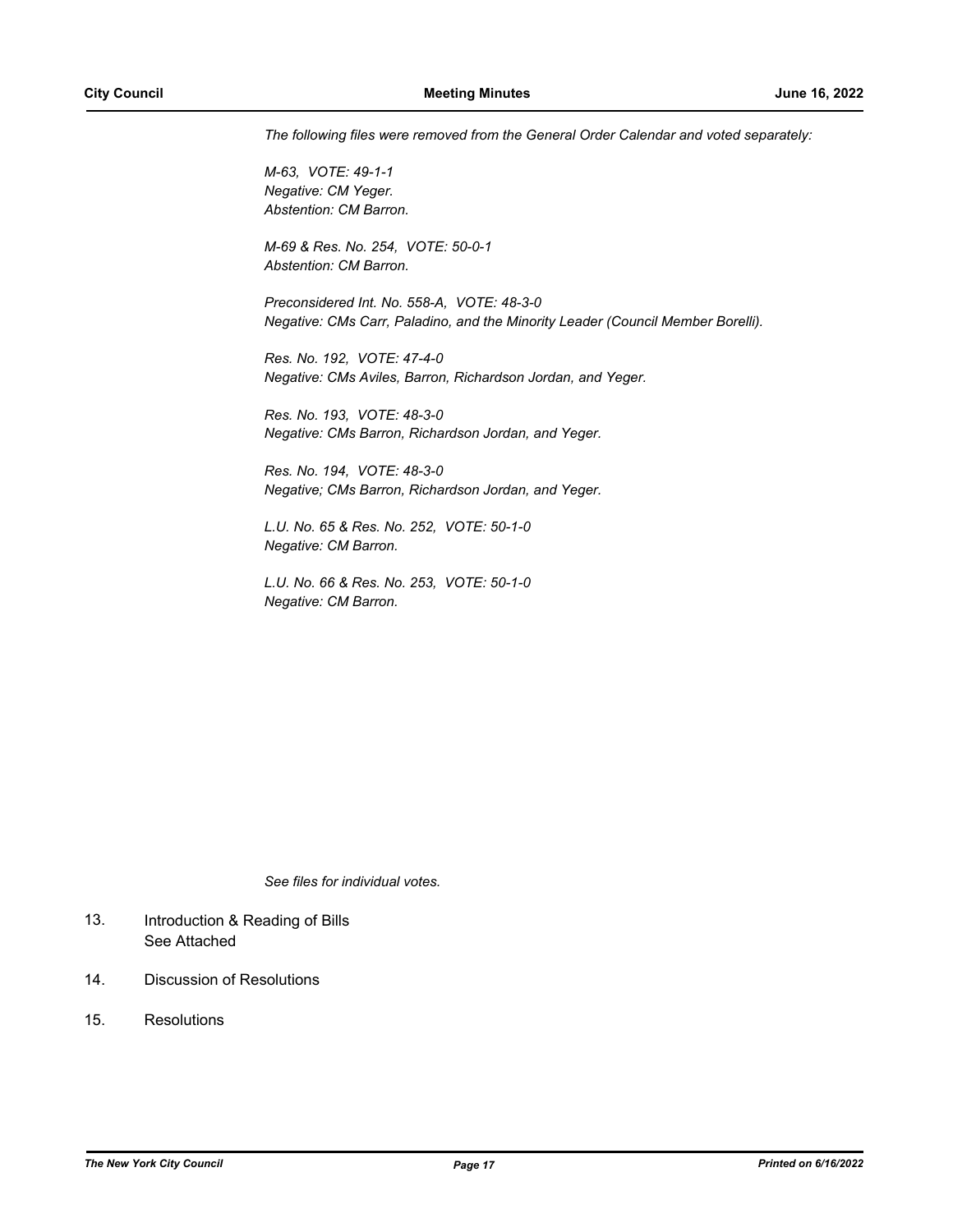$16.$ 

 $17.$ 

| Res 0247-2022               | Resolution determining that a public emergency requiring rent<br>control in the City of New York continues to exist and will<br>continue to exist on and after July 1, 2022.                                                                                                                     |
|-----------------------------|--------------------------------------------------------------------------------------------------------------------------------------------------------------------------------------------------------------------------------------------------------------------------------------------------|
|                             | Attachments: Res. No. 247, Committee Report 6/7/22, Hearing Testimony 6/7/22,<br>Committee Report 6/15/22, Committee Report - Stated Meeting, June 16,<br>2022 - Stated Meeting Agenda                                                                                                           |
|                             | Pursuant to Rule 8.50 of the Council, the Majority Leader and Acting President Pro<br>Tempore (Council Member Powers) called for a voice vote. Hearing those in favor, the<br>Majority Leader and Acting President Pro Tempore (Council Member Powers) declared the<br>Resolution to be adopted. |
|                             | The following 3 Council Members formally voted against this item:<br>Council Members Carr, Paladino, and the Minority Leader (Council Member Borelli).                                                                                                                                           |
|                             | Adopted by the Council by voice-vote.                                                                                                                                                                                                                                                            |
|                             | A motion was made that this Resolution be Approved, by Council approved by<br>voice vote.                                                                                                                                                                                                        |
| <b>General Discussion</b>   |                                                                                                                                                                                                                                                                                                  |
| <b>Extension of Remarks</b> |                                                                                                                                                                                                                                                                                                  |
|                             | INTRODUCTION AND READING OF BILLS                                                                                                                                                                                                                                                                |
| Int 0515-2022               | A Local Law to amend the New York city charter, in relation to<br>agency diversity plans, salary data and comparable worth<br>analyses                                                                                                                                                           |
|                             | By The Speaker (Council Member Adams)<br><u>Sponsors:</u>                                                                                                                                                                                                                                        |
|                             | Attachments: Summary of Int. No. 515, Int. No. 515, June 16, 2022 - Stated Meeting<br>Agenda                                                                                                                                                                                                     |
|                             | This Introduction was Referred to Comm by Council to the Committee on Civil and<br><b>Human Rights</b>                                                                                                                                                                                           |
| Int 0516-2022               | A Local Law to amend the administrative code of the city of New<br>York, in relation to demographic diversity within the fire<br>department                                                                                                                                                      |
|                             | By The Speaker (Council Member Adams)<br><u>Sponsors:</u>                                                                                                                                                                                                                                        |
|                             | Attachments: Summary of Int. No. 516, Int. No. 516, June 16, 2022 - Stated Meeting<br>Agenda                                                                                                                                                                                                     |
|                             | This Introduction was Referred to Comm by Council to the Committee on Fire and<br><b>Emergency Management</b>                                                                                                                                                                                    |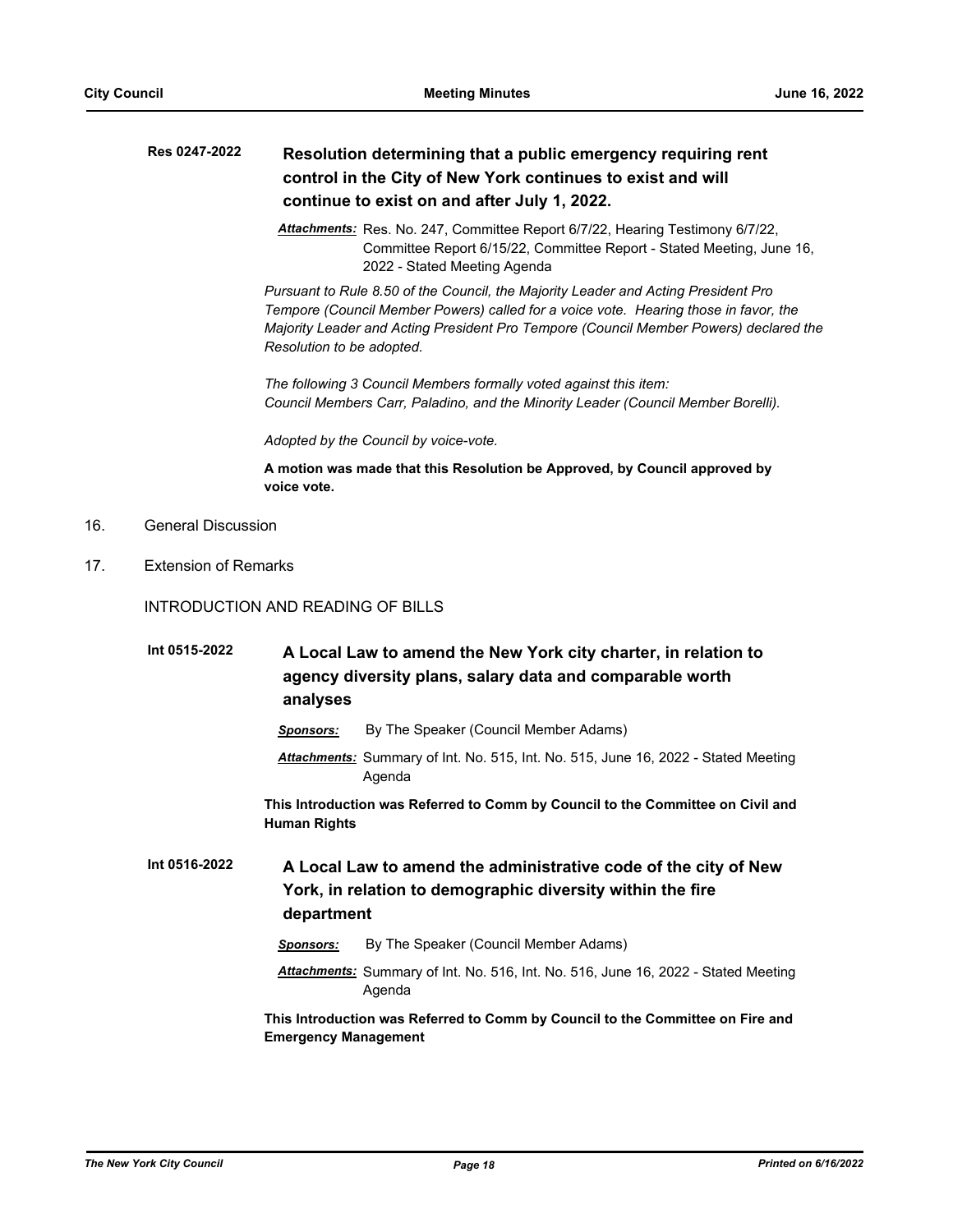| Int 0517-2022 | A Local Law to amend the administrative code of the city of New                                                                                                                                                 |
|---------------|-----------------------------------------------------------------------------------------------------------------------------------------------------------------------------------------------------------------|
|               | York, in relation to creating a good food purchasing program                                                                                                                                                    |
|               | By The Speaker (Council Member Adams) and Council Members Farías<br><b>Sponsors:</b><br>and Won                                                                                                                 |
|               | Attachments: Summary of Int. No. 517, Int. No. 517, June 16, 2022 - Stated Meeting<br>Agenda                                                                                                                    |
|               | This Introduction was Referred to Comm by Council to the Committee on<br><b>Economic Development</b>                                                                                                            |
| Int 0518-2022 | A Local Law to amend the administrative code of the city of New<br>York, in relation to a report on the trafficking of illegal firearms                                                                         |
|               | By Council Members Abreu, Hanks, Ayala, Powers, Brooks-Powers, Feliz,<br>Sponsors:<br>Salamanca Jr., Riley, Williams and Velázquez                                                                              |
|               | Attachments: Summary of Int. No. 518, Int. No. 518, June 16, 2022 - Stated Meeting<br>Agenda                                                                                                                    |
|               | This Introduction was Referred to Comm by Council to the Committee on Public<br><b>Safety</b>                                                                                                                   |
| Int 0519-2022 | A Local Law to amend the administrative code of the city of New<br>York, in relation to requiring permanent firehouse facility<br>upgrades to ensure a safe working environment for a mixed<br>gender workforce |
|               | By Council Member Ariola<br><b>Sponsors:</b>                                                                                                                                                                    |
|               | Attachments: Summary of Int. No. 519, Int. No. 519, June 16, 2022 - Stated Meeting<br>Agenda                                                                                                                    |
|               | This Introduction was Referred to Comm by Council to the Committee on Fire and<br><b>Emergency Management</b>                                                                                                   |
| Int 0520-2022 | A Local Law to amend the administrative code of the city of New<br>York, in relation to the marketing of affordable housing units                                                                               |
|               | By Council Member Avilés (by request of the Brooklyn Borough President)<br>Sponsors:                                                                                                                            |
|               | Attachments: Summary of Int. No. 520, Int. No. 520, June 16, 2022 - Stated Meeting<br>Agenda                                                                                                                    |
|               | This Introduction was Referred to Comm by Council to the Committee on Housing<br>and Buildings                                                                                                                  |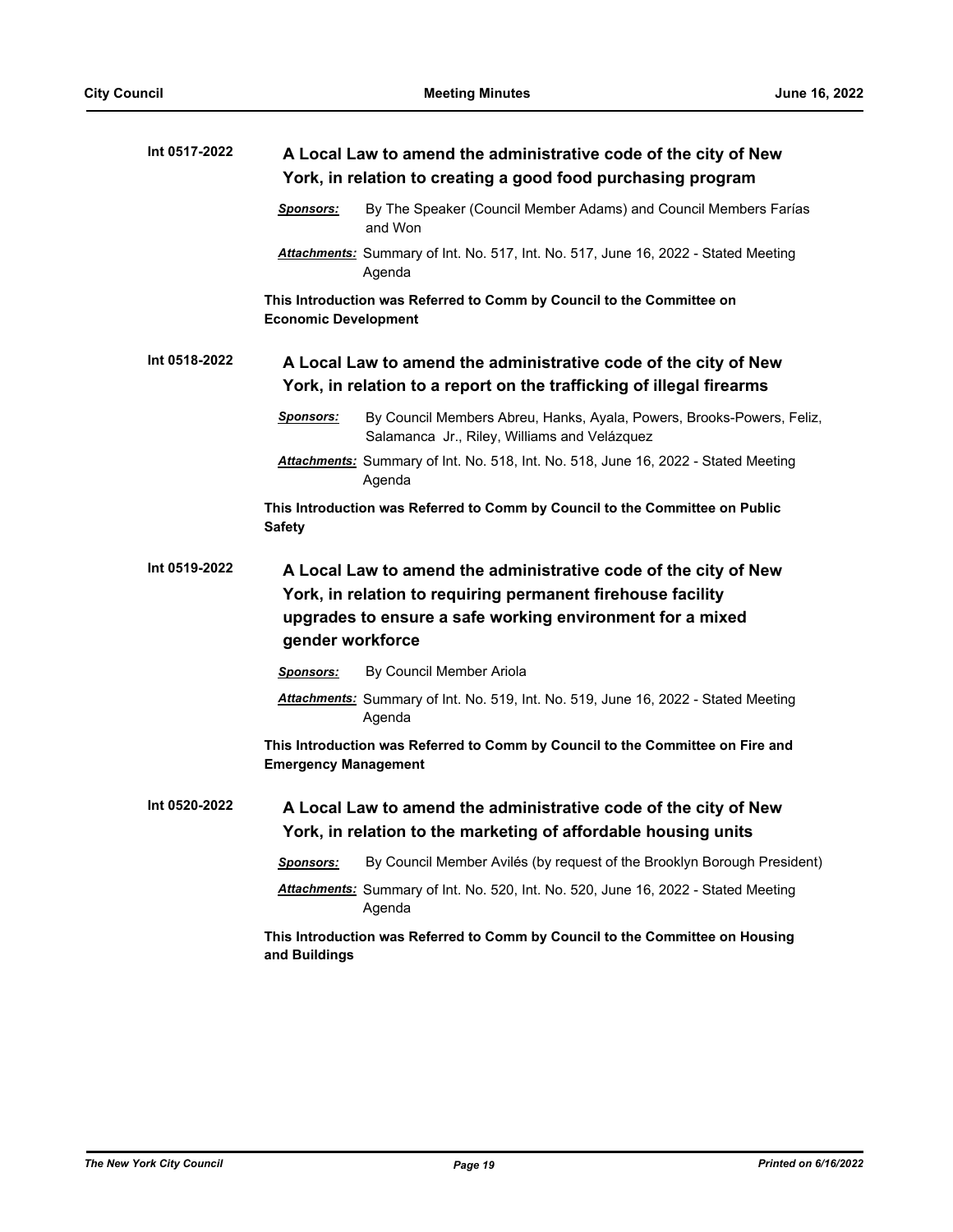| Int 0521-2022 | A Local Law to amend the administrative code of the city of New<br>York, in relation to protections for restaurant, food service and<br>airport workers displaced due to the COVID-19 disaster<br>emergency |
|---------------|-------------------------------------------------------------------------------------------------------------------------------------------------------------------------------------------------------------|
|               | By Council Member Ayala<br>Sponsors:                                                                                                                                                                        |
|               | Attachments: Summary of Int. No. 521, Int. No. 521, June 16, 2022 - Stated Meeting<br>Agenda                                                                                                                |
|               | This Introduction was Referred to Comm by Council to the Committee on Civil<br><b>Service and Labor</b>                                                                                                     |
| Res 0234-2022 | Resolution calling on the New York State Legislature to pass, and<br>the Governor to sign, S.723A/A.3821, which allows the presence<br>of epinephrine auto-injector devices on pre-school premises.         |
|               | By Council Member Ayala<br><b>Sponsors:</b>                                                                                                                                                                 |
|               | Attachments: Res. No. 234, June 16, 2022 - Stated Meeting Agenda                                                                                                                                            |
|               | This Resolution was Referred to Comm by Council to the Committee on Health                                                                                                                                  |
| Int 0522-2022 | A Local Law to amend the administrative code of the city of New<br>York, in relation to requiring mental health professionals in<br>families with children shelters                                         |
|               | By Council Members Bottcher, Ayala, Rivera and Ossé<br><b>Sponsors:</b>                                                                                                                                     |
|               | Attachments: Summary of Int. No. 522, Int. No. 522, June 16, 2022 - Stated Meeting<br>Agenda                                                                                                                |
|               | This Introduction was Referred to Comm by Council to the Committee on General<br>Welfare                                                                                                                    |
| Int 0523-2022 | A Local Law in relation to requiring the department of education<br>to create a plan for a pilot after school SHSAT preparation<br>program                                                                  |
|               | By Council Members Brannan, Ung, Dinowitz, Powers and Salamanca Jr.<br><b>Sponsors:</b>                                                                                                                     |
|               | Attachments: Summary of Int. No. 523, Int. No. 523, June 16, 2022 - Stated Meeting<br>Agenda                                                                                                                |
|               | This Introduction was Referred to Comm by Council to the Committee on<br><b>Education</b>                                                                                                                   |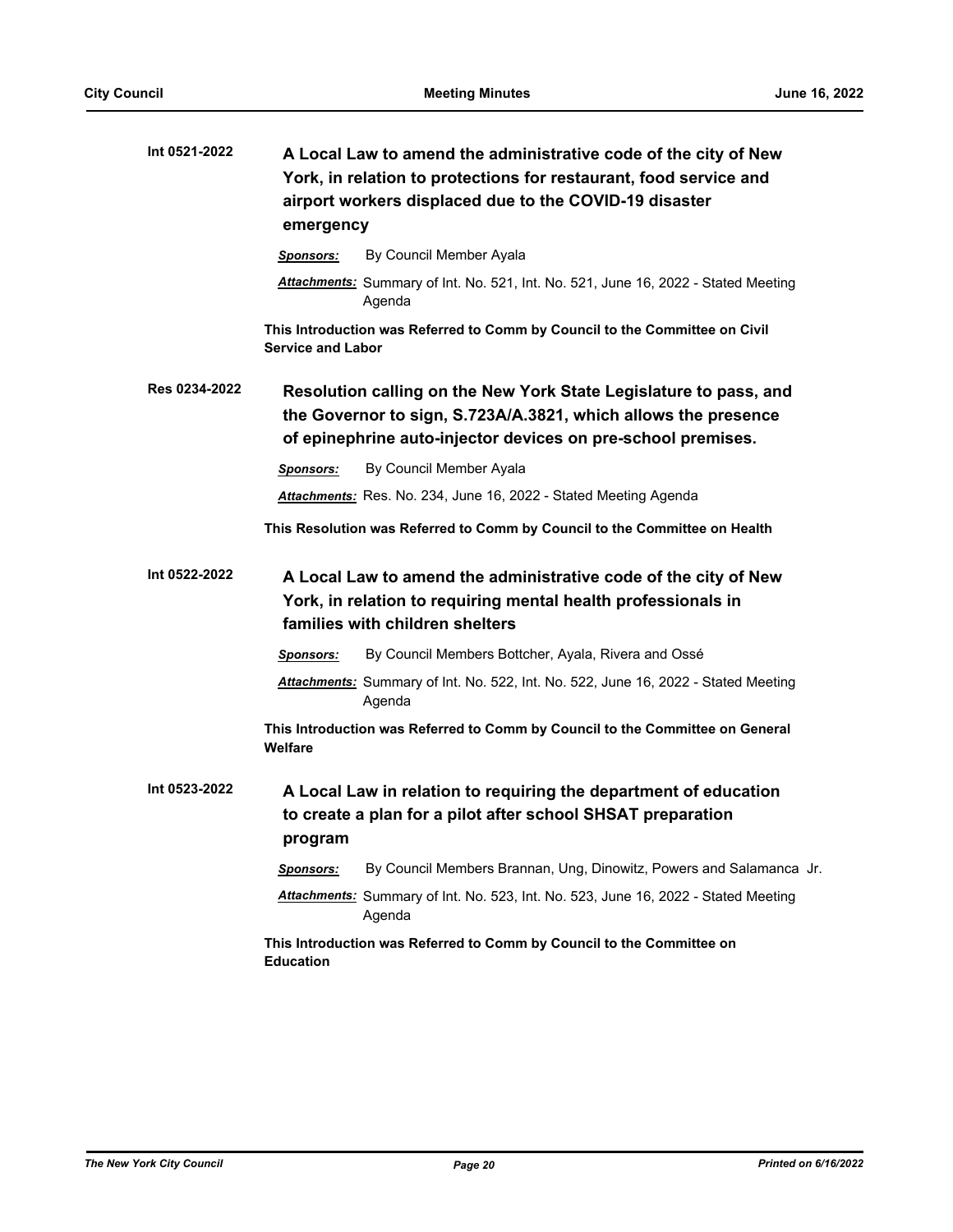| Int 0524-2022 | A Local Law to amend the administrative code of the city of New<br>York, in relation to interest rates applicable to installment<br>agreements for the payment of property tax arrears |
|---------------|----------------------------------------------------------------------------------------------------------------------------------------------------------------------------------------|
|               | By Council Members Carr and Brannan<br><b>Sponsors:</b>                                                                                                                                |
|               | Attachments: Summary of Int. No. 524, Int. No. 524, June 16, 2022 - Stated Meeting<br>Agenda                                                                                           |
|               | This Introduction was Referred to Comm by Council to the Committee on Finance                                                                                                          |
| Int 0525-2022 | A Local Law to amend the administrative code of the city of New                                                                                                                        |
|               | York, in relation to the sale and processing of catalytic converters                                                                                                                   |
|               | By Council Member Brewer<br><b>Sponsors:</b>                                                                                                                                           |
|               | <b>Attachments:</b> Summary of Int. No. 525, Int. No. 525, June 16, 2022 - Stated Meeting<br>Agenda                                                                                    |
|               | This Introduction was Referred to Comm by Council to the Committee on<br><b>Consumer and Worker Protection</b>                                                                         |
| Res 0235-2022 | Resolution calling upon the Metropolitan Transportation                                                                                                                                |
|               | Authority to remediate any transportation structure, primarily                                                                                                                         |
|               | elevated train lines, with extremely high levels of lead.                                                                                                                              |
|               | By Council Members Brooks-Powers and Nurse<br><b>Sponsors:</b>                                                                                                                         |
|               | Attachments: Res. No. 235, June 16, 2022 - Stated Meeting Agenda                                                                                                                       |
|               | This Resolution was Referred to Comm by Council to the Committee on<br><b>Transportation and Infrastructure</b>                                                                        |
| Int 0526-2022 | A Local Law to amend the New York city charter, in relation to<br>childcare services at public meetings                                                                                |
|               | By Council Member Cabán<br><b>Sponsors:</b>                                                                                                                                            |
|               | Attachments: Summary of Int. No. 526, Int. No. 526, June 16, 2022 - Stated Meeting<br>Agenda                                                                                           |
|               | This Introduction was Referred to Comm by Council to the Committee on Women<br>and Gender Equity                                                                                       |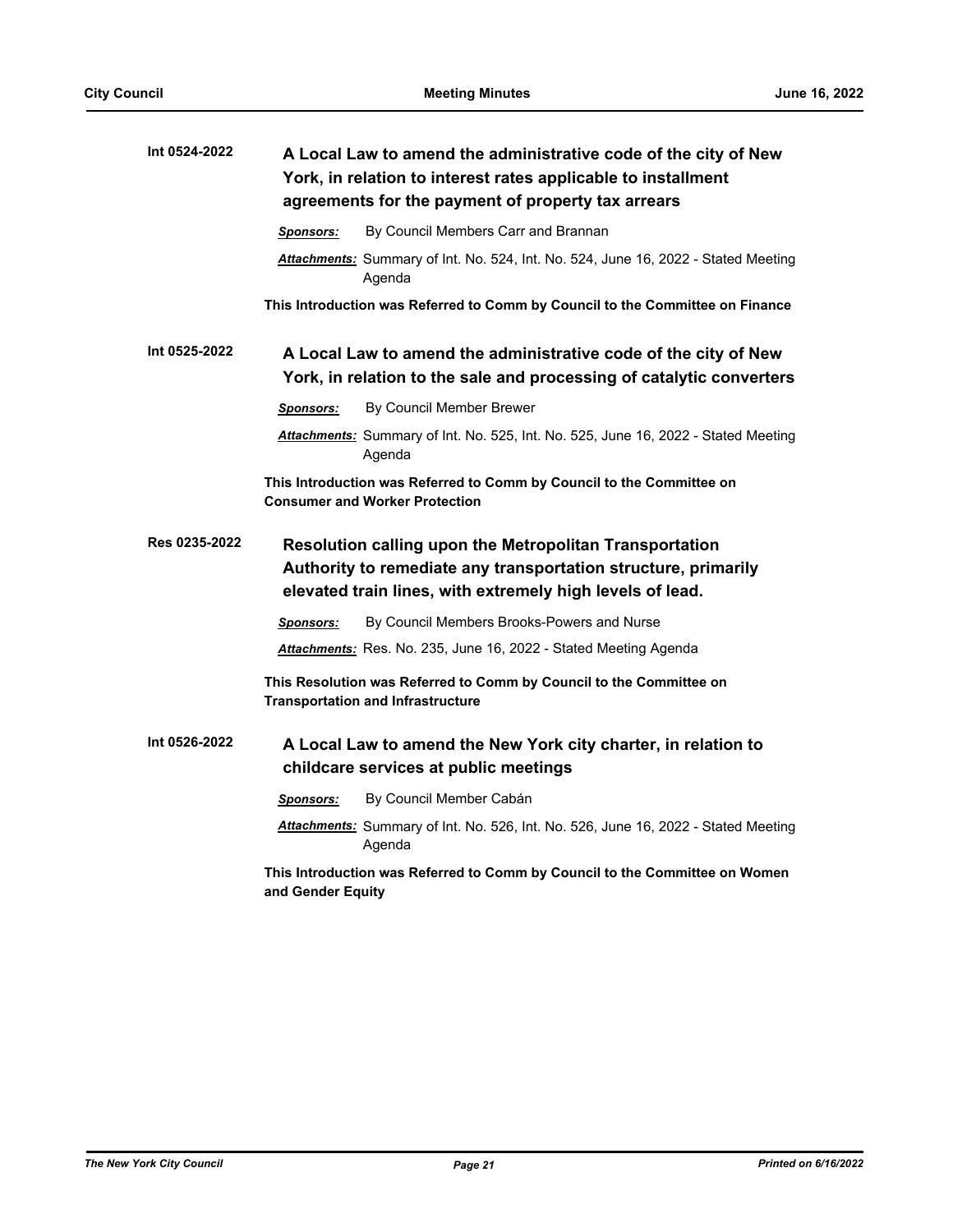| Res 0236-2022 | Resolution calling upon the New York State Legislature to pass,<br>and the Governor to sign, S.5102/A.1475, which would allow<br>municipalities and localities that have a senior citizen rent<br>increase exemption program to establish an automatic enrollment<br>program for eligible seniors to be automatically enrolled or<br>automatically re-enrolled in the program.                                                                                 |
|---------------|----------------------------------------------------------------------------------------------------------------------------------------------------------------------------------------------------------------------------------------------------------------------------------------------------------------------------------------------------------------------------------------------------------------------------------------------------------------|
|               | By Council Members Cabán, Hudson and Hanif<br>Sponsors:                                                                                                                                                                                                                                                                                                                                                                                                        |
|               | <b>Attachments:</b> Res. No. 236, June 16, 2022 - Stated Meeting Agenda                                                                                                                                                                                                                                                                                                                                                                                        |
|               | This Resolution was Referred to Comm by Council to the Committee on Aging                                                                                                                                                                                                                                                                                                                                                                                      |
| Int 0527-2022 | A Local Law to amend the New York city charter, in relation to the<br>evaluation and expansion of diverse recruitment and retention<br>within the municipal government                                                                                                                                                                                                                                                                                         |
|               | By Council Members De La Rosa and Louis<br><b>Sponsors:</b>                                                                                                                                                                                                                                                                                                                                                                                                    |
|               | Attachments: Summary of Int. No. 527, Int. No. 527, June 16, 2022 - Stated Meeting<br>Agenda                                                                                                                                                                                                                                                                                                                                                                   |
|               | This Introduction was Referred to Comm by Council to the Committee on Civil<br><b>Service and Labor</b>                                                                                                                                                                                                                                                                                                                                                        |
| Res 0237-2022 | Resolution calling on the State Legislature to pass, and the<br>Governor to sign, the Fair College Admissions Act<br>(A.9505/S.8498), which would prohibit legacy preference and early<br>admissions policies at undergraduate institutions.                                                                                                                                                                                                                   |
|               | By Council Member Dinowitz<br><b>Sponsors:</b>                                                                                                                                                                                                                                                                                                                                                                                                                 |
|               | Attachments: Res. No. 237, June 16, 2022 - Stated Meeting Agenda                                                                                                                                                                                                                                                                                                                                                                                               |
|               | This Resolution was Referred to Comm by Council to the Committee on Higher<br><b>Education</b>                                                                                                                                                                                                                                                                                                                                                                 |
| Res 0238-2022 | Resolution calling upon the City University of New York to<br>compile data on bias incidents and hate crimes reported in the<br>Jeanne Clery Disclosure of Campus Security Policy and Campus<br>Crime Statistics Act into a single report, which should include<br>greater specificity on bias classification, and to institute a<br>campaign or initiative to educate students, faculty and staff about<br>the rise of such incidents and how to report them. |
|               | By Council Member Dinowitz<br>Sponsors:                                                                                                                                                                                                                                                                                                                                                                                                                        |
|               | <b>Attachments:</b> Res. No. 238, June 16, 2022 - Stated Meeting Agenda                                                                                                                                                                                                                                                                                                                                                                                        |
|               | This Resolution was Referred to Comm by Council to the Committee on Higher<br><b>Education</b>                                                                                                                                                                                                                                                                                                                                                                 |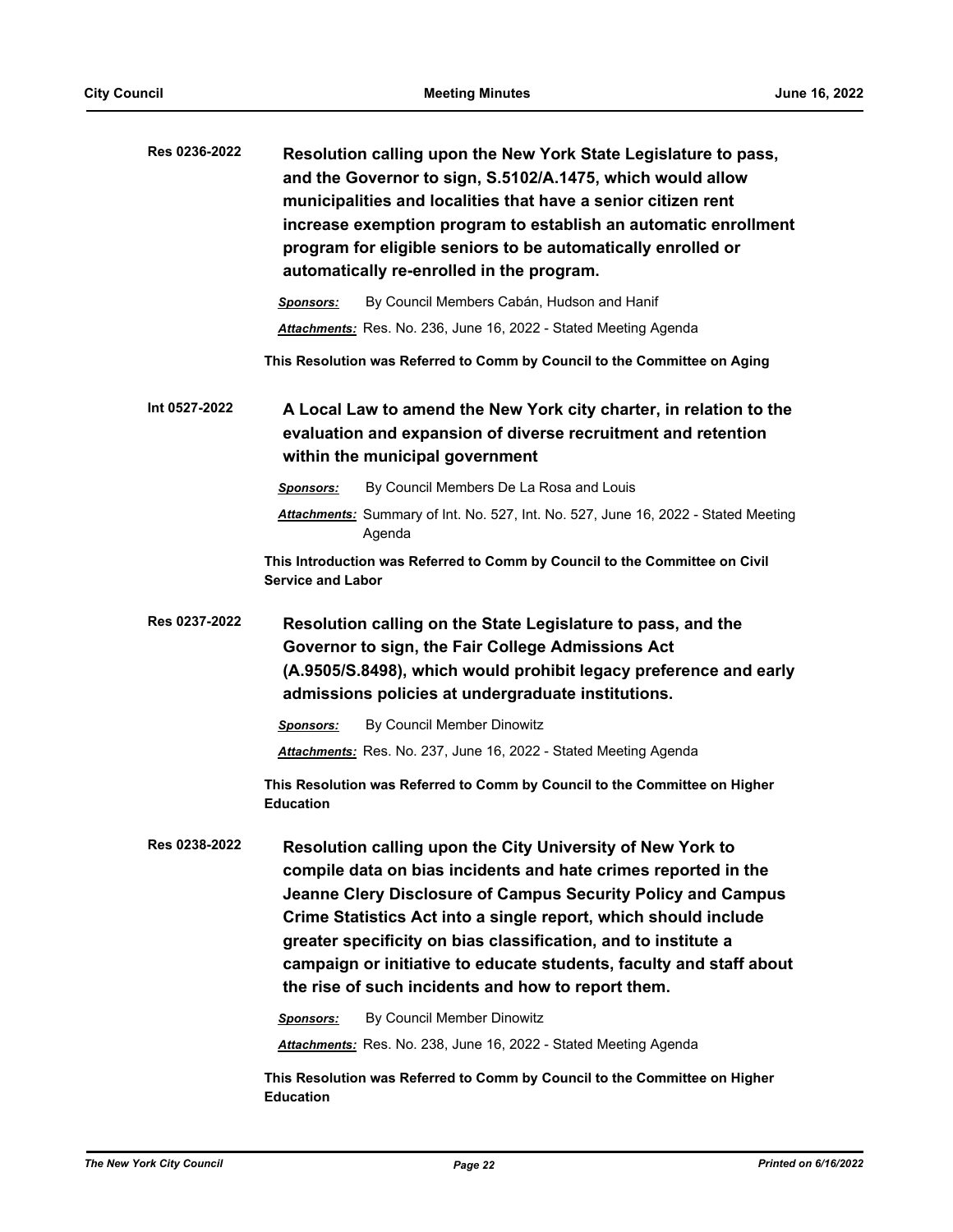| Int 0528-2022 | A Local Law in relation to requiring the department of education<br>to create a plan to provide specialized high schools exam<br>preparation to all middle school students |  |
|---------------|----------------------------------------------------------------------------------------------------------------------------------------------------------------------------|--|
|               | By Council Members Feliz, Brannan, Ung, Dinowitz, Powers and<br><u>Sponsors:</u><br>Salamanca Jr.                                                                          |  |
|               | <b>Attachments:</b> Summary of Int. No. 528, Int. No. 528, June 16, 2022 - Stated Meeting<br>Agenda                                                                        |  |
|               | This Introduction was Referred to Comm by Council to the Committee on<br><b>Education</b>                                                                                  |  |
| Int 0529-2022 | A Local Law to amend the administrative code of the city of New<br>York, in relation to renewable natural gas                                                              |  |
|               | By Council Member Gennaro<br><b>Sponsors:</b>                                                                                                                              |  |
|               | Attachments: Summary of Int. No. 529, Int. No. 529, June 16, 2022 - Stated Meeting<br>Agenda                                                                               |  |
|               | This Introduction was Referred to Comm by Council to the Committee on<br><b>Environmental Protection</b>                                                                   |  |
| Int 0530-2022 | A Local Law to amend the administrative code of the city of New<br>York, in relation to notification of discolored water or reduction of<br>water pressure                 |  |
|               | By Council Member Gennaro<br><u>Sponsors:</u>                                                                                                                              |  |
|               | Attachments: Summary of Int. No. 530, Int. No. 530, June 16, 2022 - Stated Meeting<br>Agenda                                                                               |  |
|               | This Introduction was Referred to Comm by Council to the Committee on<br><b>Environmental Protection</b>                                                                   |  |
| Int 0531-2022 | A Local Law to amend the administrative code of the city of New<br>York, in relation to an annual report on drainage infrastructure                                        |  |
|               | By Council Member Gennaro<br><b>Sponsors:</b>                                                                                                                              |  |
|               | Attachments: Summary of Int. No. 531, Int. No. 531, June 16, 2022 - Stated Meeting<br>Agenda                                                                               |  |
|               | This Introduction was Referred to Comm by Council to the Committee on<br><b>Environmental Protection</b>                                                                   |  |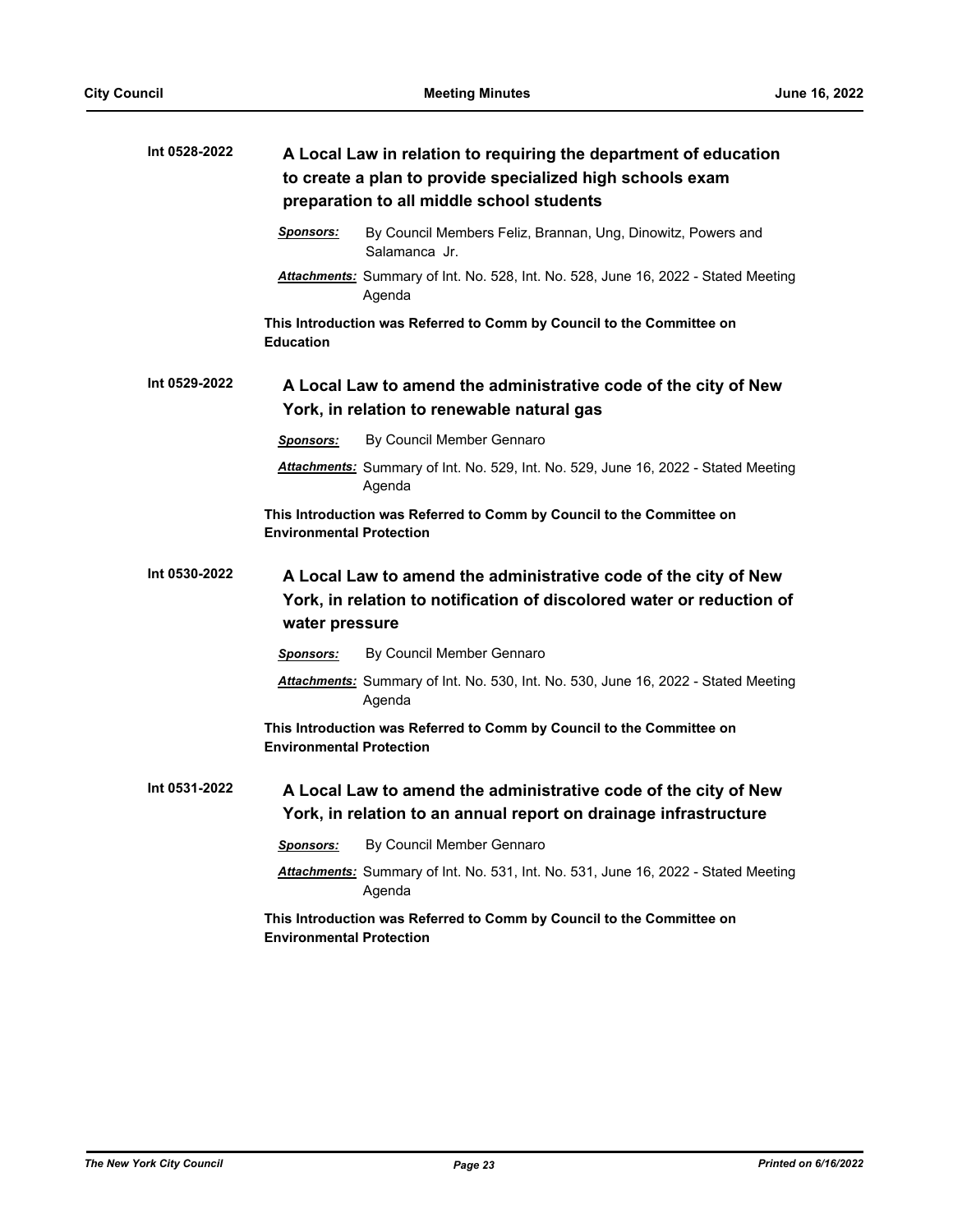| Int 0532-2022 | A Local Law to amend the administrative code of the city of New<br>York, in relation to installing pumpout facilities to establish the<br>city's coastal waters as no-discharge zones                                                                                                                                                                                                        |
|---------------|----------------------------------------------------------------------------------------------------------------------------------------------------------------------------------------------------------------------------------------------------------------------------------------------------------------------------------------------------------------------------------------------|
|               | By Council Member Gennaro<br><b>Sponsors:</b>                                                                                                                                                                                                                                                                                                                                                |
|               | Attachments: Summary of Int. No. 532, Int. No. 532, June 16, 2022 - Stated Meeting<br>Agenda                                                                                                                                                                                                                                                                                                 |
|               | This Introduction was Referred to Comm by Council to the Committee on<br><b>Environmental Protection</b>                                                                                                                                                                                                                                                                                     |
| Int 0533-2022 | A Local Law to amend the administrative code of the city of New<br>York, in relation to requiring the department of environmental<br>protection to report on its progress toward decreasing the<br>presence of sewage and stormwater contaminants in the city<br>waterways and various strategies to achieve those goals, and<br>providing for the expiration and repeal of such requirement |
|               | By Council Members Gennaro and Nurse<br><b>Sponsors:</b>                                                                                                                                                                                                                                                                                                                                     |
|               | Attachments: Summary of Int. No. 533, Int. No. 533, June 16, 2022 - Stated Meeting<br>Agenda                                                                                                                                                                                                                                                                                                 |
|               | This Introduction was Referred to Comm by Council to the Committee on<br><b>Environmental Protection</b>                                                                                                                                                                                                                                                                                     |
| Res 0239-2022 | Resolution calling upon the New York State Legislature to pass,<br>and the Governor to sign, S.1075A/A.6319A, which would amend<br>the penal law to remove the penetration requirement from the<br>rape statutes as well as to define rape as sexual intercourse, oral<br>sexual conduct, or anal sexual conduct, and to explicitly<br>recognize rape with an object.                        |
|               | By Council Member Gennaro<br><b>Sponsors:</b>                                                                                                                                                                                                                                                                                                                                                |
|               | Attachments: Res. No. 239, June 16, 2022 - Stated Meeting Agenda                                                                                                                                                                                                                                                                                                                             |
|               | This Resolution was Referred to Comm by Council to the Committee on Public<br><b>Safety</b>                                                                                                                                                                                                                                                                                                  |
| Int 0534-2022 | A Local Law in relation to establishing a pilot program to assist<br>with changing door locks on the dwelling units of survivors of<br>domestic violence                                                                                                                                                                                                                                     |
|               | By Council Members Hanif, Cabán, Narcisse, Farías, Louis and Riley<br><b>Sponsors:</b>                                                                                                                                                                                                                                                                                                       |
|               | <b>Attachments:</b> Summary of Int. No. 534, Int. No. 534, June 16, 2022 - Stated Meeting<br>Agenda                                                                                                                                                                                                                                                                                          |
|               | This Introduction was Referred to Comm by Council to the Committee on Women                                                                                                                                                                                                                                                                                                                  |

**and Gender Equity**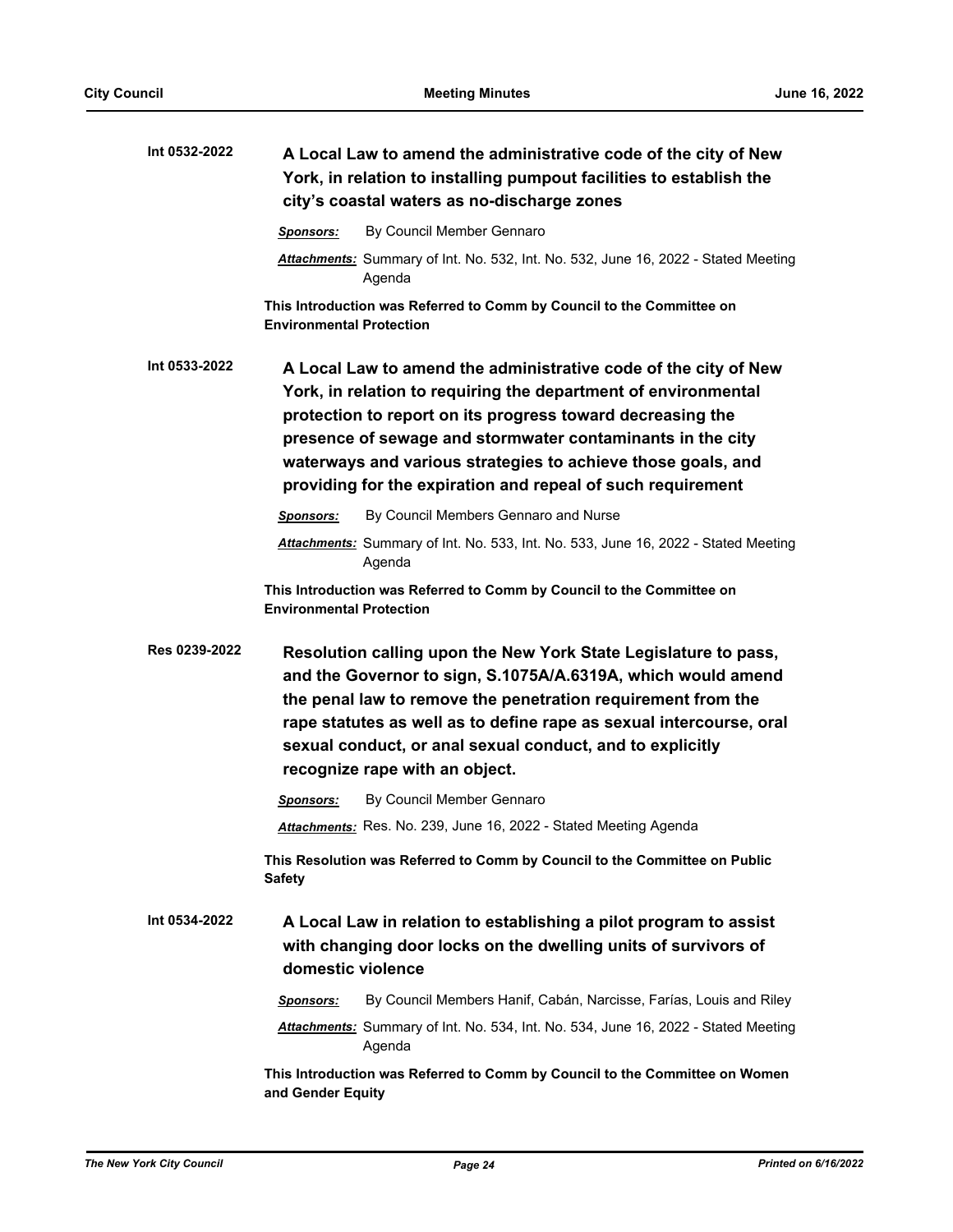| Res 0240-2022 | Resolution calling upon the New York State Legislature to pass,<br>and the Governor to sign, S.2584A/A.6616, which would require<br>comprehensive sexuality instruction for students in grades K-12<br>which addresses age and developmentally appropriate physical,<br>mental, emotional and social dimensions of human sexuality and<br>reflects the national sexuality education standards. |
|---------------|------------------------------------------------------------------------------------------------------------------------------------------------------------------------------------------------------------------------------------------------------------------------------------------------------------------------------------------------------------------------------------------------|
|               | By Council Member Hanif (by request of the Bronx Borough President)<br><b>Sponsors:</b>                                                                                                                                                                                                                                                                                                        |
|               | Attachments: Res. No. 240, June 16, 2022 - Stated Meeting Agenda                                                                                                                                                                                                                                                                                                                               |
|               | This Resolution was Referred to Comm by Council to the Committee on Education                                                                                                                                                                                                                                                                                                                  |
| Int 0535-2022 | A Local Law to amend the administrative code of the city of New<br>York, in relation to increasing transparency and accountability in<br>the real property tax assessment process                                                                                                                                                                                                              |
|               | By Council Members Hanks and Brannan<br><b>Sponsors:</b>                                                                                                                                                                                                                                                                                                                                       |
|               | Attachments: Summary of Int. No. 535, Int. No. 535, June 16, 2022 - Stated Meeting<br>Agenda                                                                                                                                                                                                                                                                                                   |
|               | This Introduction was Referred to Comm by Council to the Committee on Finance                                                                                                                                                                                                                                                                                                                  |
| Int 0536-2022 | A Local Law to amend the New York city charter, in relation to<br>establishing an office of the waterfront                                                                                                                                                                                                                                                                                     |
|               | By Council Members Hanks, Menin and Velázquez<br>Sponsors:                                                                                                                                                                                                                                                                                                                                     |
|               | Attachments: Summary of Int. No. 536, Int. No. 536, June 16, 2022 - Stated Meeting<br>Agenda                                                                                                                                                                                                                                                                                                   |
|               | This Introduction was Referred to Comm by Council to the Committee on<br><b>Governmental Operations</b>                                                                                                                                                                                                                                                                                        |
| Int 0537-2022 | A Local Law to amend the administrative code of the city of New<br>York, in relation to the creation of a centralized mobile application<br>for accessing city services                                                                                                                                                                                                                        |
|               | By Council Member Holden<br><b>Sponsors:</b>                                                                                                                                                                                                                                                                                                                                                   |
|               | <b>Attachments:</b> Summary of Int. No. 537, Int. No. 537, June 16, 2022 - Stated Meeting<br>Agenda                                                                                                                                                                                                                                                                                            |
|               | This Introduction was Referred to Comm by Council to the Committee on<br><b>Technology</b>                                                                                                                                                                                                                                                                                                     |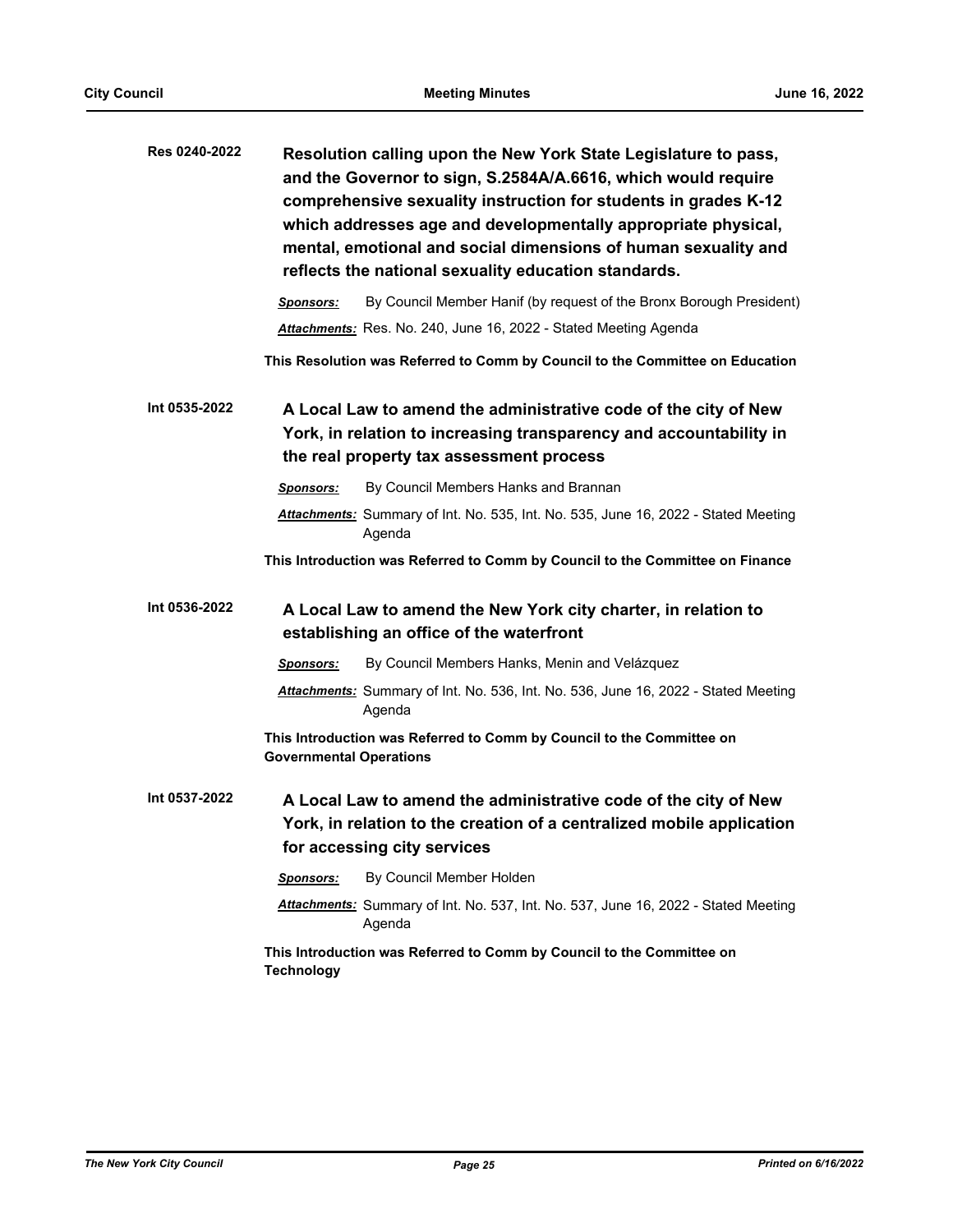| Int 0538-2022 |                  | A Local Law to amend the administrative code of the city of New<br>York, in relation to requiring the New York police department to<br>report on instances in which an individual denied an officer<br>consent to a search                                                                                                                                           |
|---------------|------------------|----------------------------------------------------------------------------------------------------------------------------------------------------------------------------------------------------------------------------------------------------------------------------------------------------------------------------------------------------------------------|
|               | <u>Sponsors:</u> | By Council Member Hudson (by request of the Brooklyn Borough<br>President)                                                                                                                                                                                                                                                                                           |
|               |                  | Attachments: Summary of Int. No. 538, Int. No. 538, June 16, 2022 - Stated Meeting<br>Agenda                                                                                                                                                                                                                                                                         |
|               | <b>Safety</b>    | This Introduction was Referred to Comm by Council to the Committee on Public                                                                                                                                                                                                                                                                                         |
| Int 0539-2022 |                  | A Local Law to amend the administrative code of the city of New<br>York, in relation to requiring the department of housing<br>preservation and development to conduct periodic studies of rent<br>stabilized housing accommodations and to develop a program to<br>incentivize owners to keep such accommodations rent stabilized<br>for an extended period of time |
|               | Sponsors:        | By Council Members Hudson, De La Rosa and Gutiérrez                                                                                                                                                                                                                                                                                                                  |
|               |                  | Attachments: Summary of Int. No. 539, Int. No. 539, June 16, 2022 - Stated Meeting<br>Agenda                                                                                                                                                                                                                                                                         |
|               | and Buildings    | This Introduction was Referred to Comm by Council to the Committee on Housing                                                                                                                                                                                                                                                                                        |
| Int 0540-2022 |                  | A Local Law to amend the administrative code of the city of New<br>York, in relation to affordable housing lottery processes                                                                                                                                                                                                                                         |
|               | <b>Sponsors:</b> | By Council Members Hudson and Ossé                                                                                                                                                                                                                                                                                                                                   |
|               |                  | Attachments: Summary of Int. No. 540, Int. No. 540, June 16, 2022 - Stated Meeting<br>Agenda                                                                                                                                                                                                                                                                         |
|               | and Buildings    | This Introduction was Referred to Comm by Council to the Committee on Housing                                                                                                                                                                                                                                                                                        |
| Res 0241-2022 |                  | Resolution calling upon the New York State Legislature to pass,<br>and the Governor to sign, Fair and Timely Parole Act<br>(S7514/A4231A) and Elderly Parole Act (S15A/A8855).                                                                                                                                                                                       |
|               | Sponsors:        | By Council Member Hudson and The Public Advocate (Mr. Williams)                                                                                                                                                                                                                                                                                                      |
|               |                  | Attachments: Res. No. 241, June 16, 2022 - Stated Meeting Agenda                                                                                                                                                                                                                                                                                                     |
|               | Justice          | This Resolution was Referred to Comm by Council to the Committee on Criminal                                                                                                                                                                                                                                                                                         |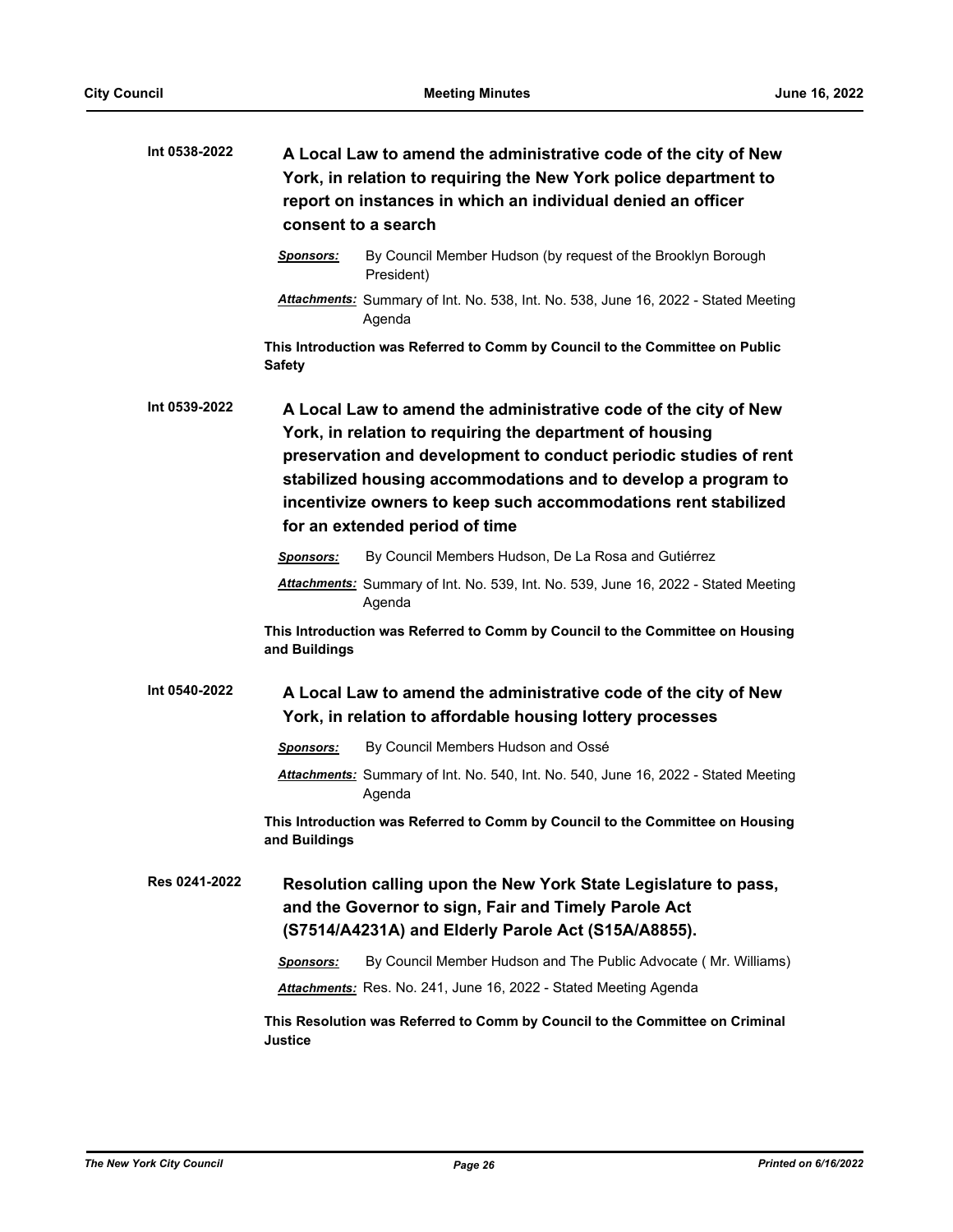| Int 0541-2022 | A Local Law to amend the administrative code of the city of New<br>York, in relation to amending the reporting of pay and<br>employment equity data                                                                                                                                                                            |
|---------------|--------------------------------------------------------------------------------------------------------------------------------------------------------------------------------------------------------------------------------------------------------------------------------------------------------------------------------|
|               | By Council Member Louis<br><b>Sponsors:</b>                                                                                                                                                                                                                                                                                    |
|               | Attachments: Summary of Int. No. 541, Int. No. 541, June 16, 2022 - Stated Meeting<br>Agenda                                                                                                                                                                                                                                   |
|               | This Introduction was Referred to Comm by Council to the Committee on Civil<br><b>Service and Labor</b>                                                                                                                                                                                                                        |
| Res 0242-2022 | Resolution calling upon the State Legislature to pass and the<br>Governor to sign S.1268, proposing an amendment to Article 1 of<br>the New York State Constitution, in relation to equality of rights<br>and protection against discrimination.                                                                               |
|               | By Council Members Menin and Bottcher<br><b>Sponsors:</b>                                                                                                                                                                                                                                                                      |
|               | Attachments: Res. No. 242, June 16, 2022 - Stated Meeting Agenda                                                                                                                                                                                                                                                               |
|               | This Resolution was Referred to Comm by Council to the Committee on Civil and<br><b>Human Rights</b>                                                                                                                                                                                                                           |
| Res 0243-2022 | Resolution calling upon the New York State Legislature to pass,<br>and the Governor to sign, S.2632/A.2443, to prohibit the use of a<br>confession of judgment in business loans.                                                                                                                                              |
|               | By Council Member Menin and The Public Advocate (Mr. Williams)<br>Sponsors:                                                                                                                                                                                                                                                    |
|               | Attachments: Res. No. 243, June 16, 2022 - Stated Meeting Agenda                                                                                                                                                                                                                                                               |
|               | This Resolution was Referred to Comm by Council to the Committee on Small<br><b>Business</b>                                                                                                                                                                                                                                   |
| Int 0542-2022 | A Local Law to amend the administrative code of the city of New<br>York, in relation to requiring the department of education, the<br>administration for children's services and the department of<br>correction to report on educational programming for juvenile<br>delinquents, juvenile offenders and adolescent offenders |
|               | By Council Members Narcisse, Hanks and Williams<br>Sponsors:                                                                                                                                                                                                                                                                   |
|               | Attachments: Summary of Int. No. 542, Int. No. 542, June 16, 2022 - Stated Meeting<br>Agenda                                                                                                                                                                                                                                   |
|               | This Introduction was Referred to Comm by Council to the Committee on<br><b>Education</b>                                                                                                                                                                                                                                      |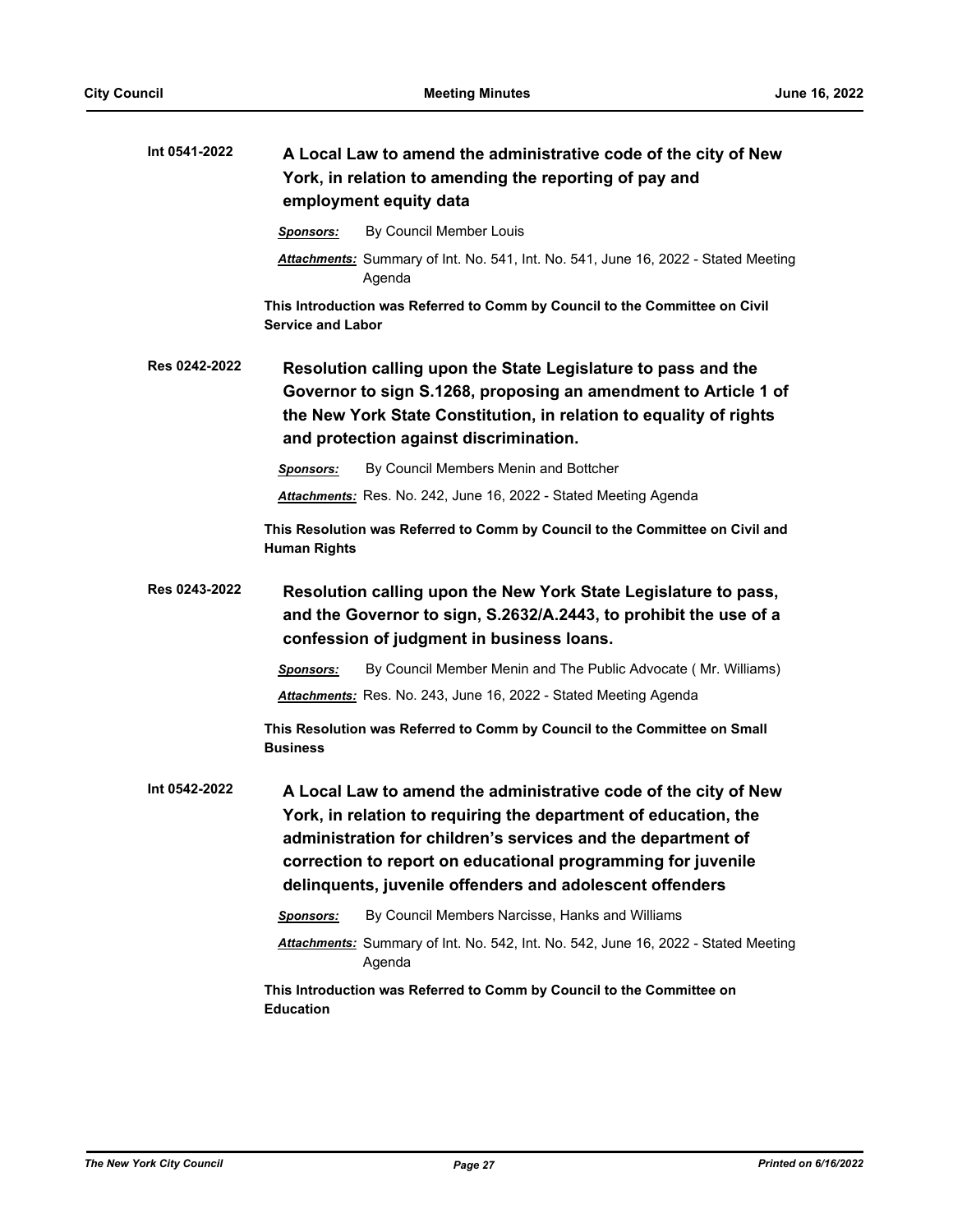| Int 0543-2022 | A Local Law to amend the administrative code of the city of New<br>York, in relation to establishing protocols for responding to<br>students experiencing mental health crises                                                                                                                   |
|---------------|--------------------------------------------------------------------------------------------------------------------------------------------------------------------------------------------------------------------------------------------------------------------------------------------------|
|               | By Council Members Narcisse and Avilés<br><b>Sponsors:</b>                                                                                                                                                                                                                                       |
|               | Attachments: Summary of Int. No. 543, Int. No. 543, June 16, 2022 - Stated Meeting<br>Agenda                                                                                                                                                                                                     |
|               | This Introduction was Referred to Comm by Council to the Committee on Public<br>Safety                                                                                                                                                                                                           |
| Int 0544-2022 | A Local Law to amend the administrative code of the city of New<br>York, in relation to penalties for failure to store waste in a<br>satisfactory manner in required receptacles and for placing waste<br>at the curb or on the street or sidewalk prior to the specified time<br>for collection |
|               | By Council Members Ossé and Nurse<br><b>Sponsors:</b>                                                                                                                                                                                                                                            |
|               | Attachments: Summary of Int. No. 544, Int. No. 544, June 16, 2022 - Stated Meeting<br>Agenda                                                                                                                                                                                                     |
|               | This Introduction was Referred to Comm by Council to the Committee on<br><b>Sanitation and Solid Waste Management</b>                                                                                                                                                                            |
| Int 0545-2022 | A Local Law in relation to requiring the department of education<br>to create a plan to administer specialized high schools admission<br>tests on a school day                                                                                                                                   |
|               | <b>Sponsors:</b><br>By Council Members Powers, Joseph, Brannan, Ung, Dinowitz and<br>Salamanca Jr.                                                                                                                                                                                               |
|               | Attachments: Summary of Int. No. 545, Int. No. 545, June 16, 2022 - Stated Meeting<br>Agenda                                                                                                                                                                                                     |
|               | This Introduction was Referred to Comm by Council to the Committee on<br><b>Education</b>                                                                                                                                                                                                        |
| Int 0546-2022 | A Local Law to amend the New York city charter, in relation to the<br>democratic election of the New York City police commissioner                                                                                                                                                               |
|               | By The Public Advocate (Mr. Williams)<br><b>Sponsors:</b>                                                                                                                                                                                                                                        |
|               | Attachments: Summary of Int. No. 546, Int. No. 546, June 16, 2022 - Stated Meeting<br>Agenda                                                                                                                                                                                                     |
|               | This Introduction was Referred to Comm by Council to the Committee on<br><b>Governmental Operations</b>                                                                                                                                                                                          |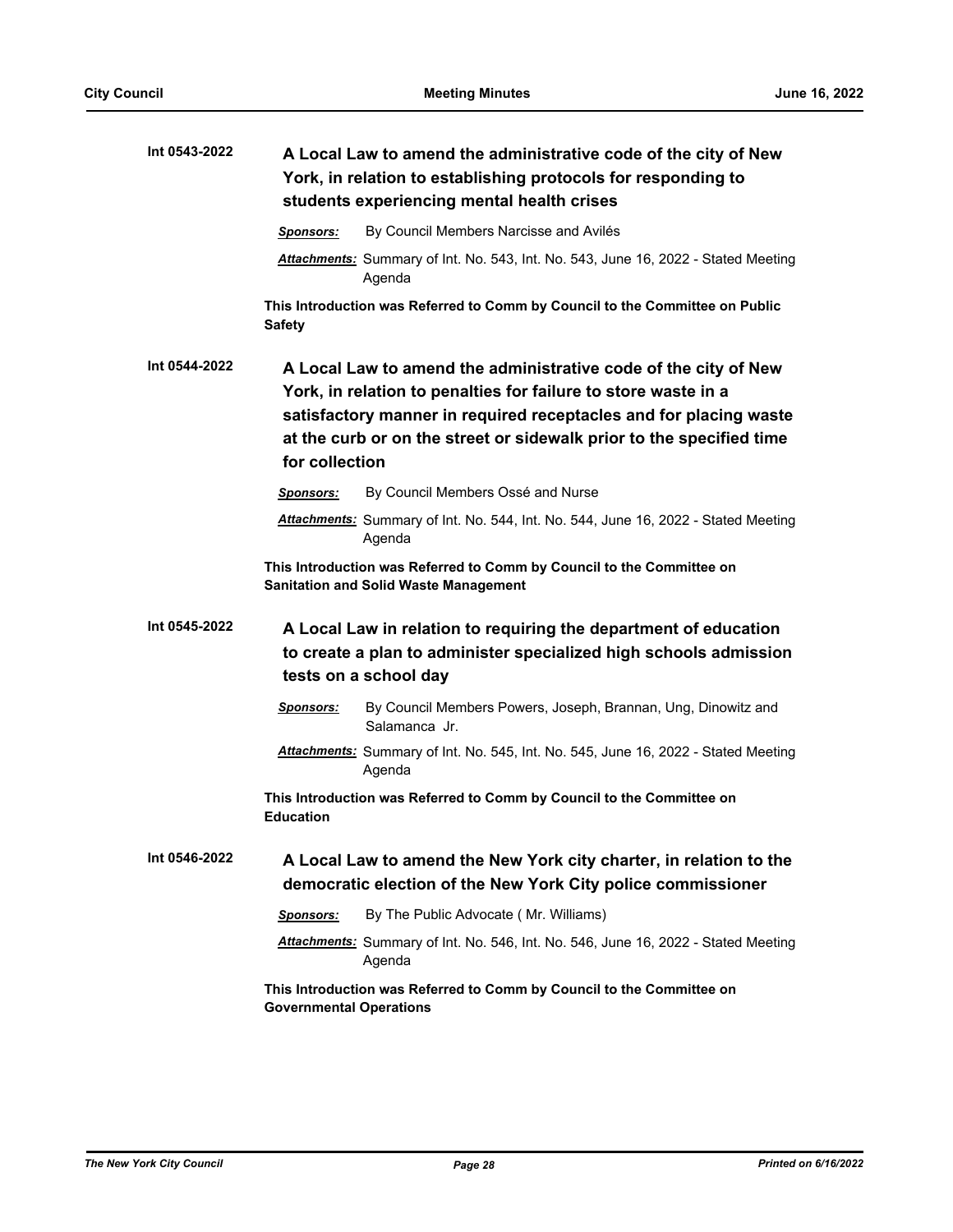| Int 0547-2022 | A Local Law to amend the administrative code of the city of New<br>York, in relation to prohibiting unauthorized surveillance by a<br>global positioning system or similar technology                                                               |
|---------------|-----------------------------------------------------------------------------------------------------------------------------------------------------------------------------------------------------------------------------------------------------|
|               | By The Public Advocate (Mr. Williams)<br>Sponsors:                                                                                                                                                                                                  |
|               | Attachments: Summary of Int. No. 547, Int. No. 547, June 16, 2022 - Stated Meeting<br>Agenda                                                                                                                                                        |
|               | This Introduction was Referred to Comm by Council to the Committee on Public<br><b>Safety</b>                                                                                                                                                       |
| Int 0548-2022 | A Local Law to amend the administrative code of the city of New<br>York, in relation to requiring the department of correction to assist<br>incarcerated individuals in obtaining school transcripts, social<br>security cards and driver licenses  |
|               | By The Public Advocate (Mr. Williams) and Council Member Cabán<br><b>Sponsors:</b>                                                                                                                                                                  |
|               | Attachments: Summary of Int. No. 548, Int. No. 548, June 16, 2022 - Stated Meeting<br>Agenda                                                                                                                                                        |
|               | This Introduction was Referred to Comm by Council to the Committee on Criminal<br><b>Justice</b>                                                                                                                                                    |
| Int 0549-2022 | A Local Law to amend the administrative code of the city of New<br>York, in relation to banning solitary confinement in city jails                                                                                                                  |
|               | By The Public Advocate (Mr. Williams) and Council Members Rivera,<br>Sponsors:<br>Cabán, Hudson, Won and Restler (by request of the Brooklyn Borough<br>President)                                                                                  |
|               | Attachments: Summary of Int. No. 549, Int. No. 549, June 16, 2022 - Stated Meeting<br>Agenda                                                                                                                                                        |
|               | This Introduction was Referred to Comm by Council to the Committee on Criminal<br><b>Justice</b>                                                                                                                                                    |
| Int 0550-2022 | A Local Law in relation to the creation of a task force to study,<br>report on, and make recommendations to improve New York city<br>housing authority's engagement with tenants and to address<br>tenant concerns about safety and quality of life |
|               | By The Public Advocate (Mr. Williams) and Council Member Avilés<br><b>Sponsors:</b>                                                                                                                                                                 |
|               | Attachments: Summary of Int. No. 550, Int. No. 550, June 16, 2022 - Stated Meeting<br>Agenda                                                                                                                                                        |
|               | This Introduction was Referred to Comm by Council to the Committee on Public<br>Housing                                                                                                                                                             |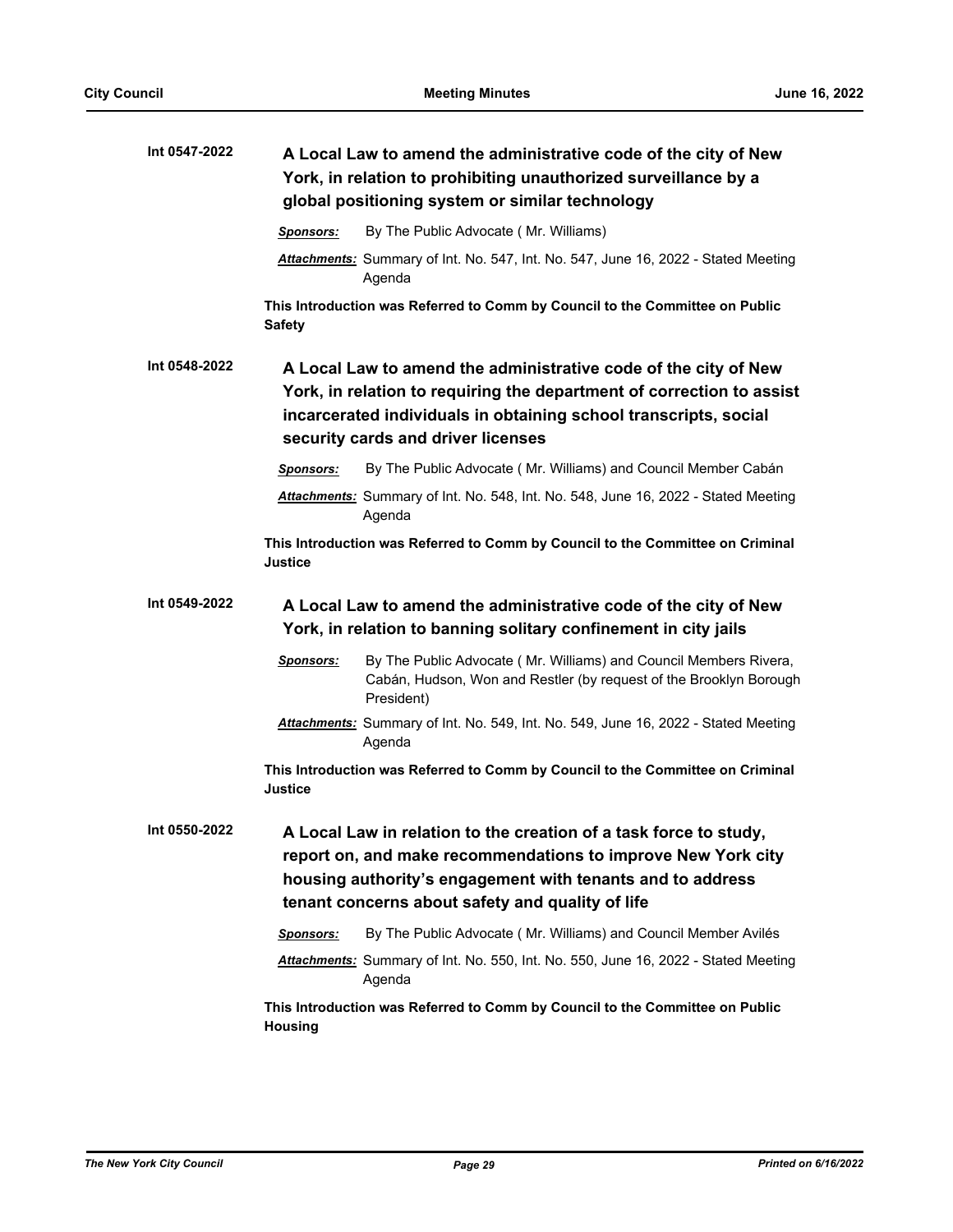| Res 0244-2022 | City.                       | Resolution calling on the Centers for Disease Control and<br>Prevention to provide expanded funding for the Healthy Start<br>Brooklyn doula program known as By My Side in order to make<br>doulas available to all low-income birthing people in New York |
|---------------|-----------------------------|------------------------------------------------------------------------------------------------------------------------------------------------------------------------------------------------------------------------------------------------------------|
|               | <b>Sponsors:</b>            | By The Public Advocate (Mr. Williams)                                                                                                                                                                                                                      |
|               |                             | Attachments: Res. No. 244, June 16, 2022 - Stated Meeting Agenda                                                                                                                                                                                           |
|               |                             | This Resolution was Referred to Comm by Council to the Committee on Health                                                                                                                                                                                 |
| Res 0245-2022 |                             | Resolution calling on the United States Senate to pass and the<br>President to sign the Women's Health Protection Act                                                                                                                                      |
|               | Sponsors:                   | By The Public Advocate (Mr. Williams)                                                                                                                                                                                                                      |
|               |                             | Attachments: Res. No. 245, June 16, 2022 - Stated Meeting Agenda                                                                                                                                                                                           |
|               | and Gender Equity           | This Resolution was Referred to Comm by Council to the Committee on Women                                                                                                                                                                                  |
| Int 0551-2022 |                             | A Local Law to amend the administrative code of the city of New<br>York, in relation to prohibiting non-essential helicopters from<br>operating at heliports owned or operated by the city                                                                 |
|               | <b>Sponsors:</b>            | By Council Members Restler, Farías, Brewer, Hanif, Avilés, Hudson,<br>Gutiérrez and Marte                                                                                                                                                                  |
|               |                             | Attachments: Summary of Int. No. 551, Int. No. 551, June 16, 2022 - Stated Meeting<br>Agenda                                                                                                                                                               |
|               | <b>Economic Development</b> | This Introduction was Referred to Comm by Council to the Committee on                                                                                                                                                                                      |
| Int 0552-2022 |                             | A Local Law to amend the administrative code of the city of New<br>York, in relation to reporting demographic information of<br>members of the fire department at firehouses                                                                               |
|               | Sponsors:                   | By Council Member Riley (by request of the Bronx Borough President)                                                                                                                                                                                        |
|               |                             | Attachments: Summary of Int. No. 552, Int. No. 552, June 16, 2022 - Stated Meeting<br>Agenda                                                                                                                                                               |
|               | <b>Emergency Management</b> | This Introduction was Referred to Comm by Council to the Committee on Fire and                                                                                                                                                                             |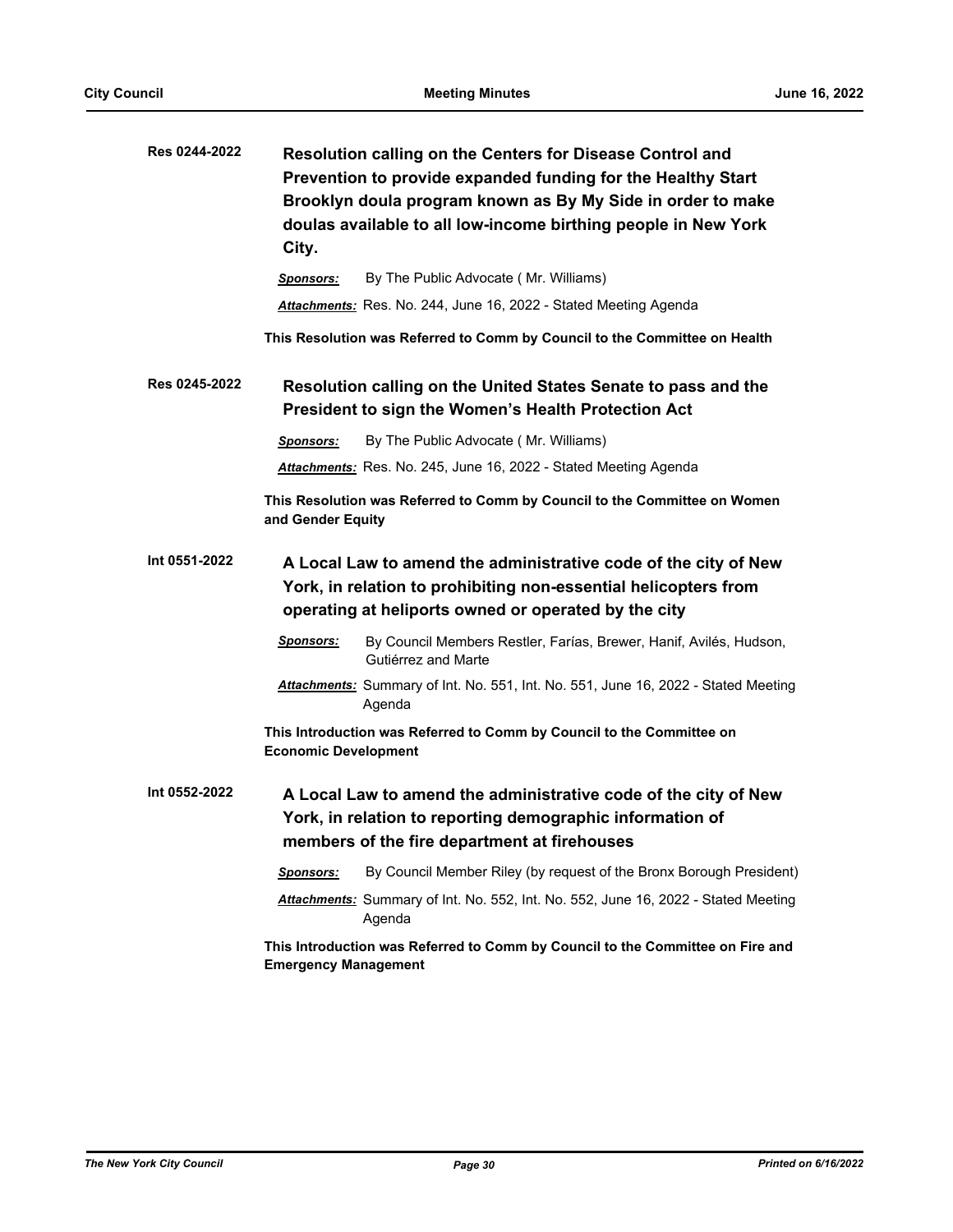| Int 0553-2022 | A Local Law to amend the administrative code of the city of New<br>York, in relation to requiring the fire department to implement<br>training on diversity, inclusion, and harassment                                                                                                            |
|---------------|---------------------------------------------------------------------------------------------------------------------------------------------------------------------------------------------------------------------------------------------------------------------------------------------------|
|               | By Council Member Riley (by request of the Bronx Borough President)<br><b>Sponsors:</b>                                                                                                                                                                                                           |
|               | Attachments: Summary of Int. No. 553, Int. No. 553, June 16, 2022 - Stated Meeting<br>Agenda                                                                                                                                                                                                      |
|               | This Introduction was Referred to Comm by Council to the Committee on Fire and<br><b>Emergency Management</b>                                                                                                                                                                                     |
| Int 0554-2022 | A Local Law to amend the administrative code of the city of New<br>York, in relation to child protective caseloads and workloads<br>action plan                                                                                                                                                   |
|               | By Council Member Rivera<br><b>Sponsors:</b>                                                                                                                                                                                                                                                      |
|               | Attachments: Summary of Int. No. 554, Int. No. 554, June 16, 2022 - Stated Meeting<br>Agenda                                                                                                                                                                                                      |
|               | This Introduction was Referred to Comm by Council to the Committee on General<br>Welfare                                                                                                                                                                                                          |
| Int 0555-2022 | A Local Law to amend the administrative code of the city of New<br>York, in relation to installing safety signs near schools                                                                                                                                                                      |
|               | By Council Member Rivera<br><b>Sponsors:</b>                                                                                                                                                                                                                                                      |
|               | Attachments: Summary of Int. No. 555, Int. No. 555, June 16, 2022 - Stated Meeting<br>Agenda                                                                                                                                                                                                      |
|               | This Introduction was Referred to Comm by Council to the Committee on<br><b>Transportation and Infrastructure</b>                                                                                                                                                                                 |
| Int 0556-2022 | A Local Law to amend the New York city charter and the<br>administrative code of the city of New York, in relation to creating<br>an office of sustainable delivery systems and requiring large<br>generator of truck traffic buildings to produce and implement a<br>delivery and servicing plan |
|               | By Council Member Rivera<br>Sponsors:                                                                                                                                                                                                                                                             |
|               | <b>Attachments:</b> Summary of Int. No. 556, Int. No. 556, June 16, 2022 - Stated Meeting<br>Agenda                                                                                                                                                                                               |
|               | This Introduction was Referred to Comm by Council to the Committee on<br><b>Transportation and Infrastructure</b>                                                                                                                                                                                 |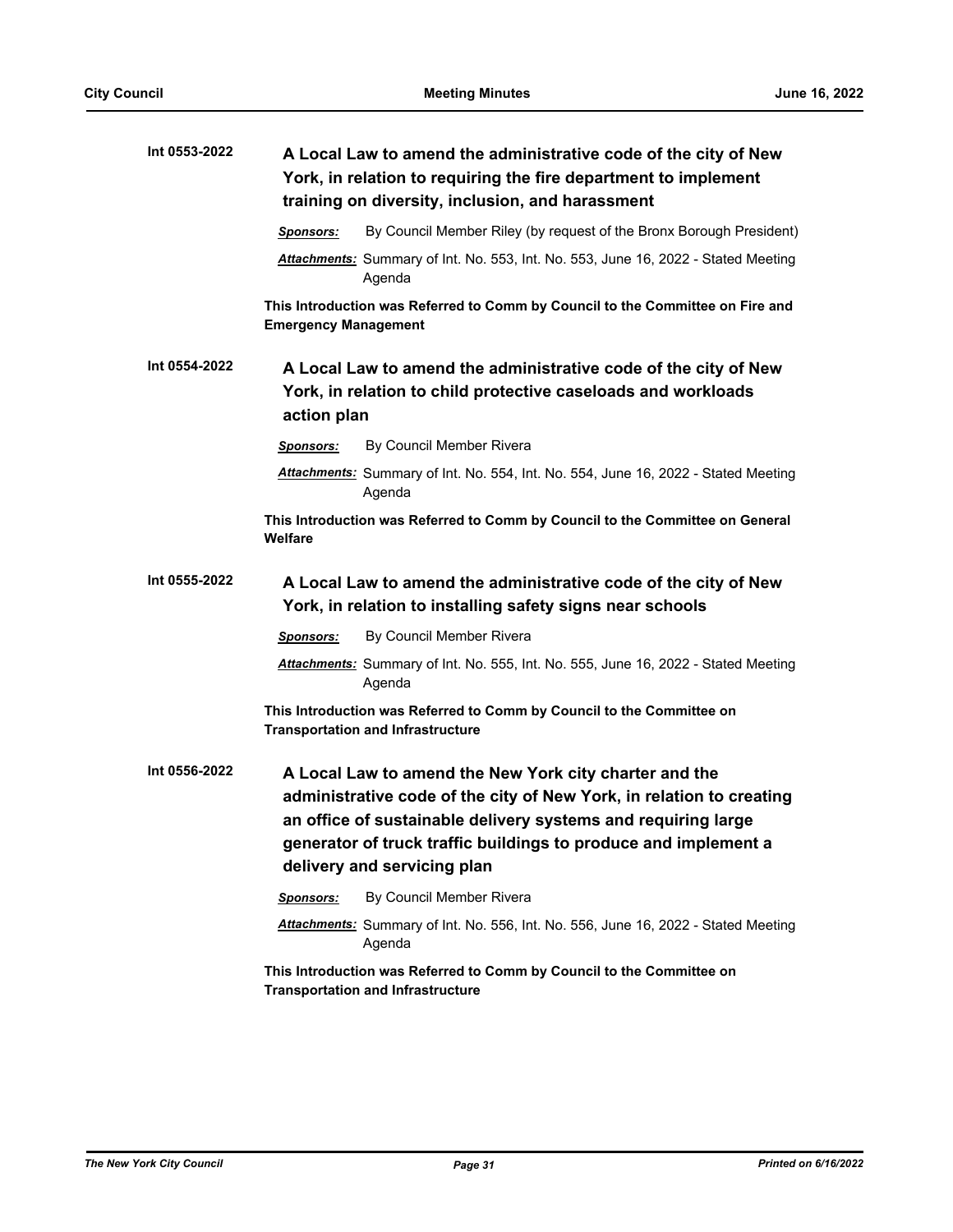| Int 0557-2022   | A Local Law in relation to information about health care services                                                                                                                                                                                                                               |
|-----------------|-------------------------------------------------------------------------------------------------------------------------------------------------------------------------------------------------------------------------------------------------------------------------------------------------|
|                 | By Council Members Rivera and Holden<br><b>Sponsors:</b>                                                                                                                                                                                                                                        |
|                 | <b>Attachments:</b> Summary of Int. No. 557, Int. No. 557, June 16, 2022 - Stated Meeting<br>Agenda                                                                                                                                                                                             |
|                 | This Introduction was Referred to Comm by Council to the Committee on<br><b>Hospitals</b>                                                                                                                                                                                                       |
| Res 0246-2022   | Resolution calling for Congress to pass, and the President to<br>sign, legislation increasing reimbursements in Medicaid's Federal<br>Medical Assistance Percentage program for Puerto Rico and the<br>other territories of the United States                                                   |
|                 | By Council Member Rivera<br><b>Sponsors:</b>                                                                                                                                                                                                                                                    |
|                 | Attachments: Res. No. 246, June 16, 2022 - Stated Meeting Agenda                                                                                                                                                                                                                                |
|                 | This Resolution was Referred to Comm by Council to the Committee on Cultural<br>Affairs, Libraries and International Intergroup Relations                                                                                                                                                       |
| Int 0558-2022-A | A Local Law to amend the administrative code of the city of New                                                                                                                                                                                                                                 |
|                 | York, in relation to extending the rent stabilization laws                                                                                                                                                                                                                                      |
|                 | By Council Members Sanchez, Farías, Barron, Hudson, Kagan and Avilés<br><b>Sponsors:</b>                                                                                                                                                                                                        |
|                 | Attachments: Summary of Int. No. 558-A, Summary of Int. No. 558, Int. No. 558,<br>Committee Report 6/7/22, Hearing Testimony 6/7/22, Proposed Int. No.<br>558-A, Committee Report 6/15/22, Committee Report - Stated Meeting,<br>Fiscal Impact Statement, June 16, 2022 - Stated Meeting Agenda |
|                 | This Introduction was Referred to Comm by Council to the Committee on Housing<br>and Buildings                                                                                                                                                                                                  |
| Res 0247-2022   | Resolution determining that a public emergency requiring rent<br>control in the City of New York continues to exist and will<br>continue to exist on and after July 1, 2022.                                                                                                                    |
|                 | By Council Members Sanchez, Barron, Hudson, Kagan and Avilés<br><b>Sponsors:</b>                                                                                                                                                                                                                |
|                 | Attachments: Res. No. 247, Committee Report 6/7/22, Hearing Testimony 6/7/22,<br>Committee Report 6/15/22, Committee Report - Stated Meeting, June 16,<br>2022 - Stated Meeting Agenda                                                                                                          |
|                 | This Resolution was Referred to Comm by Council to the Committee on Housing<br>and Buildings                                                                                                                                                                                                    |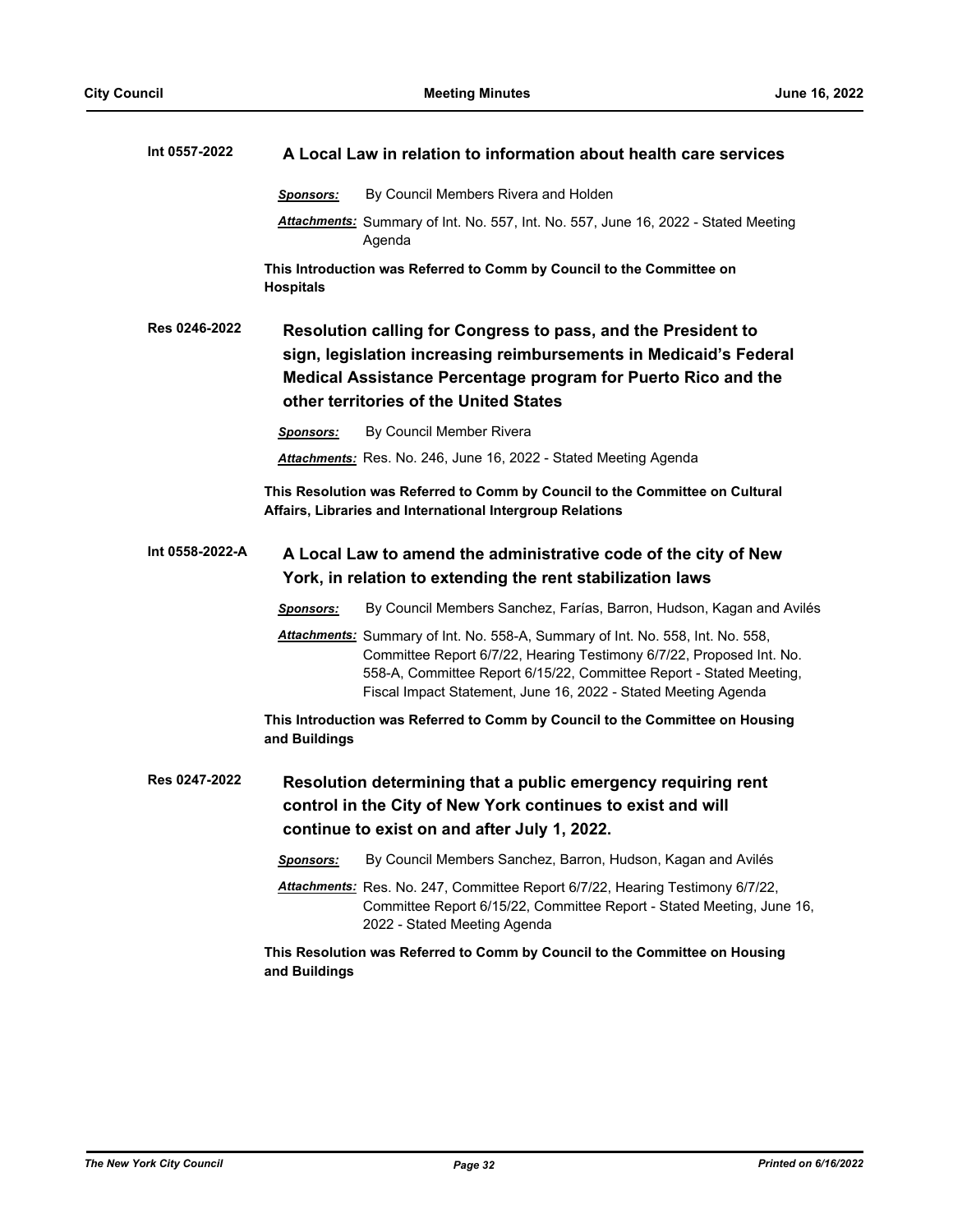| Int 0559-2022 | A Local Law to amend the administrative code of the city of New<br>York, in relation to restricting eating utensils and extra eating<br>containers, and clarifying the definition of third-party courier<br>service                                                                                                                                                                                                                                 |
|---------------|-----------------------------------------------------------------------------------------------------------------------------------------------------------------------------------------------------------------------------------------------------------------------------------------------------------------------------------------------------------------------------------------------------------------------------------------------------|
|               | By Council Members Velázquez, Bottcher and Brannan<br><b>Sponsors:</b>                                                                                                                                                                                                                                                                                                                                                                              |
|               | <b>Attachments:</b> Summary of Int. No. 559, Int. No. 559, June 16, 2022 - Stated Meeting<br>Agenda                                                                                                                                                                                                                                                                                                                                                 |
|               | This Introduction was Referred to Comm by Council to the Committee on<br><b>Consumer and Worker Protection</b>                                                                                                                                                                                                                                                                                                                                      |
| Int 0560-2022 | A Local Law to amend the administrative code of the city of New<br>York, in relation to requiring the fire department to annually report<br>on equal employment opportunity complaints                                                                                                                                                                                                                                                              |
|               | By Council Member Williams<br><b>Sponsors:</b>                                                                                                                                                                                                                                                                                                                                                                                                      |
|               | Attachments: Summary of Int. No. 560, Int. No. 560, June 16, 2022 - Stated Meeting<br>Agenda                                                                                                                                                                                                                                                                                                                                                        |
|               | This Introduction was Referred to Comm by Council to the Committee on Fire and<br><b>Emergency Management</b>                                                                                                                                                                                                                                                                                                                                       |
| LU 0072-2022  | SEBCO IV; Block 2697, Lot 18 and 19; and Block 2732, Lot 31,<br>Bronx, Council District No. 17.                                                                                                                                                                                                                                                                                                                                                     |
|               | By Council Member Brannan<br>Sponsors:                                                                                                                                                                                                                                                                                                                                                                                                              |
|               | Attachments: Housing Preservation and Development Letter, Res. No. 248, June 16, 2022<br>- Stated Meeting Agenda                                                                                                                                                                                                                                                                                                                                    |
|               | This Land Use Application was Referred to Comm by Council to the Committee on<br><b>Finance</b>                                                                                                                                                                                                                                                                                                                                                     |
| LU 0073-2022  | Application number N 220219 ZRM (The Lirio - 806 9th Avenue)<br>submitted by the Department of Housing Preservation and<br>Development (HPD), pursuant to Section 201 of the New York City<br>Charter, for an amendment of the Zoning Resolution of the City of<br>New York, modifying a special permit provision of Article IX,<br>Chapter 6 (Special Clinton District), Borough of Manhattan,<br><b>Community District 4, Council District 3.</b> |
|               | By Council Member Salamanca Jr.<br><b>Sponsors:</b>                                                                                                                                                                                                                                                                                                                                                                                                 |
|               | Attachments: Calendar of the Subcommittee Meetings and Land Use Meeting - June 14,<br>2022, June 16, 2022 - Stated Meeting Agenda                                                                                                                                                                                                                                                                                                                   |
|               | This Land Use Application was Referred to Comm by Council to the Committee on<br><b>Land Use</b>                                                                                                                                                                                                                                                                                                                                                    |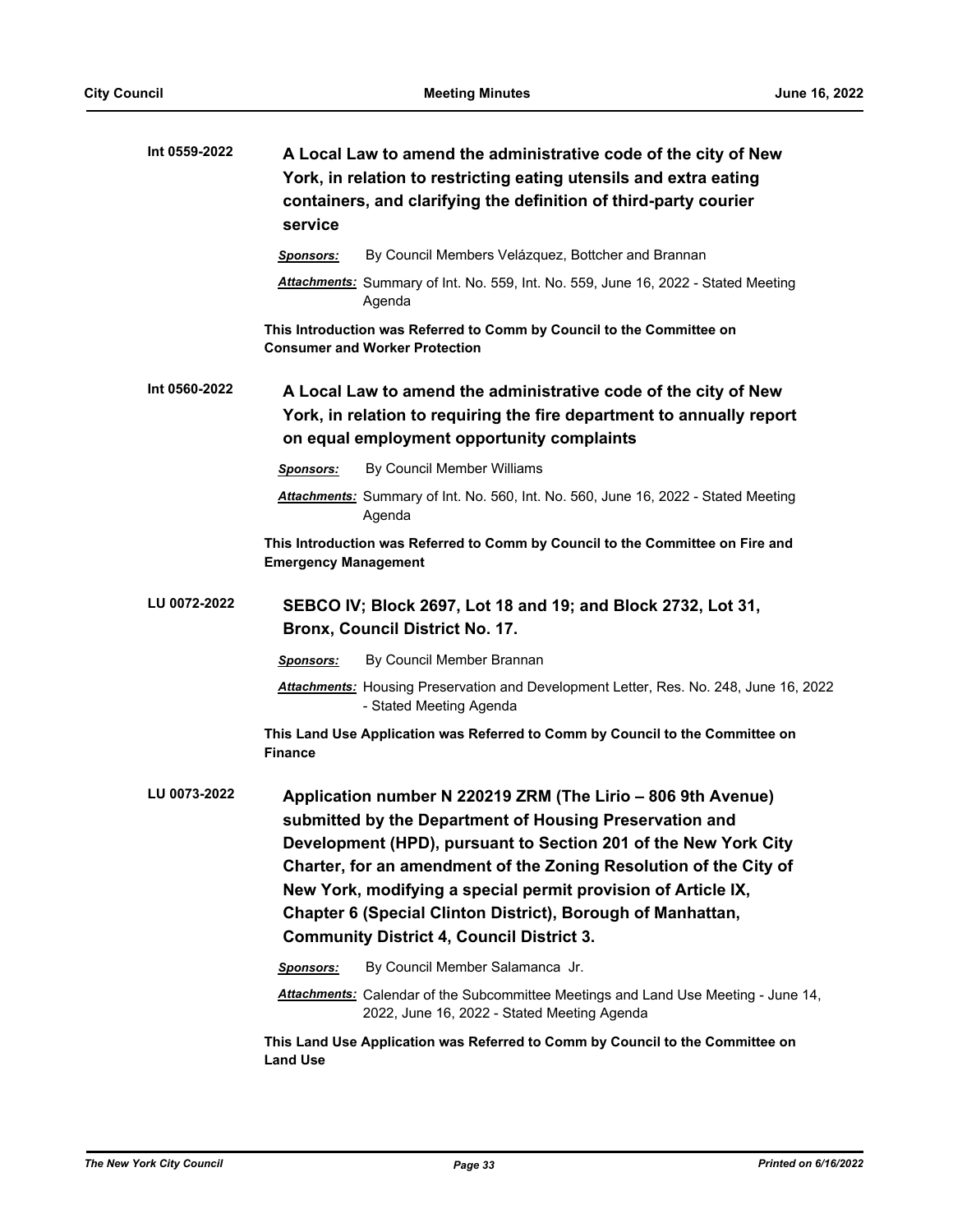|              | Attachments: Calendar of the Subcommittee Meetings and Land Use Meeting - June 14,<br>2022, June 16, 2022 - Stated Meeting Agenda                                                                                                                                                                                                                                                                                                                                                                                                                                                                                                                                                                                                                                                                                                                                                                                            |
|--------------|------------------------------------------------------------------------------------------------------------------------------------------------------------------------------------------------------------------------------------------------------------------------------------------------------------------------------------------------------------------------------------------------------------------------------------------------------------------------------------------------------------------------------------------------------------------------------------------------------------------------------------------------------------------------------------------------------------------------------------------------------------------------------------------------------------------------------------------------------------------------------------------------------------------------------|
|              | This Land Use Application was Referred to Comm by Council to the<br>Subcommittee on Landmarks, Public Sitings and Dispositions                                                                                                                                                                                                                                                                                                                                                                                                                                                                                                                                                                                                                                                                                                                                                                                               |
| LU 0074-2022 | Application number C 220220 ZMM (The Lirio - 806 9th Avenue)<br>submitted by the Department of Housing Preservation and<br>Development (HPD), pursuant to Sections 197-c and 201 of the<br>New York City Charter for an amendment of the Zoning Map,<br>Section No. 8c, eliminating from within an existing R8 District a<br>C1-5 District and changing from an R8 District to a C6-2 District,<br>Borough of Manhattan, Community District 4, Council District 3.                                                                                                                                                                                                                                                                                                                                                                                                                                                           |
|              | By Council Member Salamanca Jr.<br><b>Sponsors:</b>                                                                                                                                                                                                                                                                                                                                                                                                                                                                                                                                                                                                                                                                                                                                                                                                                                                                          |
|              | Attachments: Calendar of the Subcommittee Meetings and Land Use Meeting - June 14,<br>2022, June 16, 2022 - Stated Meeting Agenda                                                                                                                                                                                                                                                                                                                                                                                                                                                                                                                                                                                                                                                                                                                                                                                            |
|              | This Land Use Application was Referred to Comm by Council to the Committee on<br><b>Land Use</b>                                                                                                                                                                                                                                                                                                                                                                                                                                                                                                                                                                                                                                                                                                                                                                                                                             |
|              | Attachments: Calendar of the Subcommittee Meetings and Land Use Meeting - June 14,<br>2022, June 16, 2022 - Stated Meeting Agenda                                                                                                                                                                                                                                                                                                                                                                                                                                                                                                                                                                                                                                                                                                                                                                                            |
|              | This Land Use Application was Referred to Comm by Council to the<br>Subcommittee on Landmarks, Public Sitings and Dispositions                                                                                                                                                                                                                                                                                                                                                                                                                                                                                                                                                                                                                                                                                                                                                                                               |
| LU 0075-2022 | Application number C 220221(A) ZSM (The Lirio - 806 9th Avenue)<br>submitted by the Department of Housing Preservation and<br>Development (HPD), pursuant to Sections 197-c and 201 of the<br>New York City Charter and proposed for modification pursuant to<br>Section 2-06(c)(1) of the Uniform Land Use Review Procedure for<br>the grant of a special permit pursuant to Section 96-112 of the<br>Zoning Resolution to modify the lot coverage and usable<br>landscaped open area requirements of Section 96-102 (Lot<br>Coverage Regulations) and the height and setback requirements<br>of Section 96-104 (Height and setback regulations), in connection<br>with a proposed mixed-use development on property located at<br>806 Ninth Avenue (Block 1044, Lot 3), in a C6-2 District, within the<br>Special Clinton District (Preservation Area), Borough of<br>Manhattan, Community District 4, Council District 3. |
|              | By Council Member Salamanca Jr.<br>Sponsors:                                                                                                                                                                                                                                                                                                                                                                                                                                                                                                                                                                                                                                                                                                                                                                                                                                                                                 |
|              | <b>Attachments:</b> June 16, 2022 - Stated Meeting Agenda                                                                                                                                                                                                                                                                                                                                                                                                                                                                                                                                                                                                                                                                                                                                                                                                                                                                    |
|              | This Land Use Application was Referred to Comm by Council to the Committee on<br><b>Land Use</b>                                                                                                                                                                                                                                                                                                                                                                                                                                                                                                                                                                                                                                                                                                                                                                                                                             |
|              | Attachments: June 16, 2022 - Stated Meeting Agenda                                                                                                                                                                                                                                                                                                                                                                                                                                                                                                                                                                                                                                                                                                                                                                                                                                                                           |

**This Land Use Application was Referred to Comm by Council to the Subcommittee on Landmarks, Public Sitings and Dispositions**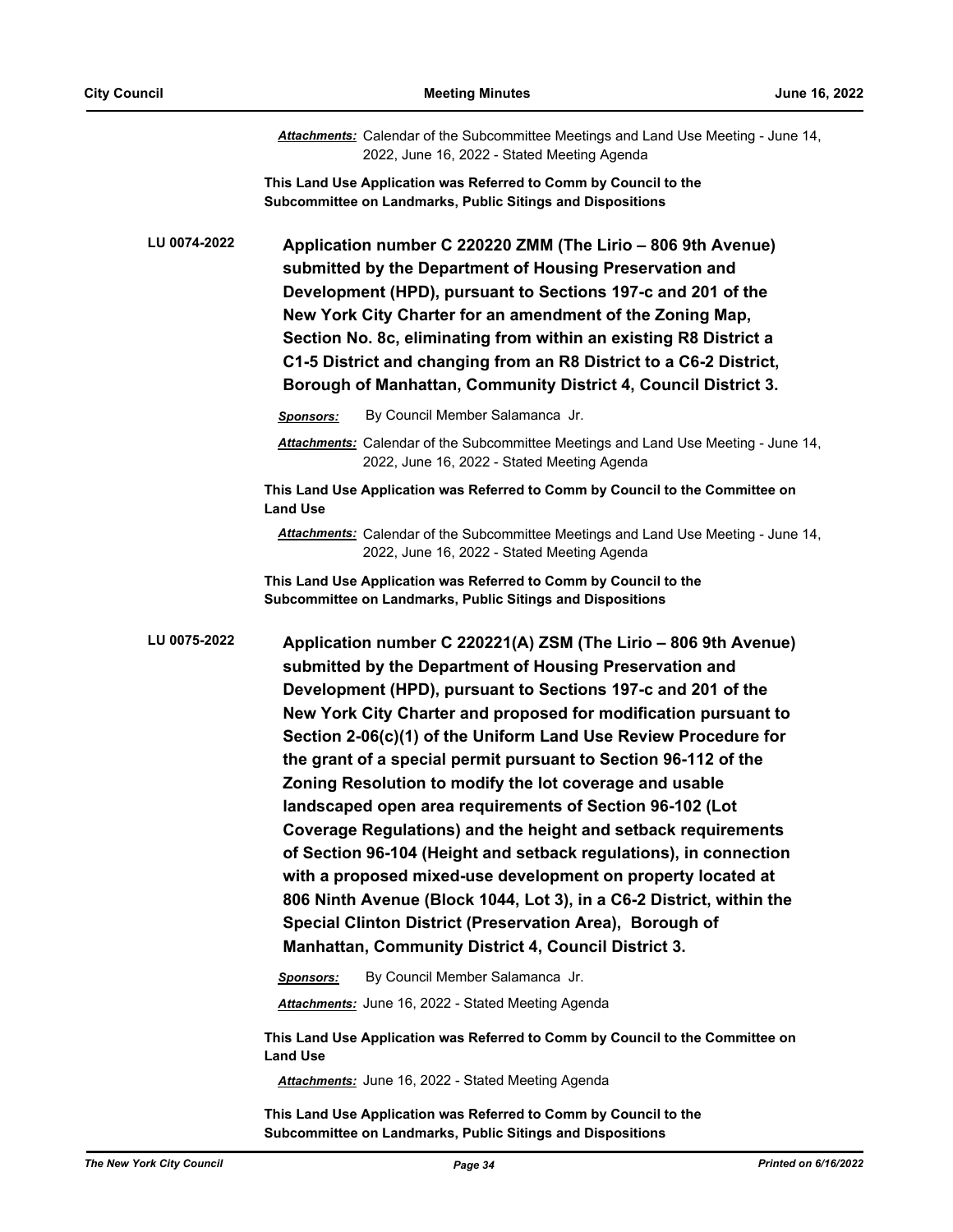| LU 0076-2022 | Application number C 220222 PPM (The Lirio - 806 9th Avenue)        |
|--------------|---------------------------------------------------------------------|
|              | submitted by the Department of Housing Preservation and             |
|              | Development (HPD), pursuant to Section 197-c of the New York        |
|              | City Charter, for the disposition of city owned property located at |
|              | 806 9th Avenue (Block 1044, Lot 3), to facilitate a building        |
|              | containing approximately 111 affordable and supportive housing      |
|              | units, and community facility and retail space, Borough of          |
|              | <b>Manhattan, Community District 4, Council District 3.</b>         |

*Sponsors:* By Council Member Salamanca Jr. *Attachments:* June 16, 2022 - Stated Meeting Agenda

**This Land Use Application was Referred to Comm by Council to the Committee on Land Use**

*Attachments:* June 16, 2022 - Stated Meeting Agenda

**This Land Use Application was Referred to Comm by Council to the Subcommittee on Landmarks, Public Sitings and Dispositions**

**Application number C 220223 PQM (The Lirio – 806 9th Avenue) the Department of Citywide Administrative Services, pursuant to Section 197-c of the New York City Charter, for the acquisition of property located at 806 9th Avenue (Block 1044, Lot 3) to facilitate the expansion of Metropolitan Transportation Authority's New York City Transit operations, Borough of Manhattan, Community District 4, Council District 3. LU 0077-2022**

*Sponsors:* By Council Member Salamanca Jr.

*Attachments:* June 16, 2022 - Stated Meeting Agenda

**This Land Use Application was Referred to Comm by Council to the Committee on Land Use**

*Attachments:* June 16, 2022 - Stated Meeting Agenda

**This Land Use Application was Referred to Comm by Council to the Subcommittee on Landmarks, Public Sitings and Dispositions**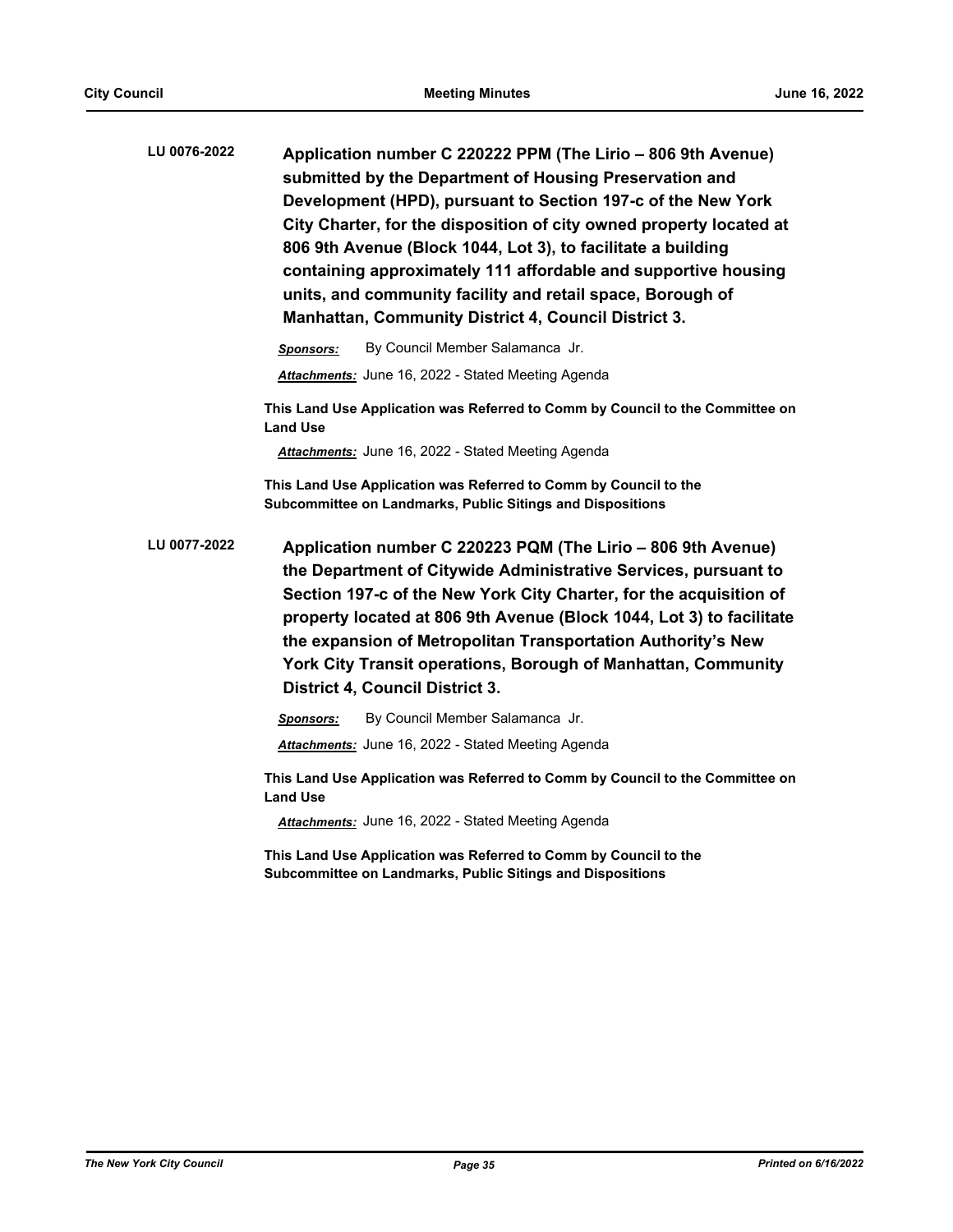| LU 0078-2022 | District 39.                                                                                                     | Application number C 200317 ZMK (41 Summit Street Rezoning)<br>submitted by 41 Summit Street, LLC, pursuant to Sections 197-c<br>and 201 of the New York City Charter for an amendment to the<br>Zoning Map, Section No. 16a, changing from an M1-1 District to an<br>R6B District, Borough of Brooklyn, Community District 6, Council                                                                                                                                                                       |  |  |
|--------------|------------------------------------------------------------------------------------------------------------------|--------------------------------------------------------------------------------------------------------------------------------------------------------------------------------------------------------------------------------------------------------------------------------------------------------------------------------------------------------------------------------------------------------------------------------------------------------------------------------------------------------------|--|--|
|              | <b>Sponsors:</b>                                                                                                 | By Council Member Salamanca Jr.                                                                                                                                                                                                                                                                                                                                                                                                                                                                              |  |  |
|              |                                                                                                                  | Attachments: Calendar of the Subcommittee Meetings and Land Use Meeting - June 14,<br>2022, June 16, 2022 - Stated Meeting Agenda                                                                                                                                                                                                                                                                                                                                                                            |  |  |
|              | <b>Land Use</b>                                                                                                  | This Land Use Application was Referred to Comm by Council to the Committee on                                                                                                                                                                                                                                                                                                                                                                                                                                |  |  |
|              |                                                                                                                  | Attachments: Calendar of the Subcommittee Meetings and Land Use Meeting - June 14,<br>2022, June 16, 2022 - Stated Meeting Agenda                                                                                                                                                                                                                                                                                                                                                                            |  |  |
|              | This Land Use Application was Referred to Comm by Council to the<br><b>Subcommittee on Zoning and Franchises</b> |                                                                                                                                                                                                                                                                                                                                                                                                                                                                                                              |  |  |
| LU 0079-2022 |                                                                                                                  | Application number C 210128 ZMQ (77 - 39 Vleigh Place<br>Rezoning) submitted by VP Capital Holdings, LLC, pursuant to<br>Sections 197-c and 201 of the New York City Charter for the<br>amendment of the Zoning Map, Section No. 14c, eliminating from<br>within an existing R3-2 District a C1-2 District, changing from an<br>R3-2 District to an R6A District, and establish within the proposed<br>R6A District a C2-3 District, Borough of Queens, Community<br><b>District 8, Council District 24.</b> |  |  |
|              | Sponsors:                                                                                                        | By Council Member Salamanca Jr.                                                                                                                                                                                                                                                                                                                                                                                                                                                                              |  |  |
|              |                                                                                                                  | Attachments: Calendar of the Subcommittee Meetings and Land Use Meeting - June 14,<br>2022, June 16, 2022 - Stated Meeting Agenda                                                                                                                                                                                                                                                                                                                                                                            |  |  |
|              | <b>Land Use</b>                                                                                                  | This Land Use Application was Referred to Comm by Council to the Committee on                                                                                                                                                                                                                                                                                                                                                                                                                                |  |  |
|              |                                                                                                                  | Attachments: Calendar of the Subcommittee Meetings and Land Use Meeting - June 14,<br>2022, June 16, 2022 - Stated Meeting Agenda                                                                                                                                                                                                                                                                                                                                                                            |  |  |
|              |                                                                                                                  | This Land Use Application was Referred to Comm by Council to the<br><b>Subcommittee on Zoning and Franchises</b>                                                                                                                                                                                                                                                                                                                                                                                             |  |  |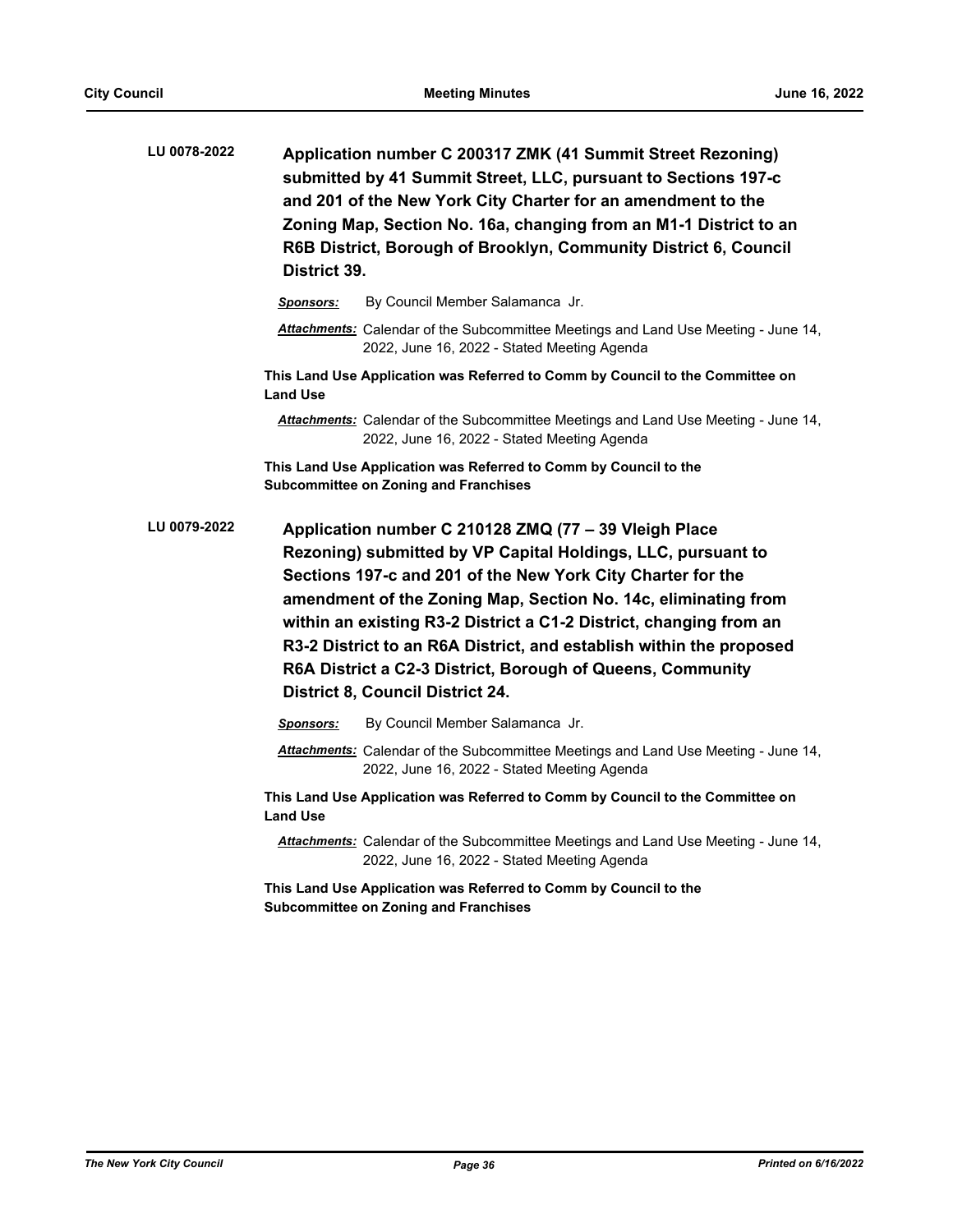| LU 0080-2022 | Application number N 210129 ZRQ (77 - 39 Vleigh Place<br>Rezoning) submitted by VP Capital Holdings, LLC, pursuant to<br>Section 201 of the New York City Charter, for an amendment of<br>the Zoning Resolution of the City of New York, modifying<br>Appendix F for the purpose of establishing a Mandatory<br><b>Inclusionary Housing area, Borough of Queens, Community</b><br><b>District 8, Council District 24.</b>                            |                                                                                                                                          |  |  |
|--------------|------------------------------------------------------------------------------------------------------------------------------------------------------------------------------------------------------------------------------------------------------------------------------------------------------------------------------------------------------------------------------------------------------------------------------------------------------|------------------------------------------------------------------------------------------------------------------------------------------|--|--|
|              | <b>Sponsors:</b>                                                                                                                                                                                                                                                                                                                                                                                                                                     | By Council Member Salamanca Jr.                                                                                                          |  |  |
|              |                                                                                                                                                                                                                                                                                                                                                                                                                                                      | Attachments: Calendar of the Subcommittee Meetings and Land Use Meeting - June 14,<br>2022, June 16, 2022 - Stated Meeting Agenda        |  |  |
|              | <b>Land Use</b>                                                                                                                                                                                                                                                                                                                                                                                                                                      | This Land Use Application was Referred to Comm by Council to the Committee on                                                            |  |  |
|              |                                                                                                                                                                                                                                                                                                                                                                                                                                                      | <b>Attachments:</b> Calendar of the Subcommittee Meetings and Land Use Meeting - June 14,<br>2022, June 16, 2022 - Stated Meeting Agenda |  |  |
|              | This Land Use Application was Referred to Comm by Council to the<br><b>Subcommittee on Zoning and Franchises</b>                                                                                                                                                                                                                                                                                                                                     |                                                                                                                                          |  |  |
| LU 0081-2022 | Application number C 210234 ZMQ (11th Street & 34th Avenue<br>Rezoning) submitted by JPP 33rd Street, LLC and Lily & John<br>Realty Inc., pursuant to Sections 197-c and 201 of the New York<br>City Charter for the amendment of the Zoning Map, Section No.<br>9a, changing from an R5 District to an M1-5/R6A District and<br>establishing a Special Mixed Use District (MX-23), Borough of<br>Queens, Community District 1, Council District 26. |                                                                                                                                          |  |  |
|              | Sponsors:                                                                                                                                                                                                                                                                                                                                                                                                                                            | By Council Member Salamanca Jr.                                                                                                          |  |  |
|              |                                                                                                                                                                                                                                                                                                                                                                                                                                                      | Attachments: Calendar of the Subcommittee Meetings and Land Use Meeting - June 14,<br>2022, June 16, 2022 - Stated Meeting Agenda        |  |  |
|              | <b>Land Use</b>                                                                                                                                                                                                                                                                                                                                                                                                                                      | This Land Use Application was Referred to Comm by Council to the Committee on                                                            |  |  |
|              |                                                                                                                                                                                                                                                                                                                                                                                                                                                      | Attachments: Calendar of the Subcommittee Meetings and Land Use Meeting - June 14,<br>2022, June 16, 2022 - Stated Meeting Agenda        |  |  |
|              |                                                                                                                                                                                                                                                                                                                                                                                                                                                      | This Land Use Application was Referred to Comm by Council to the<br><b>Subcommittee on Zoning and Franchises</b>                         |  |  |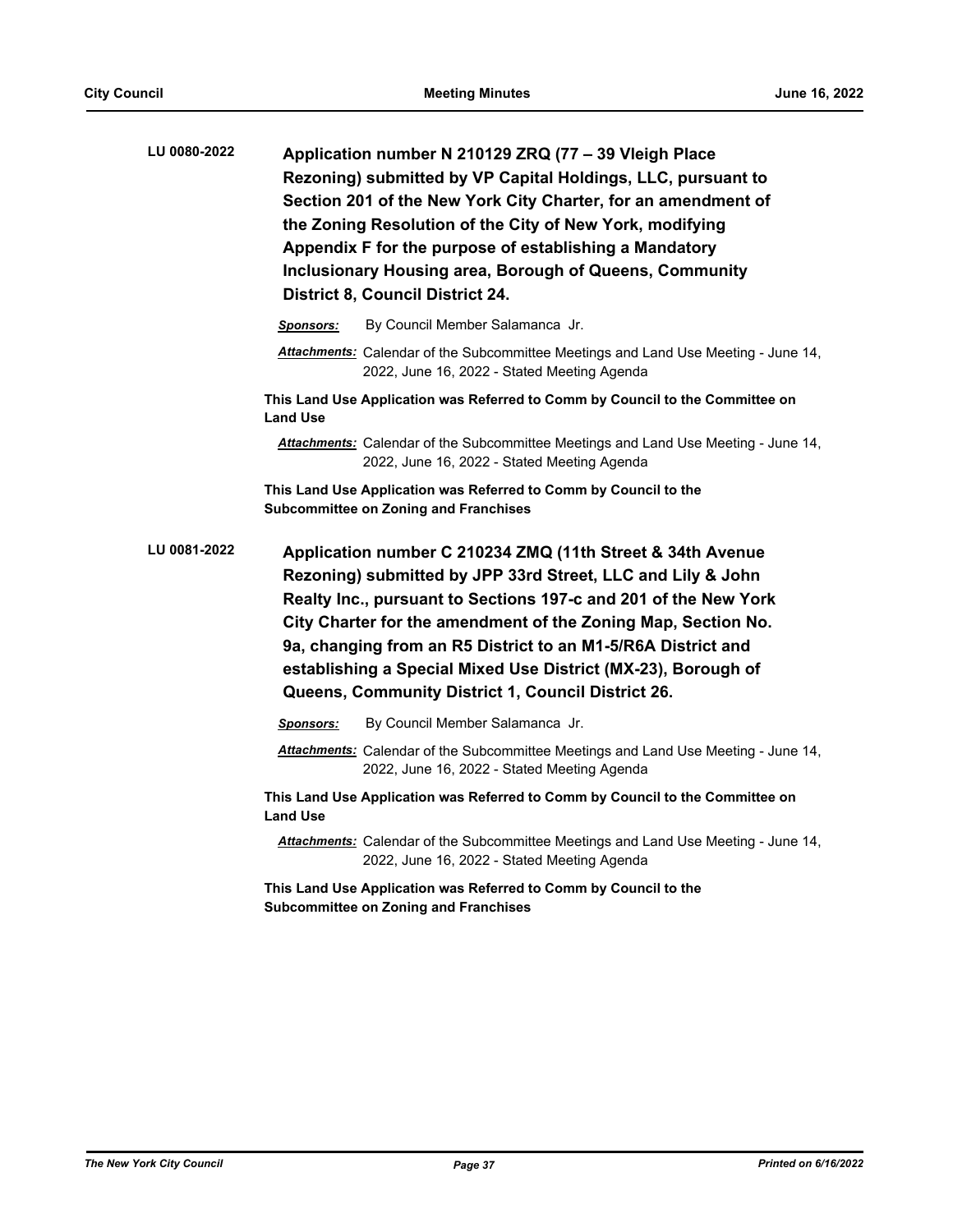| LU 0082-2022 | Application number N 210235 ZRQ (11th Street & 34th Avenue<br>Rezoning) submitted by JPP 33rd Street, LLC and Lily & John<br>Realty Inc., pursuant to Section 201 of the New York City Charter<br>for an amendment to the Zoning City of New York, modifying<br>provisions of Article XII, Chapter 3 (Special Mixed Use District)<br>and APPENDIX F for the purpose of establishing a Mandatory<br>Inclusionary Housing area, Borough of Queens, Community<br><b>District 1, Council District 26.</b> |  |  |  |
|--------------|-------------------------------------------------------------------------------------------------------------------------------------------------------------------------------------------------------------------------------------------------------------------------------------------------------------------------------------------------------------------------------------------------------------------------------------------------------------------------------------------------------|--|--|--|
|              | By Council Member Salamanca Jr.<br><b>Sponsors:</b>                                                                                                                                                                                                                                                                                                                                                                                                                                                   |  |  |  |
|              | <b>Attachments:</b> Calendar of the Subcommittee Meetings and Land Use Meeting - June 14,<br>2022, June 16, 2022 - Stated Meeting Agenda                                                                                                                                                                                                                                                                                                                                                              |  |  |  |
|              | This Land Use Application was Referred to Comm by Council to the Committee on<br><b>Land Use</b>                                                                                                                                                                                                                                                                                                                                                                                                      |  |  |  |
|              | Attachments: Calendar of the Subcommittee Meetings and Land Use Meeting - June 14,<br>2022, June 16, 2022 - Stated Meeting Agenda                                                                                                                                                                                                                                                                                                                                                                     |  |  |  |
|              | This Land Use Application was Referred to Comm by Council to the<br><b>Subcommittee on Zoning and Franchises</b>                                                                                                                                                                                                                                                                                                                                                                                      |  |  |  |
| LU 0083-2022 | Application number C 210375 ZMQ (Wetherole Street and 67th<br>Avenue Rezoning) submitted by Novel Medicine, P.C., pursuant<br>to Sections 197-c and 201 of the New York City Charter for the<br>amendment of the Zoning Map, Section No. 14a, changing from<br>an R4B District to an R6A District, Borough of Queens,<br><b>Community District 6, Council District 29.</b>                                                                                                                            |  |  |  |
|              | By Council Member Salamanca Jr.<br>Sponsors:                                                                                                                                                                                                                                                                                                                                                                                                                                                          |  |  |  |
|              | Attachments: Calendar of the Subcommittee Meetings and Land Use Meeting - June 14,<br>2022, June 16, 2022 - Stated Meeting Agenda                                                                                                                                                                                                                                                                                                                                                                     |  |  |  |

**This Land Use Application was Referred to Comm by Council to the Committee on Land Use**

*Attachments:* Calendar of the Subcommittee Meetings and Land Use Meeting - June 14, 2022, June 16, 2022 - Stated Meeting Agenda

**This Land Use Application was Referred to Comm by Council to the Subcommittee on Zoning and Franchises**